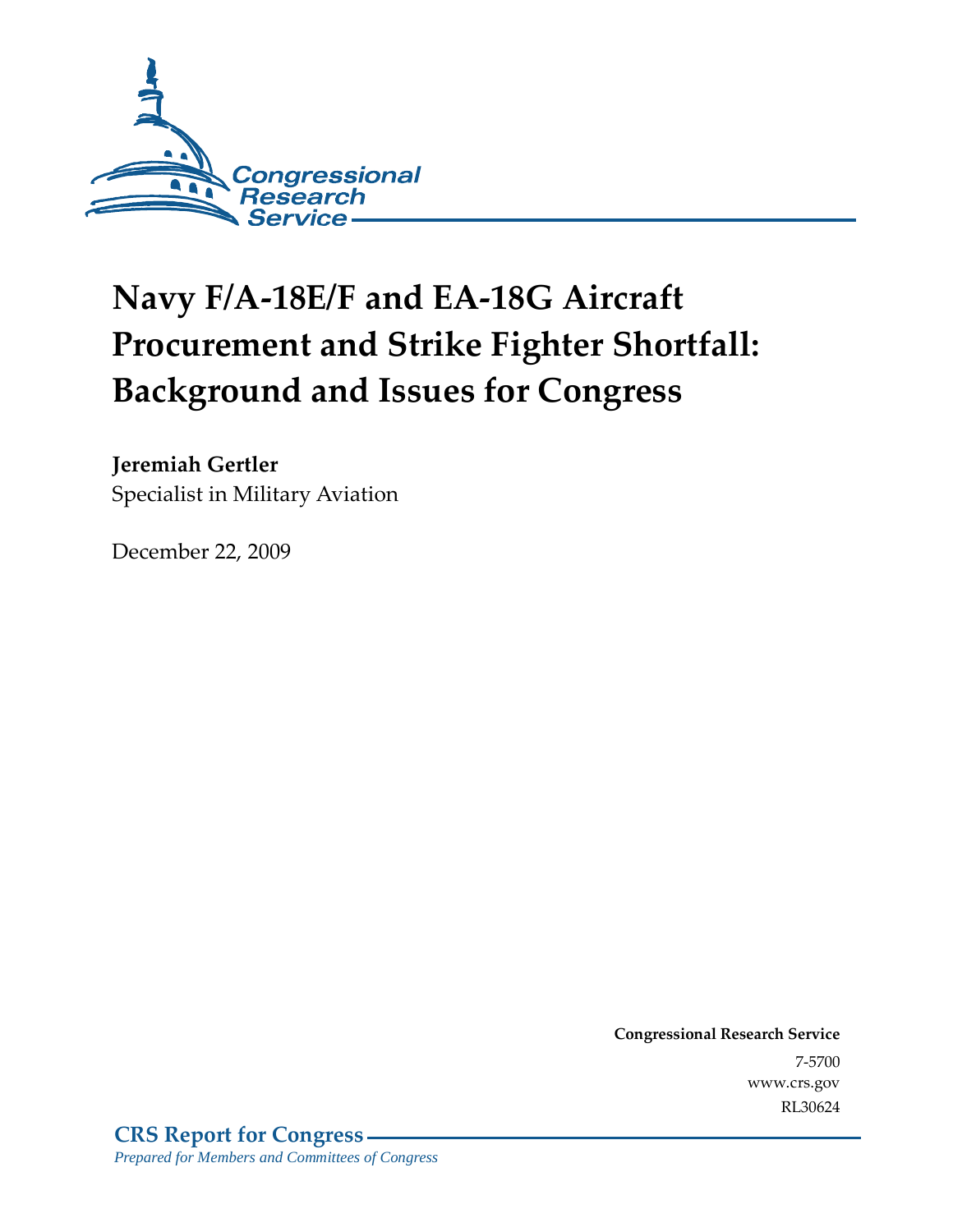# **Summary**

The Navy's proposed FY2010 budget requests about \$1.0 billion for the procurement of nine F/A-18E/F Super Hornet strike fighters. The Navy's FY2009 budget had projected that 18 F/A-18E/Fs would be requested in FY2010. The Navy's proposed FY2010 budget also requests about \$1.6 billion for the procurement of 22 EA-18G Growler electric attack aircraft. The Navy's proposed FY2010 budget does not request a new multiyear procurement (MYP) arrangement for procuring F/A-18E/Fs and EA-18Gs in FY2010-FY2014. Some Members of Congress are interested in the option of procuring 18 F/A-18E/Fs in FY2010 (the number projected for FY2010 under the FY2009 budget), so as to make a start toward mitigating a projected Navy-Marine Corps strike fighter shortfall. Some Members are also interested in approving a new MYP arrangement for procuring Super Hornets and Growlers in FY2010-FY2014, so as to further mitigate the shortfall and reduce the collective procurement cost of the aircraft.

**FY2010 defense authorization bill:** The conference report (H.Rept. 111-288 of October 7, 2009) on the FY2010 defense authorization bill (H.R. 2647) authorizes increasing by \$512.3 million the Administration's FY2010 procurement funding request for the F/A-18E/F program, so as to support the procurement in FY2010 of 18 F/A-18E/Fs—9 more than the Administration requested—and recommends increasing by \$108 million the Administration's FY2010 advance procurement funding request for procuring F/A-18E/Fs in future fiscal years, with the additional \$108.0 million to be used for economic order quantity (EOQ) purchases for a new MYP arrangement. Section 128 of the bill provides conditional authority for entering into an MYP arrangement for procuring F/A-18E/Fs and EA-18Gs. Section 131 requires a report on the procurement of "4.5 generation" fighters, including F/A-18s that are equipped with certain features.

**FY2010 DOD appropriations bill:** In lieu of a conference report, the House Appropriations Committee on December 15, 2009, released an explanatory statement on a final version of H.R. 3326. This version was passed by the House on December 16, 2009, and by the Senate on December 19, 2009, and signed into law on December 19, 2009, as P.L. 111-118.

The explanatory statement includes \$1,054.5 million in Navy procurement for 18 F/A-18E/Fs in 2010, an increase of nine aircraft and \$495 million over the Administration's request. Advance procurement meets the Administration's request of \$51.4 million.

EF-18G procurement and advance procurement are set at the Administration's requested levels: \$1,611.8 million for 22 Growlers in FY2010, and \$20.6 million in Growler advance procurement.

The explanatory statement also adds \$4 million to Navy research and development funding for F/A-18 countermeasures improvement, and a \$9 million decrease to the same account to account for a delay in an infrared search and track system contract.

Title VIII, section 8011 of H.R. 3326 authorizes the use of funds for multiyear procurement of F-18 variants.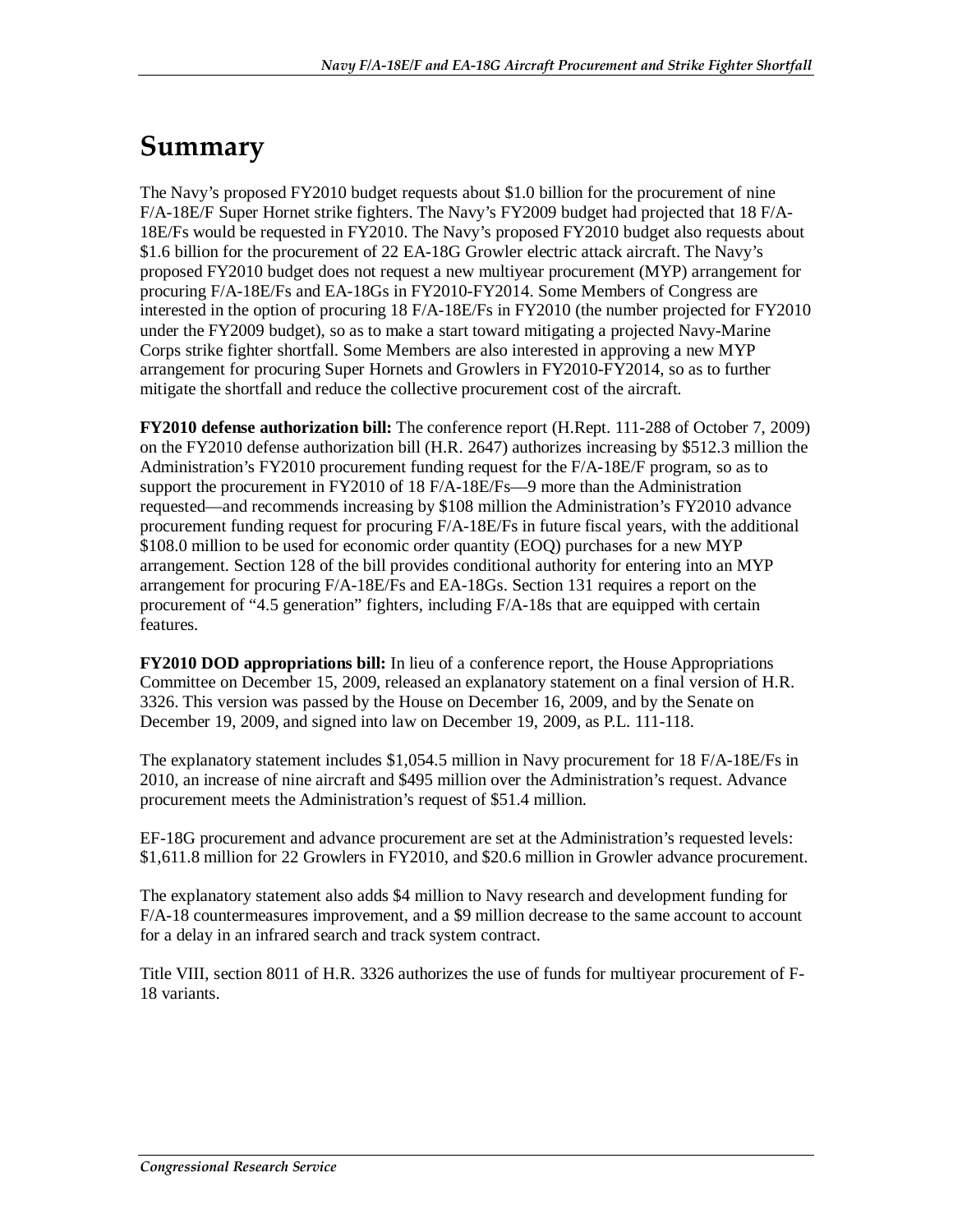# **Contents**

| Whether to Approve a Third MYP Arrangement for FY2010-FY2014  11 |  |
|------------------------------------------------------------------|--|
|                                                                  |  |
|                                                                  |  |
|                                                                  |  |
|                                                                  |  |
|                                                                  |  |
|                                                                  |  |
|                                                                  |  |
|                                                                  |  |

# Figures

|--|--|--|--|

# **Tables**

# Appendixes

# Contacts

|--|--|--|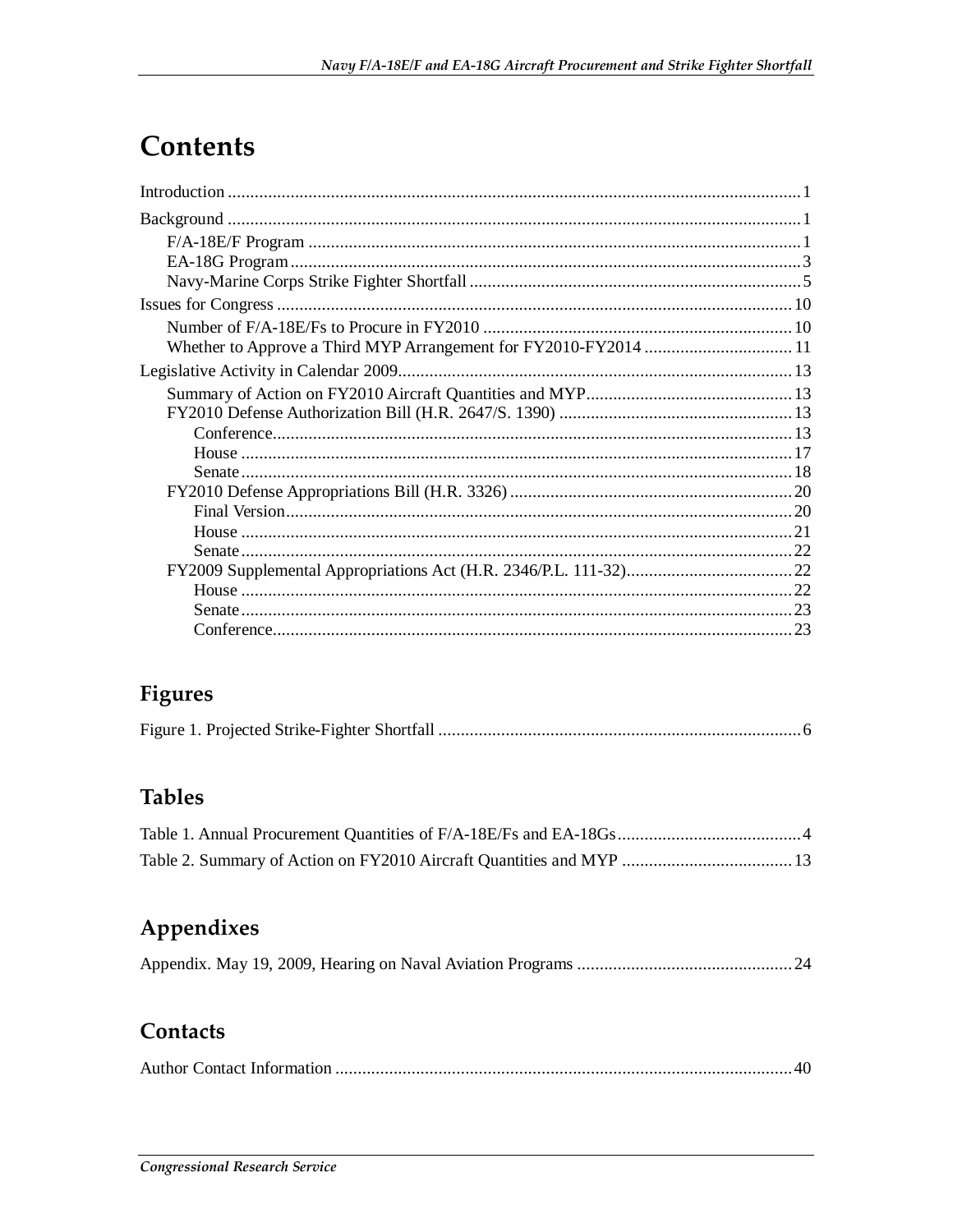# **Introduction**

The Navy has been procuring F/A-18E/F Super Hornet strike fighters since FY1997. Super Hornets and older F/A-19A/B/C/D Hornets currently account for the majority of the aircraft in the Navy's 10 active-duty aircraft carrier air wings (CVWs)—of the 70 or so aircraft in each CVW, more than 40 typically are Hornets and Super Hornets.

The Navy in FY2006 also began procuring the EA-18G Growler, an electronic attack (i.e., electronic warfare) version of the Super Hornet. Growlers are replacing older Navy and Marine Corps EA-6B Prowler electronic attack aircraft. Super Hornets and Growlers were procured in FY2005-FY2009 under a multiyear procurement (MYP) arrangement.

The Navy's proposed FY2010 budget requests about \$1.0 billion for the procurement of nine F/A-18E/Fs. The Navy's FY2009 budget had projected that 18 F/A-18E/Fs would be requested in FY2010. The Navy has testified that it is planning a total procurement of 506 F/A-18E/Fs, with the final 57 aircraft to be procured in FY2010-2012. The Navy's proposed FY2010 budget also requests about \$1.6 billion for the procurement of 22 EA-18Gs. The Navy's proposed FY2010 budget does not request a third MYP arrangement for procuring F/A-18E/Fs and EA-18Gs in FY2010-FY2014.

The Navy's FY2010 request for nine F/A-18E/Fs comes in the context of a projected shortfall in Navy and Marine Corps strike fighters. Estimates of the extent of the shortfall vary, with the peak of the shortfall ranging from 125 aircraft by one estimate to 243 or more aircraft according to other estimates.

Some Members of Congress are interested in the option of procuring 18 F/A-18E/Fs in FY2010 (the number projected for FY2010 under the FY2009 budget), rather than nine (the number requested in the FY2010 budget), so as to make a start toward mitigating the projected strike fighter shortfall. Some Members of Congress are also interested in approving a new MYP arrangement for procuring Super Hornets and Growlers in FY2010-FY2014, so as to further mitigate the shortfall and reduce the collective procurement cost of the aircraft.

The issue for Congress is whether to approve, reject, or modify the Navy's FY2010 funding request for procurement of nine F/A-18E/Fs, and whether to approve a third MYP arrangement for procuring Super Hornets and Growlers in FY2010-FY2014. Congress's decisions on this issue could affect Navy capabilities and funding requirements, and the tactical aircraft manufacturing industrial base.

# **Background**

# **F/A-18E/F Program**

The F/A-18E/F Super Hornet is a Navy strike fighter, meaning a tactical aircraft that can perform both air-to-ground (strike) and air-to-air (fighter) operations. The Super Hornet is a larger, more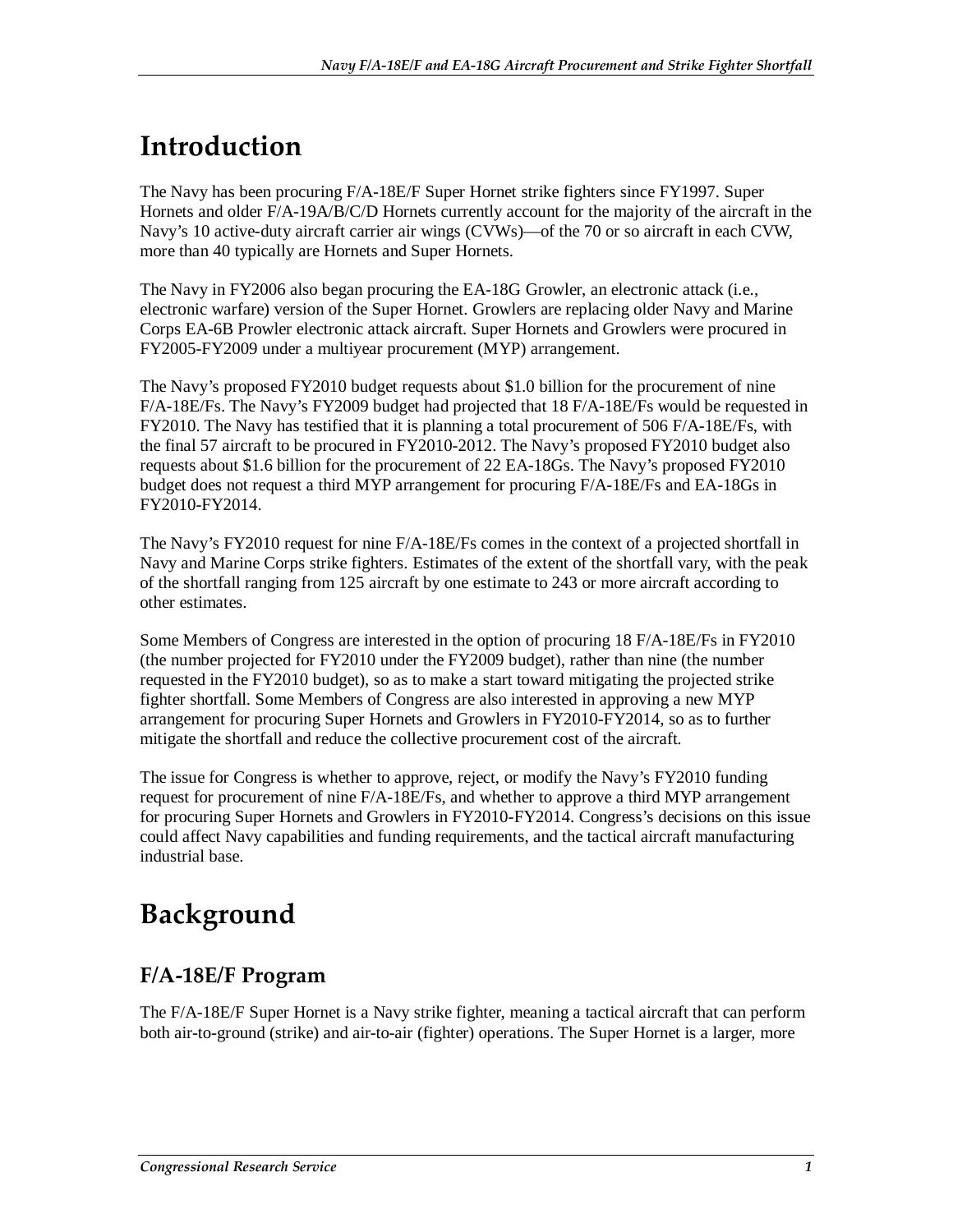modern, and more capable version of the earlier F/A-18A/B/C/D Hornet, which is operated by both the Navy and Marine Corps.<sup>1</sup>

The Navy has been procuring F/A-18E/F Super Hornets since FY1997. Hornets and Super Hornets currently form the core of the Navy's aircraft carrier air wings (CVWs)—of the 70 or so aircraft in each CVW, more than 40 typically are Hornets and Super Hornets.

The Navy in FY2010 is also starting to procure the F-35C—the Navy version of the F-35 Joint Strike Fighter (JSF).<sup>2</sup> Navy plans call for phasing Hornets out of service and for CVWs in the future to include a strike fighter mix of Super Hornets and F-35Cs.<sup>3</sup>

As shown in **Table 1**, the Navy through FY2009 has procured a total of 449 F/A-18E/Fs. This total includes three F/A-18E/Fs procured with FY2007 wartime supplemental funding, and 13 F/A-18E/Fs procured with FY2008 wartime supplemental funding. Super Hornets were procured in FY2000-FY2004 under an MYP arrangement,, and both Super Hornets and Growlers were procured in FY2005-FY2009 under a second MYP arrangement.

The Navy's proposed FY2010 budget requests funding for the procurement of nine F/A-1E/Fs. The FY2010 budget estimates the total procurement cost of these aircraft at \$1,055.0 million, or an average of about \$117.2 million each. These nine aircraft received \$45.5 million in prior-year advance procurement funding, leaving \$1,009.5 million to be provided in FY2010 to complete their procurement cost. The proposed FY2010 budget also requests \$51.4 million in advance procurement funding for F/A-18E/Fs to be procured in future fiscal years, and \$2.7 million in funding for initial spares for F/A-18E/Fs, bringing the total amount of procurement funding requested for FY2010 to \$1,063.6 million. The Navy's proposed FY2010 budget does not request a third MYP arrangement for procuring F/A-18E/Fs and EA-18Gs in FY2010-FY2014.

The estimated average procurement cost of about \$117.2 million for the nine F/A-18E/Fs requested for FY2010 is considerably higher than the estimated average procurement costs of the 37 F/A-18E/Fs procured in FY2008 (about \$74.9 million) and the 23 F/A-18E/Fs procured in FY2009 (about \$81.0 million). This may reflect the fact that the F/A-18E/Fs procured in FY20008 and FY2009 were procured in higher annual quantities, and that they were procured under an MYP arrangement.

The Navy has testified that it is planning a total procurement of 506 F/A-18E/Fs, with the final 57 aircraft to be procured in FY2010-2012.<sup>4</sup> Subtracting out the nine F/A-18E/Fs requested for

<sup>&</sup>lt;sup>1</sup> The F/A-18E is a single-seat aircraft (like the Navy's older F/A-18As and Cs), while the F/A-18E/F is two-seat aircraft (like the Navy's older F/A-18Bs and Ds, is a two-seat aircraft). Some observers describe the F/A-18E/F as an upgraded and larger version of the F/A-18C/D, with increased range and payload capacity and more space and weight for future improvements. Other observers assert that the differences between the baseline Hornet aircraft and the E/F model are so great that they would describe the Super Hornet as an entirely new aircraft.

<sup>2</sup> For more on the JSF program, see CRS Report RL30563, *F-35 Joint Strike Fighter (JSF) Program: Background and Issues for Congress*, by Jeremiah Gertler.

<sup>&</sup>lt;sup>3</sup> The Marine Corps currently operates a combination of Hornets and AV-8B Harriers, which are vertical/short takeoff and landing (VSTOL) aircraft. F/A-18E/Fs are not being procured for the Marine Corps. Marine Corps plans call for phasing the Hornets and Harriers out of service and replacing them with the F-35B – the Marine Corps version of the F-35. The F-35B is a VSTOL version of the F-35.

<sup>&</sup>lt;sup>4</sup> Statement of Vice Admiral David Architzel, USN, Principal Military Deputy, Research, Development and Acquisition, LTGEN George J. Trautman III, USMC, Deputy Commandant for Aviation, [and] RADM Allen G. Myers, USN, Director of Warfare Integration, before the Seapower and Expeditionary Warfare [sic: Forces] (continued...)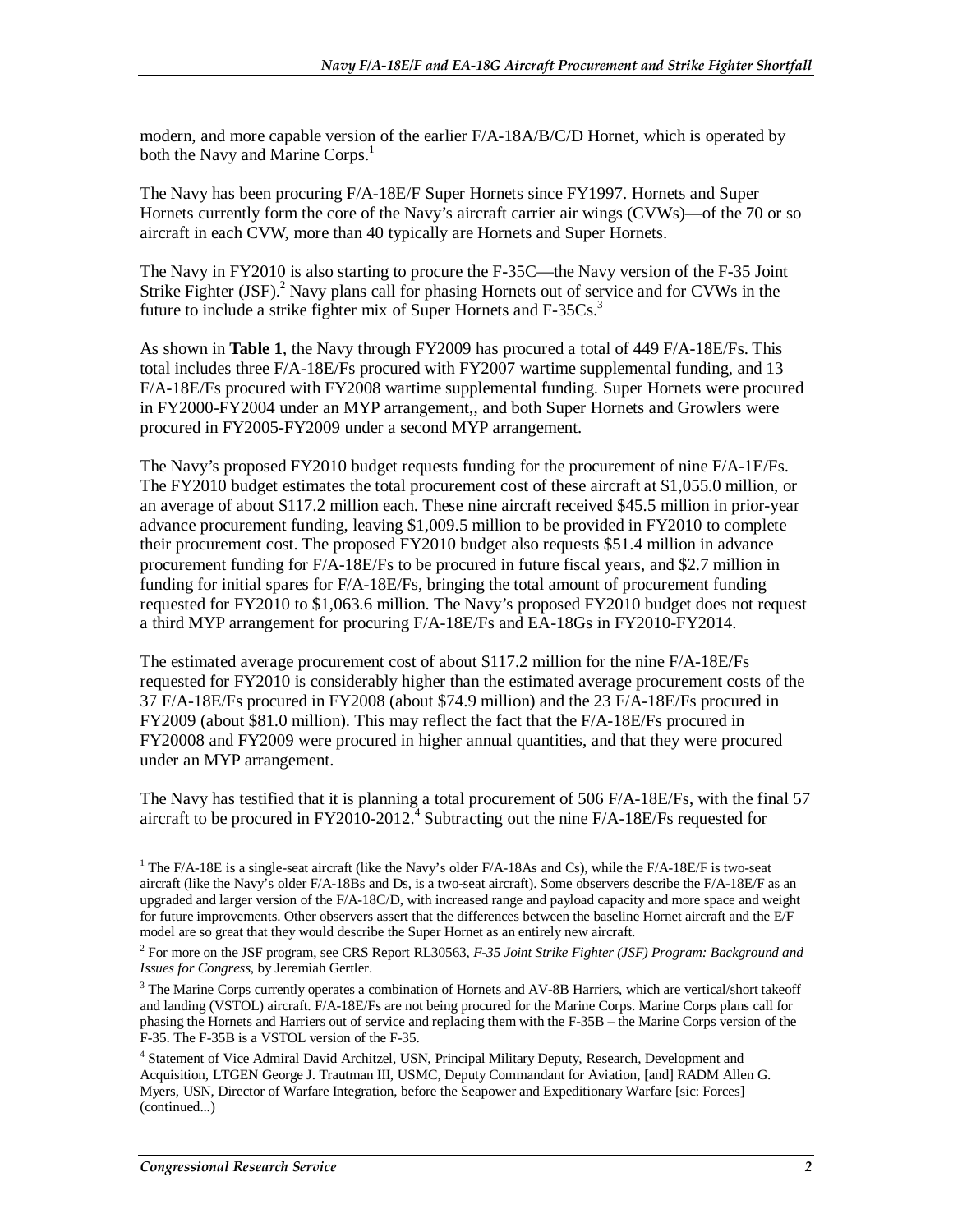FY2010 leaves another 48 planned for procurement in procured in FY2011-FY2012. The Navy's FY2010 budget-justification materials state that the advance procurement funding requested in FY2010 for the F/A-18E/F program is to support the planned procurement of 24 aircraft in FY2011,<sup>5</sup> which would leave a final 24 aircraft to be procured in FY2012.

The F/A-18E/F was approved for export in June 2001.<sup>6</sup> A sale of 24 to Australia was completed in May 2007. The first of the 24 was accepted by Australia on July 8, 2009, and 12 of the 24 are being wired to provide an option for converting them relatively easily into EA-18Gs.<sup>7</sup> Sales to other countries are possible, and decisions on such sales reportedly could be announced in 2009 and  $2010<sup>8</sup>$ 

## **EA-18G Program**

The EA-18G Growler is an electronic attack (i.e., electronic warfare) aircraft for jamming enemy radars and communications. The EA-18G shares the F/A-18F's airframe and avionics and is built on the same assembly line.<sup>9</sup> The Department of the Navy is procuring EA-18Gs as replacements

1

"Right now, we have domestic and international [orders]," he said. "I think you'll see that continue for a multitude of years, and at some point, we will primarily become an international line, if I look out there at the end of the next decade."

Boeing has "active campaigns going on in a multitude of countries," he added, including Brazil, India, Denmark, Japan, Greece and four other countries.

Boeing expects Brazil and Denmark to make a decision on Super Hornet buys this year, followed by Greece and India next year.

"I think you'll see many decisions between now and the next 24 months," he said. "The same issues that are facing the United States Navy with aging aircraft are facing our allies as well."

(Dan Taylor, "Boeing Expects Influx of Domestic, Overseas Orders For F-18, EA-18G," *Inside the Navy*, July 20, 2009.)

A June 2009 news report stated that "DOD [Department of Defense] policy prevents Boeing from actively marketing the Super Hornet to countries buying the [F-35 Joint Strike Fighter, or JSF], but the company has been providing information [about the F/A-18E/F] to countries that ask," including Canada, Greece, and countries in the Middle East. (Dan Taylor, "Boeing Talking With Numerous Countries About F/A-18 Super Hornet," Inside the Navy, June 8, 2009.)

On September 4, 2002, the Department of Defense notified Congress of the potential sale of 18 F/A-18Fs to Malaysia (which currently operates the two-seat F/A-18D) as part of a larger \$1.48 billion arms deal (see Michael Sirak, "Malaysia Seeks Super Hornets to Augment F/A-18 Fleet," *Jane's Defence Weekly*, September 18, 2002), but no such sale has been completed.

<sup>9</sup> The EA-18G replaces the F-model's cannon with a nose-mounted jamming processor and carry up to five ALQ-99 jamming pods—the same jamming pods currently employed by the EA-6B.

<sup>(...</sup>continued)

Subcommittee of the House Armed Services Committee [hearing] on [The] Department of the Navy's Aviation Procurement Program, May 19, 2009, p. 3.

<sup>5</sup> *Department of the Navy Fiscal Year (FY) 2010 Budget Estimates, Justification of Estimates, May 2009, Aircraft Procurement, Navy, Volume I, Budget Activities 1-4*, Budget Item Justification Sheet P-40, 014500 F/A-18E/F ADVANCE PROCUREMENT, page 1 of 3 (overall page 29 of 138).

<sup>&</sup>lt;sup>6</sup> "Boeing's Super Hornet Cleared for International Sales," Defense Daily, August 7, 2001.

<sup>7</sup> "Australia Accepts First Block II Super Hornet," *Navy News Service*, July 21, 2009.

<sup>&</sup>lt;sup>8</sup> A July 2, 2009, news article states that Boeing, the maker of the F/A-18E/F,

is also expecting [F/A-18E/F] orders from allied countries around the globe, and there will be a shift in focus from domestic to international orders over the years, [Bob Gower, company vicepresident for F/A-18 and EA-18G programs] said.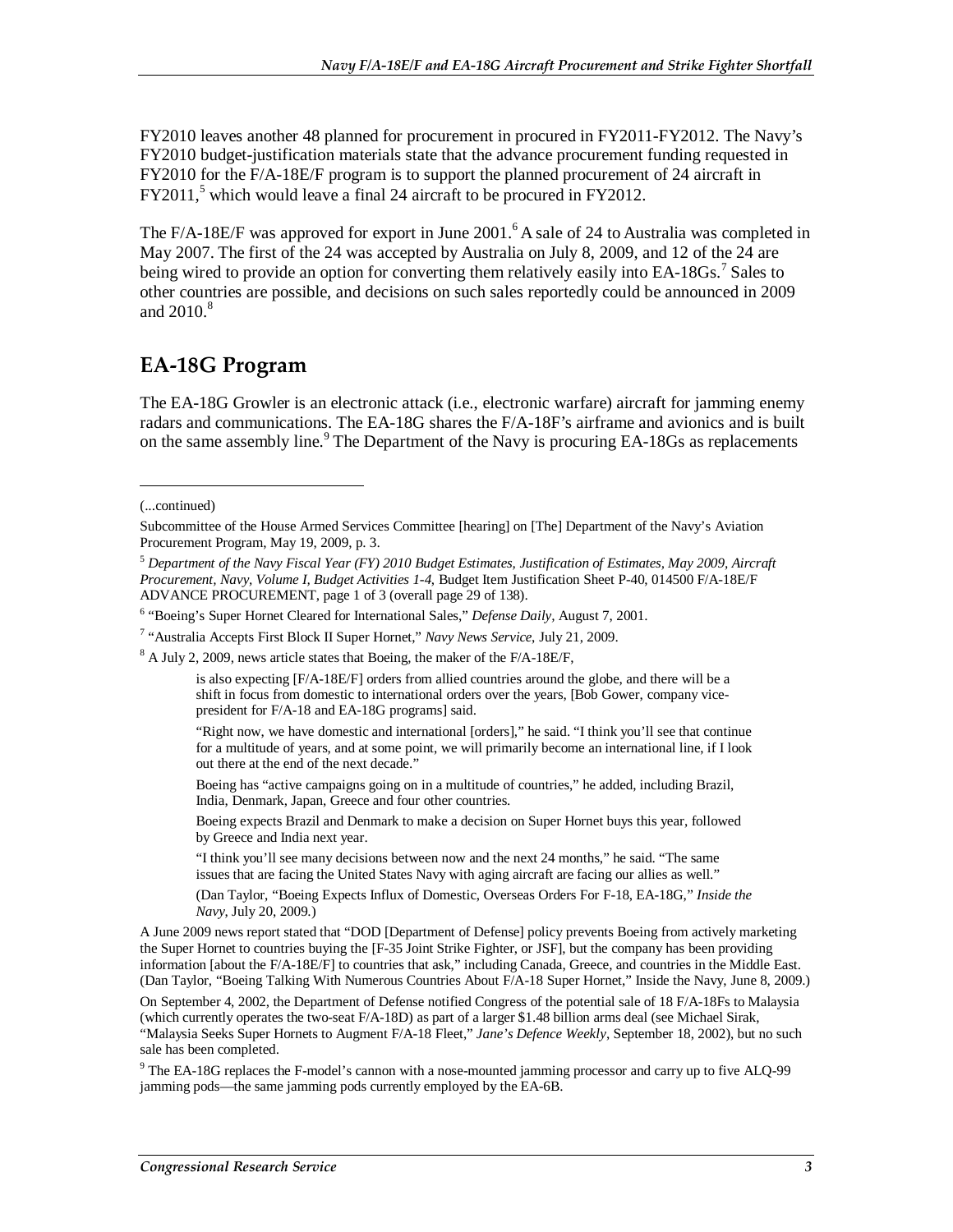for aging Navy and Marine Corps EA-6B Prowler electronic attack aircraft, which help protect Navy, Marine Corps, and Air Force aircraft operating in hostile airspace.

As shown in **Table 1**, the Navy through FY2009 has procured a total of 56 EA-18Gs. This total includes one EA-18G procured with FY2007 wartime supplemental funding, and three EA-18Gs procured with FY2008 wartime supplemental funding. As mentioned earlier, Super Hornets and Growlers were procured in FY2005-FY2009 under an MYP arrangement.

The Navy's proposed FY2010 budget requests funding for the procurement of 22 EA-18Gs. The FY2010 budget estimates the total procurement cost of these aircraft at \$1,658.5 million, or an average of about \$75.4 million each. These 22 aircraft received \$46.7 million in prior-year advance procurement funding, leaving \$1,611.8 million to be provided in FY2010 to complete their procurement cost. The proposed FY2010 budget also requests \$20.6 million in advance procurement funding for EA-18Gs to be procured in future fiscal years, and \$25.4 million in funding for initial spares for EA-18Gss, bringing the total amount of procurement funding requested for FY2010 to \$1,657.8 million. As mentioned earlier, the Navy's proposed FY2010 budget does not request a third MYP arrangement for procuring F/A-18E/Fs and EA-18Gs in FY2010-FY2014.

The Navy has testified that it is planning a total procurement of 88 EA-18Gs.<sup>10</sup> Subtracting the 22 EA-18Gs requested for FY2010 would leave a final 10 aircraft to be procured in FY2011.

In March 2008, it was reported that the Australian government was considering to purchase some number of EA-18Gs for that country's air force.<sup>11</sup> As mentioned earlier, it was reported in July 2009 that 12 of the 24 F/A-18E/Fs purchased by Australia are being wired to provide an option for converting them relatively easily into EA-18Gs.<sup>12</sup>

| $F/A - 18E/Fs$ | $EA-18Gs$ | <b>Total for both</b><br>types |
|----------------|-----------|--------------------------------|
| $\overline{2}$ | 0         | $\overline{2}$                 |
| 20             | 0         | 20                             |
| 30             | 0         | 30                             |
| 36             | 0         | 36                             |
| 39             | 0         | 39                             |
| 48             | 0         | 48                             |
| 45             | 0         | 45                             |
|                |           |                                |

### **Table 1. Annual Procurement Quantities of F/A-18E/Fs and EA-18Gs**

<sup>10</sup> Statement of Vice Admiral David Architzel, USN, Principal Military Deputy, Research, Development and Acquisition, LTGEN George J. Trautman III, USMC, Deputy Commandant for Aviation, [and] RADM Allen G. Myers, USN, Director of Warfare Integration, before the Seapower and Expeditionary Warfare [sic: Forces] Subcommittee of the House Armed Services Committee [hearing] on [The] Department of the Navy's Aviation Procurement Program, May 19, 2009, p. 4.

12 "Australia Accepts First Block II Super Hornet," *Navy News Service*, July 21, 2009.

<sup>&</sup>lt;sup>11</sup> Bradley Perrett. "Growler Attraction; Australia confirms F-111s are out, Super Hornets are in and E-18s desirable." *Aviation Week & Space Technology.* March 24, 2008.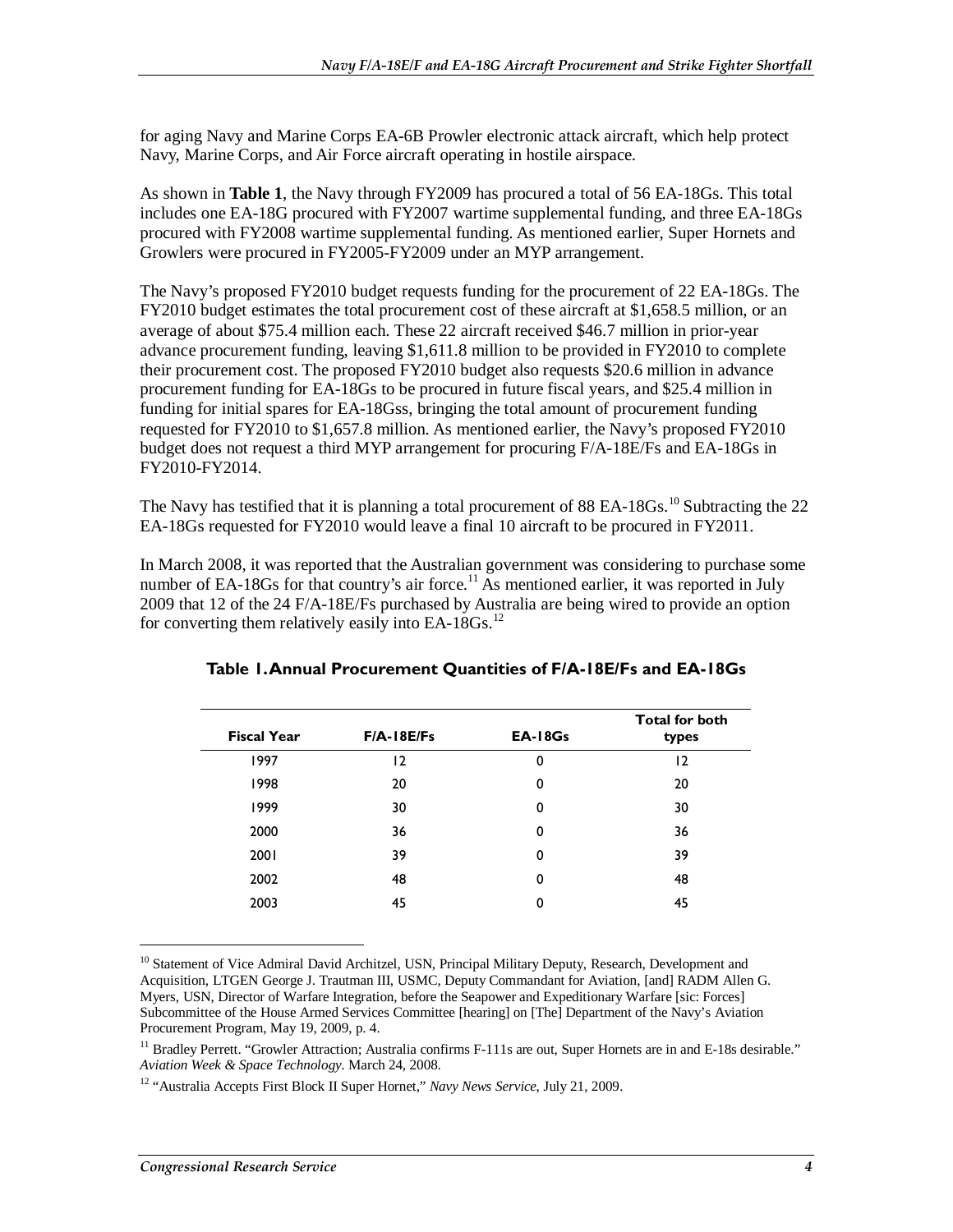| <b>Fiscal Year</b> | $F/A - 18E/Fs$ | <b>EA-18Gs</b> | <b>Total for both</b><br>types |
|--------------------|----------------|----------------|--------------------------------|
| 2004               | 42             | 0              | 42                             |
| 2005               | 42             | 0              | 42                             |
| 2006               | 38             | 4              | 42                             |
| 2007               | 37a            | 9ь             | 46                             |
| 2008               | 37c            | 21d            | 58                             |
| 2009               | 23             | 22             | 45                             |
| 2010 (requested)   | 9              | 22             | 31                             |

**Source:** Prepared by CRS based on Navy and industry data.

**Notes:** F/A-18E/Fs procured in FY2000-FY2004 under a multiyear procurement (MYP) arrangement. F/A-18E/Fs and EA-18Gs procured in FY2005-FY2009 under a second MYP arrangement.

- a. Includes three aircraft procured with FY2007 wartime supplemental funding.
- b. Includes one aircraft procured with FY2007 wartime supplemental funding.
- c. Includes 13 aircraft procured with FY2008 wartime supplemental funding.
- d. Includes three aircraft procured with FY2008 wartime supplemental funding.

# **Navy-Marine Corps Strike Fighter Shortfall**

The Navy and Marine Corps, which are both part of the Department of the Navy (DON), each operate strike-fighters. Strike-fighters constitute the majority of the aircraft in each of the Navy's 10 active-duty aircraft carrier air wings  $(CVWs)^{13}$ —of the 70 or more aircraft typically embarked on a Navy aircraft carrier, 44 typically are strike-fighters. Strike-fighters also constitute a significant portion of the Marine Corps' three active-duty Marine air wings (MAWs).<sup>14</sup> Some Marine Corps strike-fighters are assigned to Navy CVWs.

As of early 2009, the Navy operated about 380 F/A-18E/F Super Hornet strike fighters, the Navy and Marine Corps operated a total of about 620 older F/A-18A-D Hornet strike fighters, and the Marine Corps operated about 125 AV-8B Harrier short takeoff, vertical landing (STOVL) attack aircraft.<sup>15</sup> In coming years, the Navy plans to retire its Hornets and shift to a combination of Super Hornets and F-35Cs, while the Marine Corps plans to retire its Hornets and Harriers and shift to strike-fighter force composed entirely of F-35Bs.

The F/A-18A-D Hornets currently operated by the Navy and Marine Corps were originally built for a service life of 6,000 flight hours. This was later extended to 8,000 hours. It is now being extended again, to 8,600 hours, through a High Flight Hour (HFH) inspection effort that closely examines the condition of each aircraft. Extending the Hornets' service lives further, to 10,000 hours, would require significant depot work to rebuild various parts of each aircraft. The cost of

<sup>&</sup>lt;sup>13</sup> In the abbreviation CVW, CV means aircraft carrier and W means air wing. In addition to the 10 active-duty CVWs, the Navy also operates one reserve tactical air wing.

<sup>&</sup>lt;sup>14</sup> In addition to the three active-duty MAWs, the Marine Corps operates one reserve MAW.

<sup>15</sup> Source: Congressional Budget Office, *Alternatives for Modernizing U.S. Fighter Forces*, May 2009, Tables 1-1 and 1-2 on pages 2 and 3, which CBO states are based on DOD data. For a CRS report with a table presenting these same figures, see CRS Report RL33543, *Tactical Aircraft Modernization: Issues for Congress*, by Jeremiah Gertler.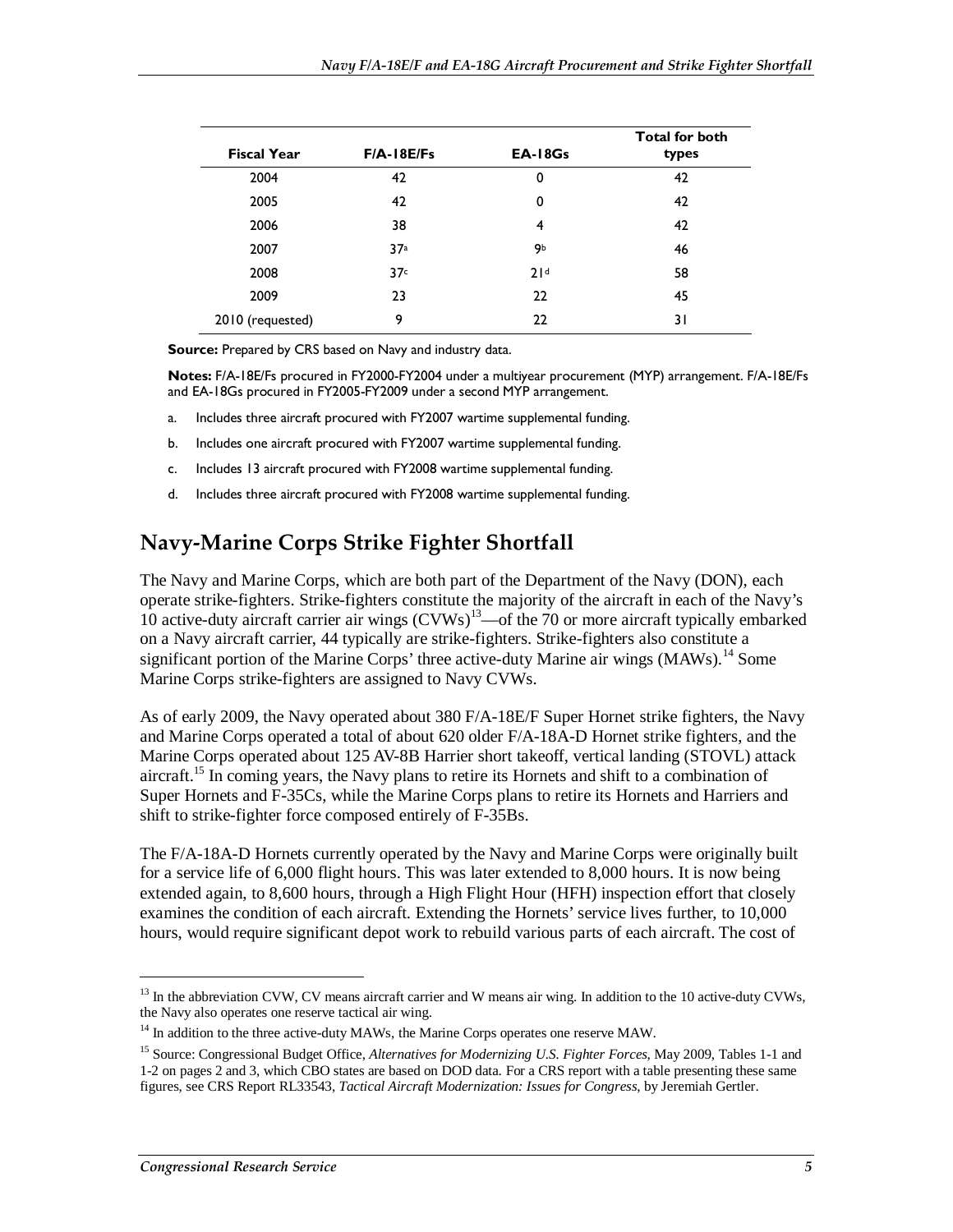such a service life extension program (SLEP) is uncertain, but estimates ranging up to \$26 million per aircraft have been mentioned.

DON's inventory of strike-fighters currently falls short of the number that Navy officials state is required to fully support requirements for Navy carrier air wings (CVWs) and Marine Corps air wings (MAWs), and the Navy is projecting that this shortfall will grow in coming years.

As shown in the left half of **Figure 1**, the Navy has projected that if about 300 older F/A-18A-D Hornets have their service lives extended from 8,600 flight hours to 10,000 flight hours, the strike fighter shortfall would peak in 2017 at 125 aircraft, including a shortfall of 69 in the Navy and 56 in the Marine Corps.

As shown in the right half of **Figure 1**, the Navy has projected that if the 300 or so older F/A-18A-Ds Hornets do not have their service lives extended to 10,000 hours, and are instead removed from service when they reach 8,600 flight hours, the strike fighter shortfall would peak in 2018 at 243 aircraft, including a shortfall of 129 in the Navy and 114 in the Marine Corps.<sup>16</sup>

In June 2009, the Navy testified that strike fighter shortfall might peak sooner than indicated in **Figure 1**—in 2015—because the HFH inspections on the F/A-18A-D Hornets are taking longer to accomplish than was first expected. $17$ 



### **Figure 1. Projected Strike-Fighter Shortfall**

**Source:** *Strike Fighter Shortfall Update* OpCit.

The projections in **Figure 1** assume that F-35 procurement will increase from year to year as currently planned and eventually reach a sustained rate of 50 aircraft per year. If F-35 procurement is delayed or if the sustained rate of production is less than assumed—say, for example, 35 aircraft per year vs. 50 aircraft per year—then the projected strike-fighter shortfall would increase above that shown in **Figure 1**.

<sup>&</sup>lt;sup>16</sup> Navy briefings provided to CRS on April 24, 2008, and industry briefing papers provided to CRS on April 10 and 22, 2008.*Strike Fighter Shortfall Update.* Briefing provided by Department of the Navy to HASC Staff. March 13, 2009.

<sup>17</sup> Dan Taylor, "Myers: Navy Strike Fighter Shortfall Now Expected To Peak in 2015," *Inside the Navy*, June 15, 2009.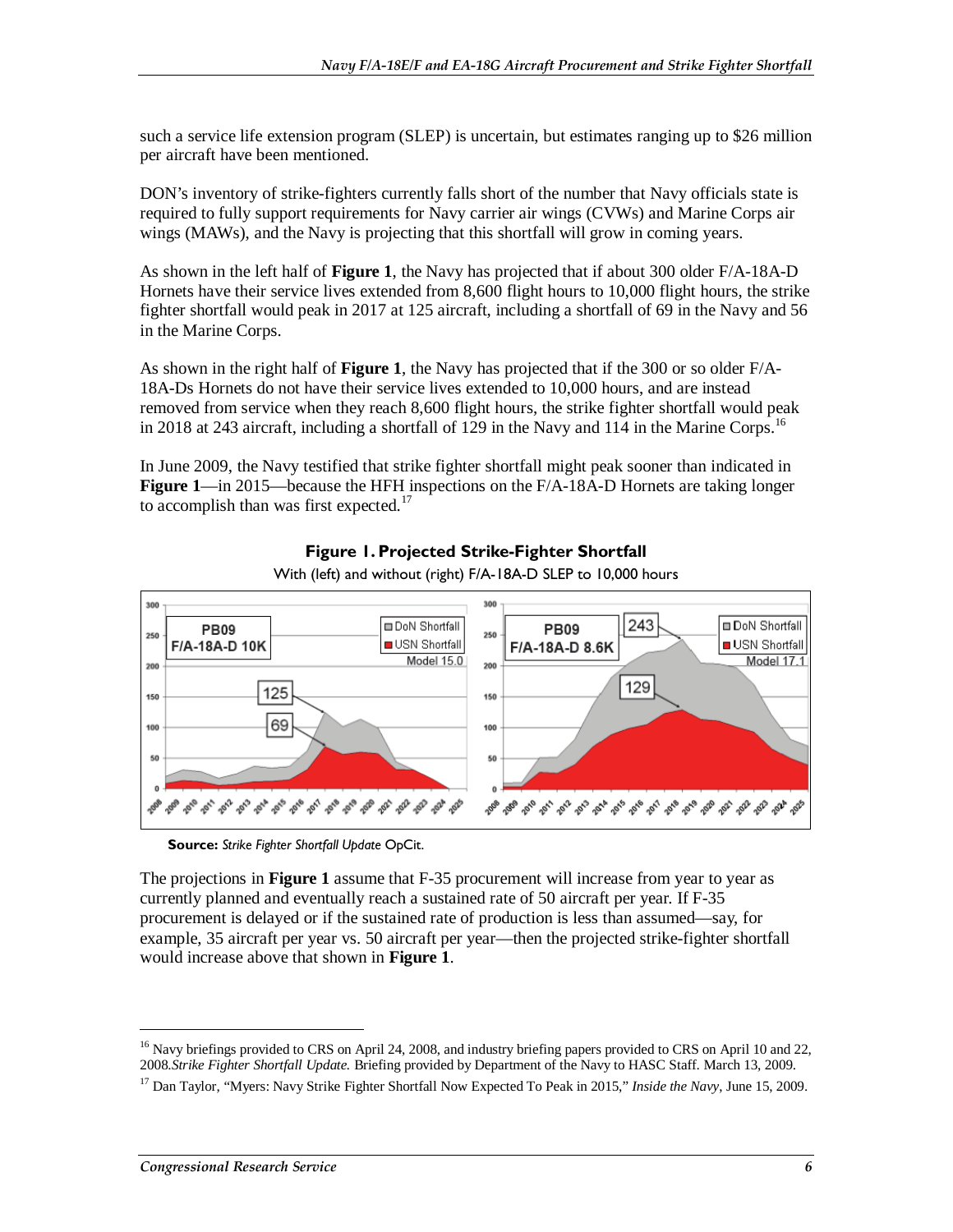The projected Navy-Marine Corps strike-fighter shortfall could also be affected by F/A-18E/F service life. An August 24, 2009, press report states:

Although they've been in the fleet for less than a decade, the Navy's F/A-18 E/F Super Hornets already are undergoing a detailed inspection to determine their projected service life, Navy officials said.

The one- and two-seat Super Hornets began a service life assessment program, or SLAP, last year. That's the first step to determine how long the planes will last and what significant repairs may be needed to extend them beyond their initial minimum life span of 6,000 flight hours.

The oldest Super Hornets have logged 3,200 to 3,800 flight hours, and Navy officials hope to extend that to 9,000, according Marcia Hart-Wise, a spokeswoman for the F/A-18 program office at Naval Air Systems Command.

The results of the SLAP will help shed new light on the "strike fighter gap," the projected shortfall in fighter jets the Navy will face as F/A-18 A-D models begin retiring before their replacements, F-35 Lightning II Joint Strike Fighters, join the fleet.

The gap has become a hot-button issue for the Navy as congressional lawmakers debate whether to spend millions on a new block of Super Hornets to bolster the fighter fleet until the carrier version of the F-35 arrives in 2015.

The Navy is closely studying the condition of the A through D models, which were put into service in the 1980s and are nearing the end of their service life. The latest reports say those older aircraft will have to retire earlier than expected, increasing the shortfall.

The Navy initially hoped to extend the older Hornets to 10,000 flight hours, but their unexpectedly poor condition likely will make extension beyond 8,600 exorbitantly expensive, Navy officials said.

The SLAP for the Super Hornets could, for the first time, draw those planes into the fighter gap equation, altering projections about the future fleet size and the urgency of buying new planes.

"They want to know what kind of work would be needed to extend the E and F series, and how much would it cost," said Richard Aboulafia, a defense consultant with the Teal Group in Virginia.

Boeing, which makes the Super Hornets, has been eager to forge a new multi-year contract with the Navy to sell dozens of new Super Hornets at roughly \$50 million per aircraft.

Building the future fighter fleet

The Navy's study of its existing Super Hornets will examine the costs and benefits of extending the life of those aircraft. That in turn will help Navy leaders and lawmakers determine whether to buy more F-35s or Super Hornets.

Examining the Super Hornets will help shape that debate in the coming years.

"The tac-air gap will evolve each year. Any tac-air gap will have to look at all service life extension programs and models," said Jim McAleese, principal at the McAleese and Associates defense consulting firm in Virginia.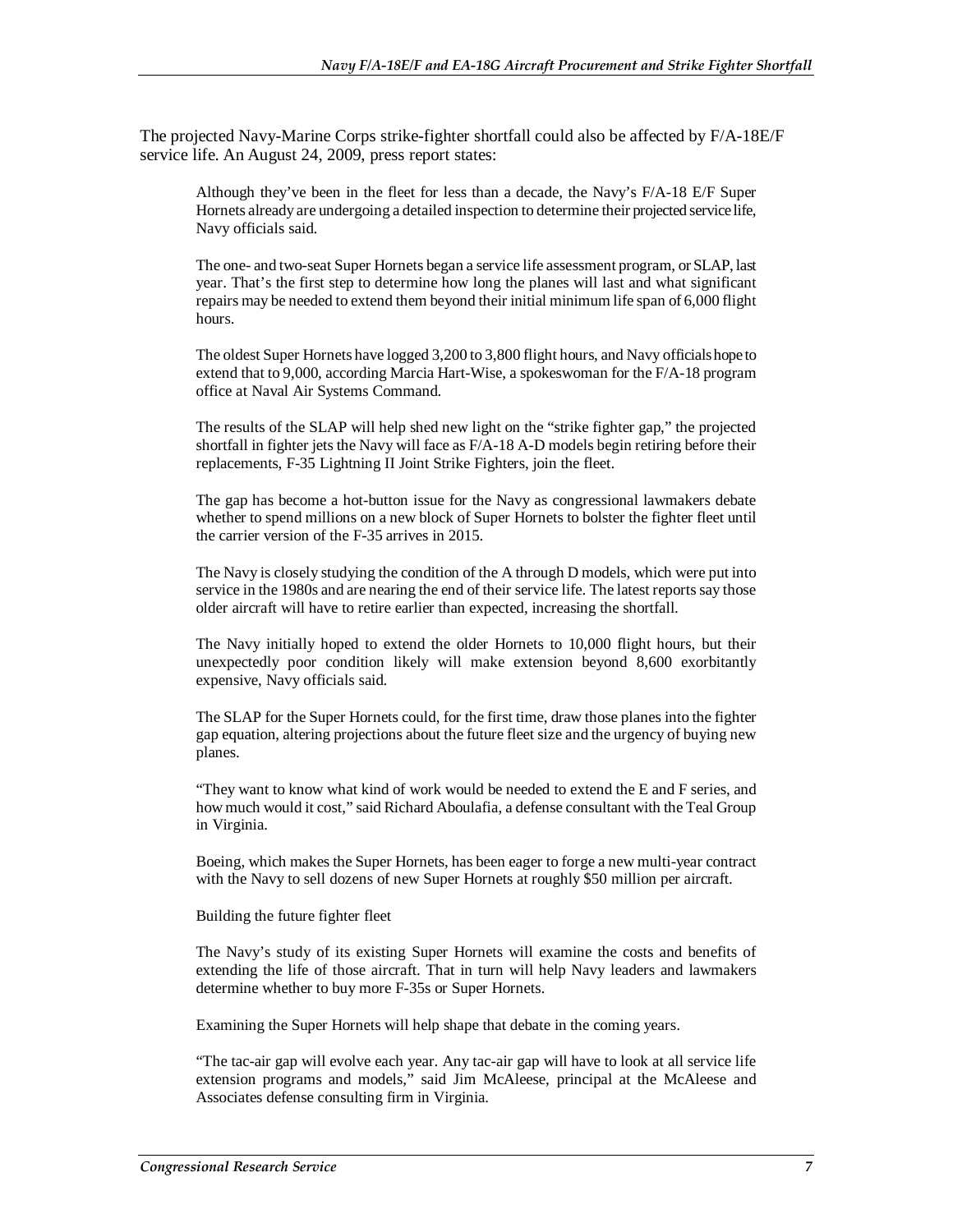Data on the Super Hornets' life will help address any skepticism from the Office of the Secretary of Defense about the nature and scope of the shortfall, he said.

"OSD is going to be very concerned about the how credible and how genuine the tac-air gap is," McAleese said.<sup>18</sup>

As one means of mitigating the projected strike-fighter shortfall, the Navy is examining the option of accelerating planned purchases of F-35C Joint Strike Fighters (JSFs) for the Navy. An August 3, 2009, news report states:

Lockheed Martin officials told Chief of Naval Operations Adm. Gary Roughead last week that the company could ramp up the production of F-35 Joint Strike Fighters by as much as 30 additional Navy aircraft over the future years defense plan (FYDP), according to the program manager.

Earlier this year, the Pentagon had proposed a modest increase of 28 aircraft between fiscal years 2010 and 2015. Lockheed, however, can add between 20 and 30 additional Navy JSFs to that over the FYDP to help alleviate a projected strike fighter gap next decade, Dan Crowley, Lockheed executive vice president and F-35 program manager, told reporters here July 28 following a roll-out ceremony for the first aircraft carrier variant test aircraft, CF-1.

"We have a chart that we showed the CNO today, and it shows how much excess capacity could be applied to an accelerated Navy buy if they chose to do so," he said. "Over the FYDP, I think their request was something like 20 to 30 jets that you could add for the Navy, so we're not going to solve the whole strike fighter gap ... but we've provided that data to the Navy and now they'll use it in the QDR [Quadrennial Defense Review]."

The Pentagon is looking at increasing the peak rate of JSF production from 80 to 110 per year in the Air Force and from 50 to 60 per year for the Navy, Crowley said.

"Our thought is the Navy will use this data, they'll use pricing information and they'll do their own analysis," he said. "There's been no commitment to buy more than the plan of record."

Overall, Lockheed could handle production of up to 250 per year at the factory in Fort Worth "if they decided they wanted to go full-bore," he said.

Defense Secretary Robert Gates called for a total of 513 JSFs over the FYDP during an April 6 Pentagon briefing, less than a 6 percent increase over the original plan of 485 aircraft and a far cry from the 169 the program was seeking before the announcement.

Brig. Gen. David Heinz, the JSF program manager, said earlier this year that he did not anticipate any difficulty in accommodating the modest increase, arguing that it may even help "flatten out the ramp" from the fifth to the sixth low-rate initial production lots.

Crowley said the ramp-up would be just one part of a number of efforts to mitigate a projected strike fighter shortfall that is expected to peak at 243 aircraft as early as 2015. The Navy is also relying on extending the lives of up to 300 aging legacy F/A-18A-D Hornets to

<sup>18</sup> Andrew Tilghman, "Survey Could Alter Fighter Gap," *NavyTimes.com*, August 24, 2009. (A similar article was published as Andrew Tilghman, "Super Hornet Survey Could Alter U.S. Navy's 'Fighter Gap,'" *Defense News*, September 7, 2009: 34.)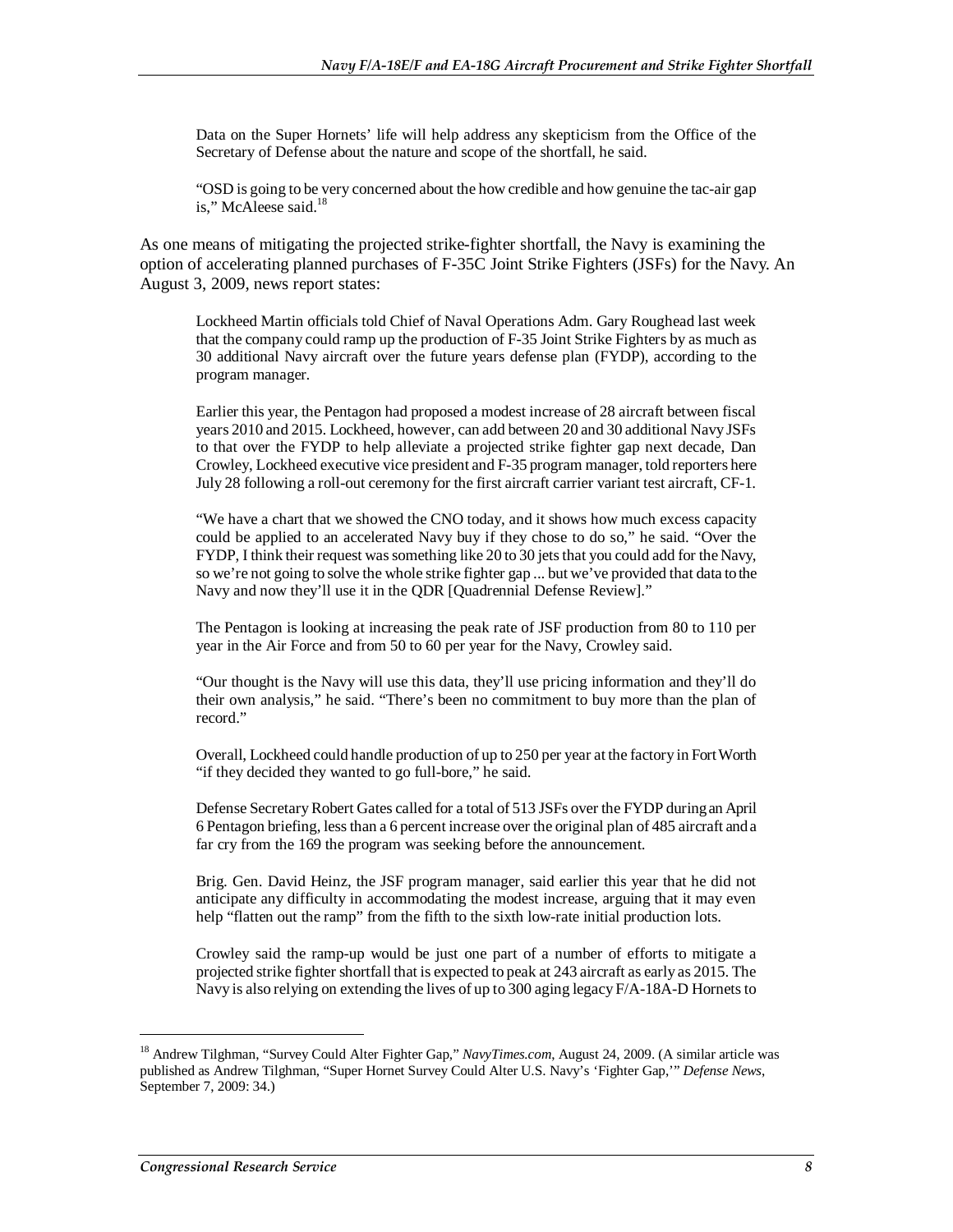10,000 hours, and the service is mulling the possibility of entering into another multiyear deal with Boeing to buy more F/A-18E/F Super Hornets.

"My sense is that the Navy intends to solve [the gap] through multiple actions," Crowley said.<sup>19</sup>

Regarding the Marine Corps' ability to manage its portion of the projected shortfall, a September 7, 2009, press report states:

The Marine Corps' deputy commandant for aviation said recently he remains confident the service can manage a projected strike fighter shortfall in the next decade and that a relatively small percentage of legacy F/A-18A-D Hornets would likely need to be extended to a service life of 10,000 hours.

The Navy has been conducting a service life assessment program (SLAP) to determine how much longer the service lives of the aging Hornets could be extended in order to help mitigate a strike fighter gap expected to reach as high as 243 Navy and Marine Corps aircraft or more in the next decade. Lt. Gen. George Trautman told Inside the Navy in an Aug. 28 interview that the goal is to extend as few Hornets as possible to 10,000 hours, and the Navy expects to be successful in that regard.

"I think we'll have to take some [to 10,000 hours]," Trautman said. "But with the new mitigating strategies that we're trying to work on ... we can get the number that would have to be extended pretty low, I think."

The Navy has been examining the possibility of buying more F/A-18E/F Super Hornets as one option to help close the gap, but that is not an option for the Marine Corps, which decided years ago that it would not buy Super Hornets. Nevertheless, Trautman said he remains convinced that the service will be able to handle the gap through effective management.

"I think there's new-found energy to manage our way through the strike fighter gap, and I think it's feasible," he said. "We've actually been working very well with the Navy to try to figure out some ways to ameliorate what people thought was going to be a gap, and I think there are methods to that."

The three-phased legacy Hornet SLAP is currently in the middle of phase B. Trautman said he expects the SLAP to be completed in late spring or early summer next year.

"Once we see what's required to extend the life of some of our Hornets, we'll be able to pick best of breed and the ones that are most easily extended," the three-star general said.

Naval Air Systems Command has said 295 of the more than 600 legacy Hornets—233 of which are assigned to the Marine Corps, according to the Navy—would be the prime candidates to reach 10,000 hours, but Trautman said nowhere near that many aircraft would needed.

"Some subset of that will be extended to 10,000," he said.

<sup>&</sup>lt;sup>19</sup> Dan Taylor, "Lockheed Tells Roughead It Can Handle 30 Additional JSFs Over FYDP," *Inside the Navy*, August 3, 2009. Material in brackets as in original. See also "More F-35s?" *Aerospace Daily & Defense Report*, August 3, 2009: 1; "F-35C Acceleration?" *Defense Daily*, August 3, 2009: 2; Dan Taylor, "Trautman: Only A Fraction of Hornets Need To Reach 10,000 Hours," *Inside the Navy*, September 7, 2009.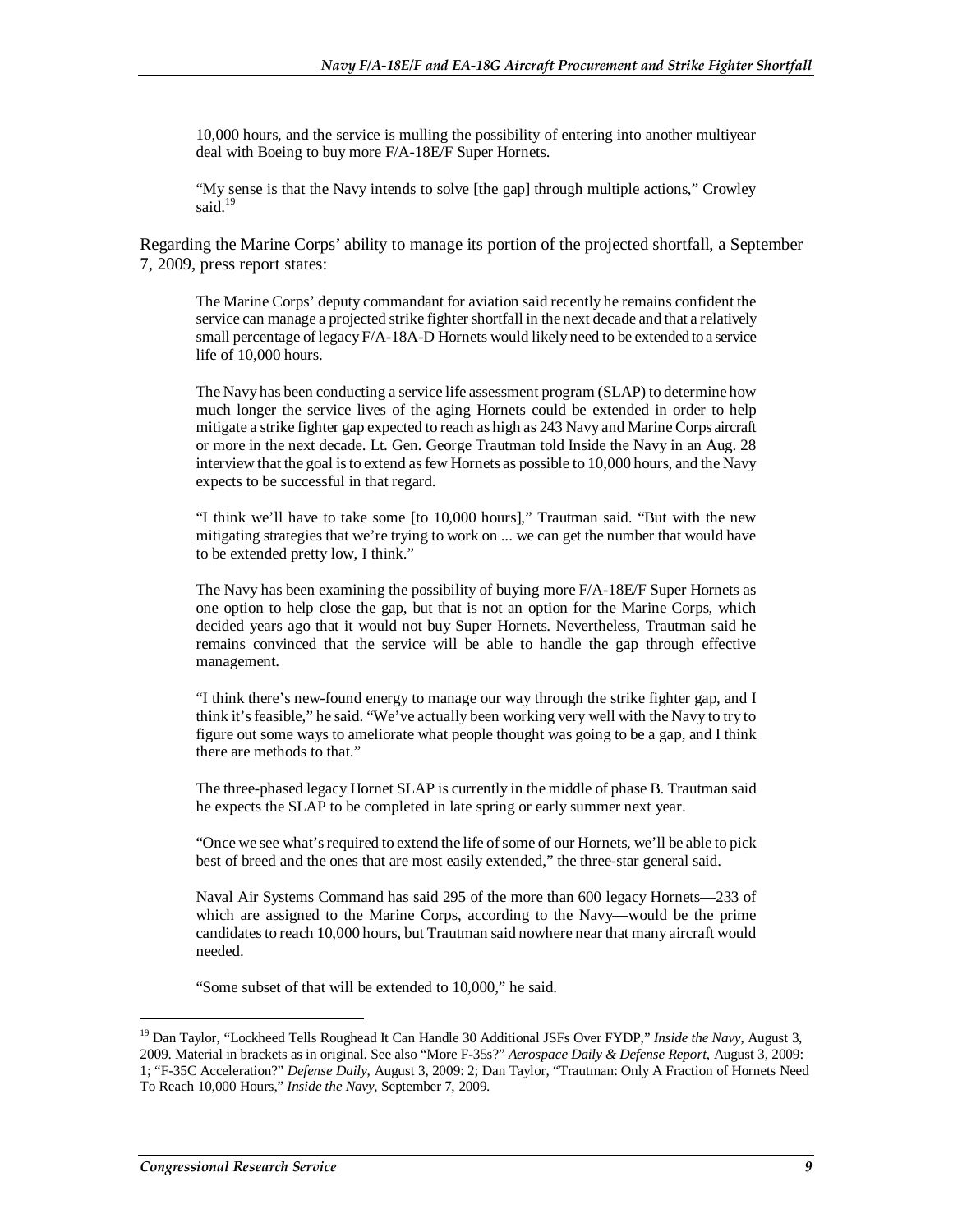The high flight-hour inspections—where the program extends the aircraft from 8,000 to 8,600 hours—could have a big impact on the gap by themselves, he argued.

"Six hundred hours is two years," he said.

The Corps has also instituted service life management techniques to limit wear and tear on Hornets, such as limiting the moves an aircraft can make while flying in non-threatening situations.

Those specific limitations "don't in any way affect the squadron commanders or the pilots flying airplanes, because we give them unfettered access to the full envelope when they're training pipeline demands, or in an operational environment," Trautman said.

However, the ability of the Marines to manage the gap depends on the F-35 Joint Strike Fighter staying on schedule, he noted. The Marine Corps version of the aircraft, the shorttake-off, vertical-landing (STOVL) F-35B variant, is scheduled to reach initial operational capability in 2012, but the program has dealt with numerous delays and setbacks. A first flight by the test aircraft, BF-1, in full STOVL mode is not likely to happen until October, months later than originally planned. Trautman, however, said first flight in STOVL mode is not as important as the test sorties that will follow.

"If JSF stays on track, I have a lot of confidence, personally, that we can manage our way through any kind of gap that's out there," he said. $20$ 

Additional information relating to the projected Navy-Marine Corps strike fighter shortfall appears in the **Appendix**.

# **Issues for Congress**

## **Number of F/A-18E/Fs to Procure in FY2010**

One issue for Congress concerns the number of F/A-18E/Fs to be procured in FY2010. Some Members of Congress are interested in procuring 18 F/A-18E/Fs in FY2010—the number projected for FY2010 under the FY2009 budget.

Proponents of procuring 18 F/A-18s in FY2010 (or some number greater than nine) could argue that doing so would start to mitigate the projected Navy-Marine Corps strike fighter shortfall and the operational risks associated with it. Proponents could also argue that increasing the number of F/A-18E/Fs procured in FY2010 to something more than nine could increase economies of scale for the FY2010 F/A-18E/F purchase, reducing the average procurement cost of each FY2010 aircraft.

Opponents of procuring 18 F/A-18s in FY2010 (or some number greater than nine) could argue that in a situation of limited defense funding, procuring additional F/A-18E/Fs could require reducing funding for one or more other defense programs, which could lead to operational risks in other area. Opponents could argue that the size of the projected strike fighter shortfall could be

<sup>&</sup>lt;sup>20</sup> Dan Taylor, "Trautman: Only A Fraction of Hornets Need To Reach 10,000 Hours," Inside the Navy, September 7, 2009. Material in brackets as in original.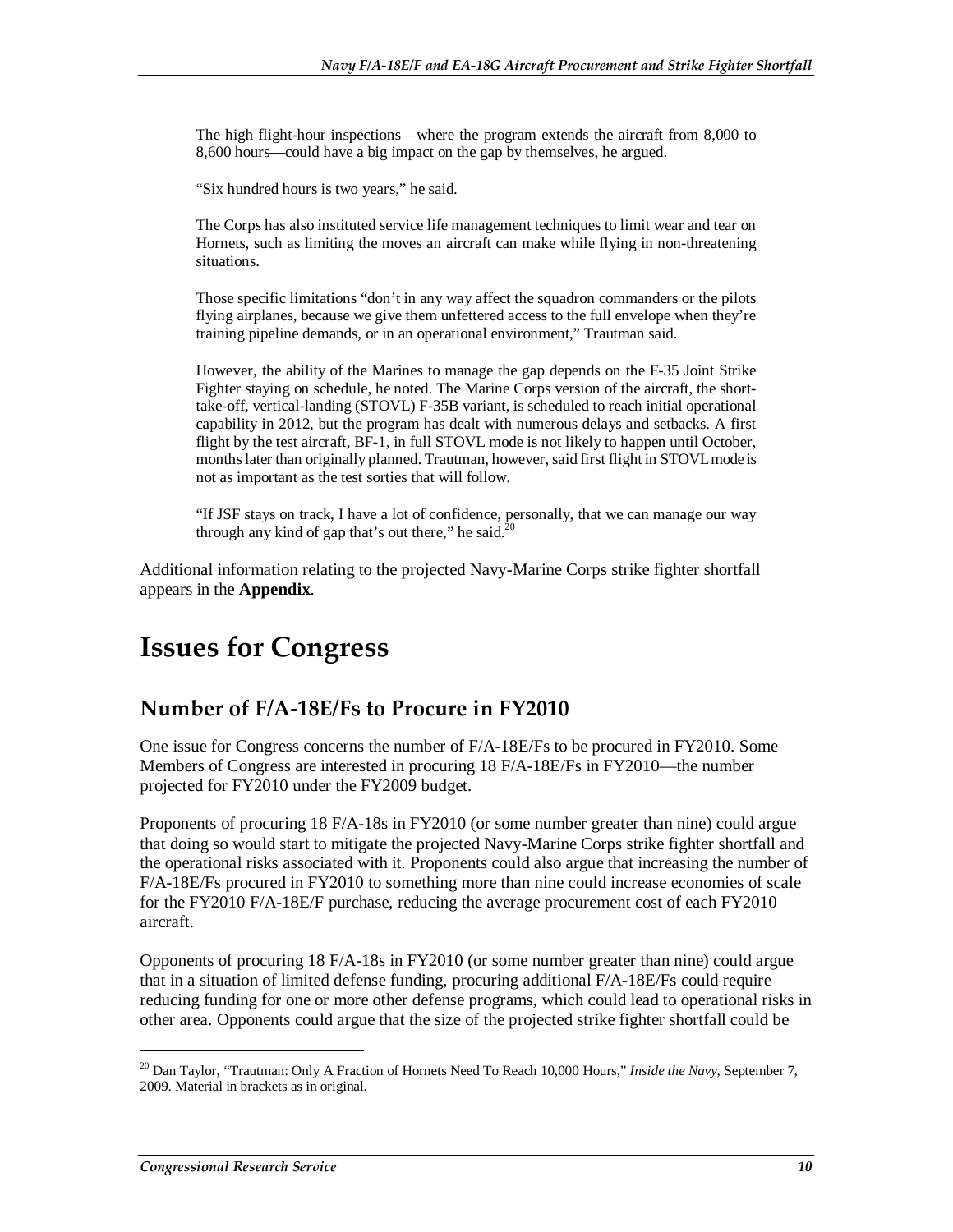affected by decisions to be made in the Quadrennial Defense Review (QDR) currently in progress, and that pending the completion of the QDR, it would be premature to take steps now to mitigate the shortfall.

# **Whether to Approve a Third MYP Arrangement for FY2010-FY2014**

Another issue for Congress is whether to approve an MYP arrangement for procurement of F/A-18E/Fs and EA-18Gs for the period FY2010-FY2014. As mentioned earlier, FY2009 is the final year of the current MYP arrangement for procuring F/A-18E/Fs and EA-18Gs, and the Navy's proposed budget does not request a new MYP arrangement for FY2010-FY2014. Some observers have suggested that a new MYP arrangement for FY2010-FY2014 might involve procuring a total of about 150 F/A-18E/Fs and EA-18Gs over the five-year period, with 30 or so aircraft being procured each year. Such an MYP arrangement would not require increasing the number of F/A-18E/Fs to be procured in FY2010 to something more than nine, since a total of 31 F/A-18E/Fs and EA-18Gs are requested for procurement in the FY2010 budget. On the other hand, such an MYP arrangement could be pursued even if the number of F/A-18E/Fs and EA-18Gs procured in FY2010 were increased to something higher than 31.

Section 123 of the FY2009 defense authorization act (S. 3001/P.L. 110-417 of October 14, 2008) required the Department of Defense (DOD) to submit a report comparing procurement costs for F/A-18E/Fs and EA-18Gs procured during the period FY2010-FY2015 under either annual contracting or an MYP arrangement.<sup>21</sup> The report estimated that using an MYP arrangement to procure 89 F/A-18E/Fs and EA-18Gs in the three-year period FY2010-FY2012<sup>22</sup> would cost

 $21$  The text of the section is as follows:

SEC. 123. REPORT ON F/A-18 PROCUREMENT COSTS, COMPARING MULTIYEAR TO ANNUAL.

(a) In General- Not later than March 1, 2009, the Secretary of Defense shall submit to the congressional defense committees a report on F/A-18 procurement. The report shall include the following:

(1) The number of F/A-18E/F and EA-18G aircraft programmed for procurement for fiscal years 2010 through 2015.

(2) The estimated procurement costs for those aircraft, if procured through annual procurement contracts.

(3) The estimated procurement costs for those aircraft, if procured through a multiyear procurement contract.

(4) The estimated savings that could be derived from the procurement of those aircraft through a multiyear procurement contract, and whether the Secretary considers the amount of those savings to be substantial.

(5) A discussion comparing the costs and benefits of obtaining those aircraft through annual procurement contracts with the costs and benefits of obtaining those aircraft through a multiyear procurement contract.

(6) The recommendations of the Secretary regarding whether Congress should authorize a multiyear procurement contract for those aircraft.

(b) Certifications Required- If the Secretary recommends under subsection (a)(6) that Congress authorize a multiyear procurement contract for the aircraft, the Secretary shall include in the report under subsection (a) the certifications required by section 2306b of title 10, United States Code, to enable the award of a multiyear contract beginning with fiscal year 2010.

<sup>22</sup> This total includes 9 F/A-18E/Fs and 22 EA-18Gs in FY2010, 24 F/A-18E/Fs and 10 EA-18Gs in FY2011, and 24 F/A-18E/Fs in FY2012.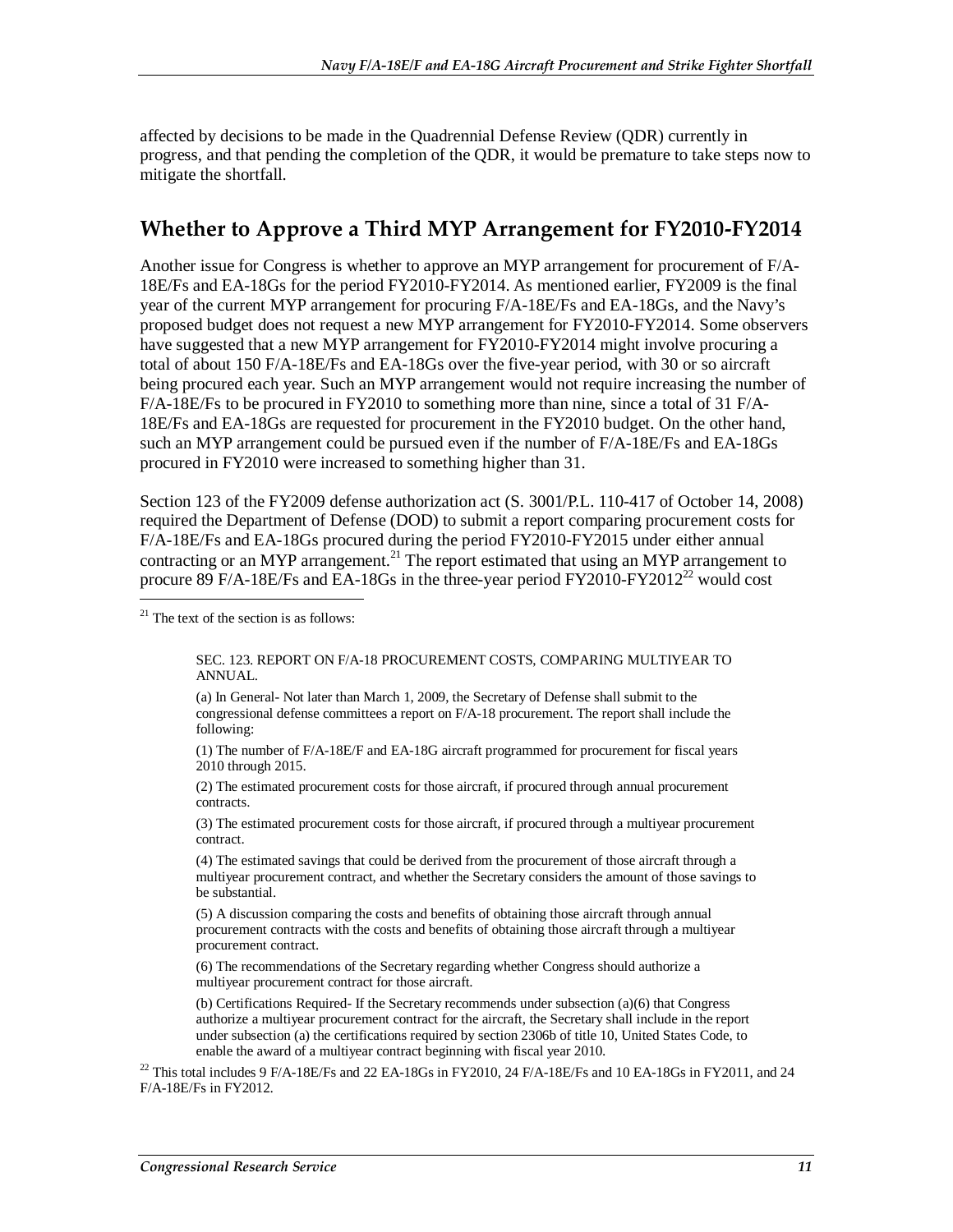\$315.8 million, or 6.48%, less than would using annual contracting. The report estimated that \$209.9 million of the estimated savings, or about two-thirds, would be realized in the final year (FY2012) of the three-year MYP arrangement. The report stated: "The last year of the Multi-Year scenario, [FY]2012, shows the greatest opportunity for savings as the benefits of the investments made in the first year's CRI [cost reduction initiatives] take effect for the contractor. CRI include manufacturing process improvements and supplier investments to reduce out-year costs."<sup>23</sup>

The DOD report did not provide an estimate for the savings that would result from a five-year (FY2010-FY2014) MYP arrangement involving the procurement of about 150 F/A-18E/Fs and EA-18Gs. Using the figures in the DOD report, it would appear that using a five-year MYP arrangement to procure a total 137 F/A-18E/Fs and EA-18Gs FY2010-FY2014 (the 89 aircraft already planned for procurement in FY2010-FY2012, plus 24 additional F/A-128E/Fs in each of FY2013 and FY2014) might cost roughly \$735.6 million, or 9.65%, less than using annual contracting. $^{24}$ 

Supporters of an MYP arrangement for procuring F/A-18E/Fs and EA-18Gs in FY2010-FY2014 could argue that such an arrangement would take a significant step toward mitigating the projected strike fighter shortfall. They could also argue that using an MYP arrangement would reduce the collective cost of the aircraft being procured by hundreds of millions of dollars, and keep the F/A-18E/F production line open long enough to hedge against the risk of technical or affordability problems in ramping up the F-35C production rate. The F/A-18E/F, proponents could argue, is a very capable aircraft, and one that is consistent with Secretary of Defense Robert Gates's stated preference for procuring proven platforms and avoiding new-design weapon systems with "exquisite" capabilities that are unaffordable in desired numbers.

Opponents of an MYP arrangement for procuring F/A-18E/Fs and EA-18Gs in FY2010-FY2014 could argue that pending the completion of the QDR, which could affect the projected size of the strike fighter shortfall, it would be premature to enter into an MYP arrangement that would lock the Navy into procuring a certain number of F/A-18E/Fs for the next five years. Opponents could also argue that the F/A-18E/F, while very capable, is not as capable as the F-35, and that in light of potential future operational demands for Navy and Marine Corps forces, it would be preferable to bring F/A-18E/F production to an end at the planned total of 506 aircraft, and concentrate available resources in coming years on procuring F-35Cs for the Navy and F-35Bs for the Marine Corps. They could argue that it would not be affordable to continue procuring two types of aircraft that perform essentially the same general role.

<sup>23</sup> Department of Defense, *Report to Congress on F/A-18 Procurement Cost Comparisons*, August 17, 2009, p. 4.

<sup>&</sup>lt;sup>24</sup> This calculation assumes that the 24 F/A-18E/Fs procured in each of FY2013 and FY2014 would have the same costs for single-year contracting and MYP as the 24 F/A-18E/Fs procured in FY2012.

The DOD report's calculation of 6.48% savings for a three-year MYP, and the derived estimate of 9.65% savings for a five-year MYP, are calculated using airframe procurement costs, which are a subset of total aircraft procurement costs. If the percentage savings is calculated using total aircraft procurement costs, the DOD report's estimated savings of \$315.8 million for a three-year MYP would equate to a savings of 4.07%, while the derived estimated savings of \$735.6 million for a five-year MYP would equate to a savings of 7.00%.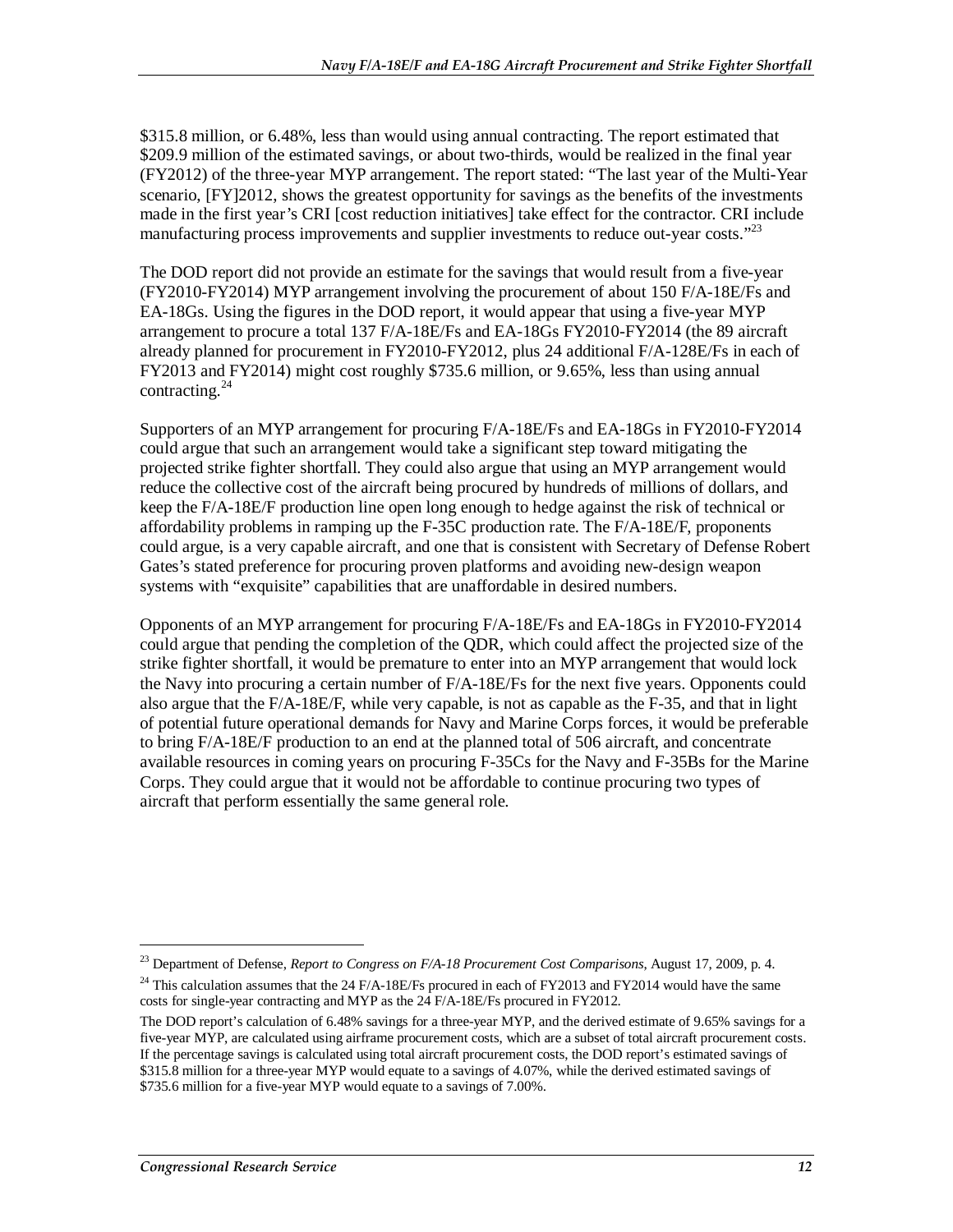# **Legislative Activity in Calendar 2009**

# **Summary of Action on FY2010 Aircraft Quantities and MYP**

**Table 2** summarizes congressional action on the number of EA-18Gs and F/A-18E/Fs to be procured in FY2010, and on whether bill language is provided to authorize a new multiyear procurement (MYP) arrangement for EA-18Gs and F/A-18E/Fs starting in FY2010.

|                                              | <b>Request</b> | <b>Authorization</b> |             |                      | Appropriation |            |            |
|----------------------------------------------|----------------|----------------------|-------------|----------------------|---------------|------------|------------|
|                                              |                | <b>HASC</b>          | <b>SASC</b> | Conference           | <b>HAC</b>    | <b>SAC</b> | Conference |
| Number of<br>EA-18Gs                         | 22             | 22                   | 22          | 22                   | 22            | 22         | 22         |
| Number of<br>$F/A - 18E/Fs$                  | 9              | 9                    | 18          | 18                   | 18            | 18ª        | 18         |
| Bill language<br>for new MYP<br>arrangement? | no             | yes                  | no          | yes<br>(conditional) | yes           | no         | no         |

### **Table 2. Summary of Action on FY2010 Aircraft Quantities and MYP**

**Source:** Bill language and committee and conference reports on FY2010 defense authorization and appropriations bills.

a. Includes nine aircraft funded in Title IX, the Overseas Contingency Operations (OCO) portion of FY2010 defense budget.

# **FY2010 Defense Authorization Bill (H.R. 2647/S. 1390)**

## **Conference**

The conference report (H.Rept. 111-288 of October 7, 2009) on the FY2010 defense authorization bill (H.R. 2647) authorizes increasing by \$512.3 million the Administration's FY2010 procurement funding request for the F/A-18E/F program, so as to support the procurement in FY2010 of 18 F/A-18E/Fs—9 more than the Administration requested—and recommends increasing by \$108 million the Administration's FY2010 advance procurement funding request for procuring F/A-18E/Fs in future fiscal years, with the additional \$108.0 million to be used for economic order quantity (EOQ) purchases for a new MYP arrangement. (Page 933)

Section 128 of the bill provides conditional authority for entering into an MYP arrangement for procuring F/A-18E/Fs and EA-18Gs. Section 131 requires a report on the procurement of "4.5 generation" fighters, including F/A-18s that are equipped with certain features.

### **Section 128** states:

SEC. 128. CONDITIONAL MULTIYEAR PROCUREMENT AUTHORITY FOR F/A– 18E, F/A–18F, OR EA–18G AIRCRAFT.

(a) AUTHORITY FOR MULTIYEAR PROCUREMENT.—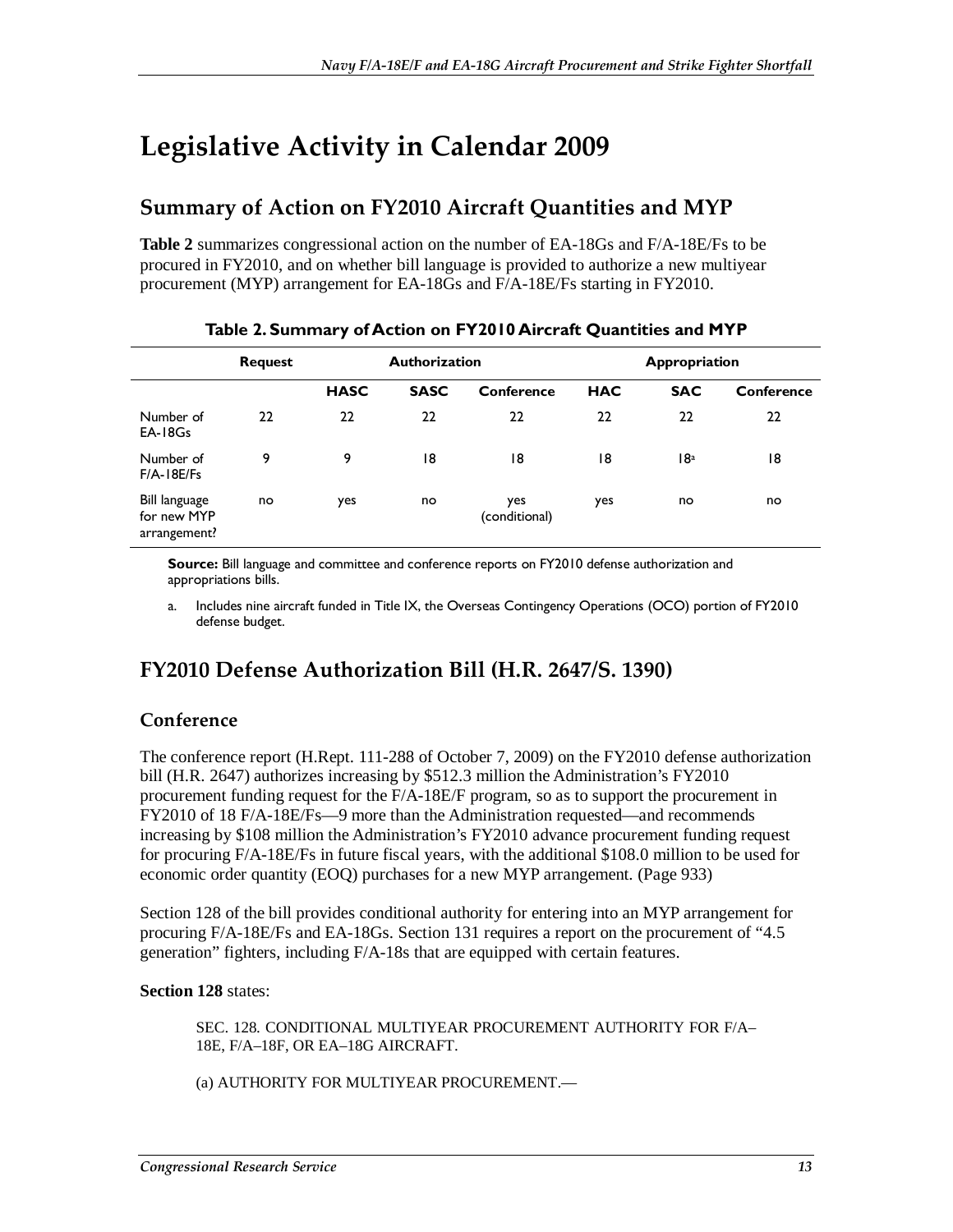(1) IN GENERAL.—Subject to section 2306b of title 10, United States Code, the Secretary of the Navy may enter into a multiyear contract for the procurement of F/A–18E, F/A–18F, or EA–18G aircraft.

(2) SUBMISSION OF WRITTEN CERTIFICATION BY SECRETARY OF DEFENSE.— For purposes of paragraph (1), the term ''March 1 of the year in which the Secretary requests legislative authority to enter into such contract'' in section 2306b(i)(1) of such title shall be deemed to be a reference to March 1, 2010.

(b) CONTRACT REQUIREMENT.—A multiyear contract entered into under subsection (a) shall provide that any obligation of the United States to make a payment under the contract is subject to the availability of appropriations for that purpose.

(c) REPORT OF FINDINGS.—In addition to any reports or certifications required by section 2306b of title 10, United States Code, not later than March 1, 2010, the Secretary of Defense shall submit to the congressional defense committees a report on how the findings and conclusions of the quadrennial defense review under section 118 of such title and the 30 year aviation plan under section 231a of such title have informed the acquisition strategy of the Secretary with regard to the F/A–18E, F/A–18F, and EA–18G aircraft programs of record.

#### (d) SUNSET.—

(1) TERMINATION DATE.—Except as provided in paragraph (2), the authority to enter into a multiyear contract under subsection (a) shall terminate on May 1, 2010.

(2) EXTENSION.—The Secretary of the Navy may enter into a multiyear contract under subsection (a) until September 30, 2010, if the Secretary notifies the congressional defense committees in writing—

(A) that the administrative processes or other contracting activities necessary for executing this authority cannot be completed before May 1, 2010; and

(B) of the date, on or before September 30, 2010, on which the Secretary plans to enter into such multiyear contract.

Regarding Section 128, the conference report states:

*Conditional multiyear procurement authority for F/A–18E, F/A–18F, or EA–18G aircraft (sec. 128)* 

The House bill contained a provision (sec. 124) that would authorize the Secretary of the Navy to buy F/A–18E/F or EA–18G aircraft under a multiyear contract.

The Senate amendment contained no similar provision.

The Senate recedes with an amendment that would, notwithstanding only that element within section  $2306b(i)(1)$  of title 10, United States Code, that requires [sic: require, with no preceding "that"] the Secretary of Defense to provide required certifications (in this case) by March 1, 2009, and authorize the Secretary of the Navy to buy F/A–18E/F or EA–18G aircraft under a multiyear contract, but only if that multiyear contract otherwise fully complies with the requirements of section 2306b of title 10, United States Code. In addition, the amendment would require by March 1, 2010, that the Secretary of the Defense submit to the congressional defense committees a report on how the findings and conclusions of the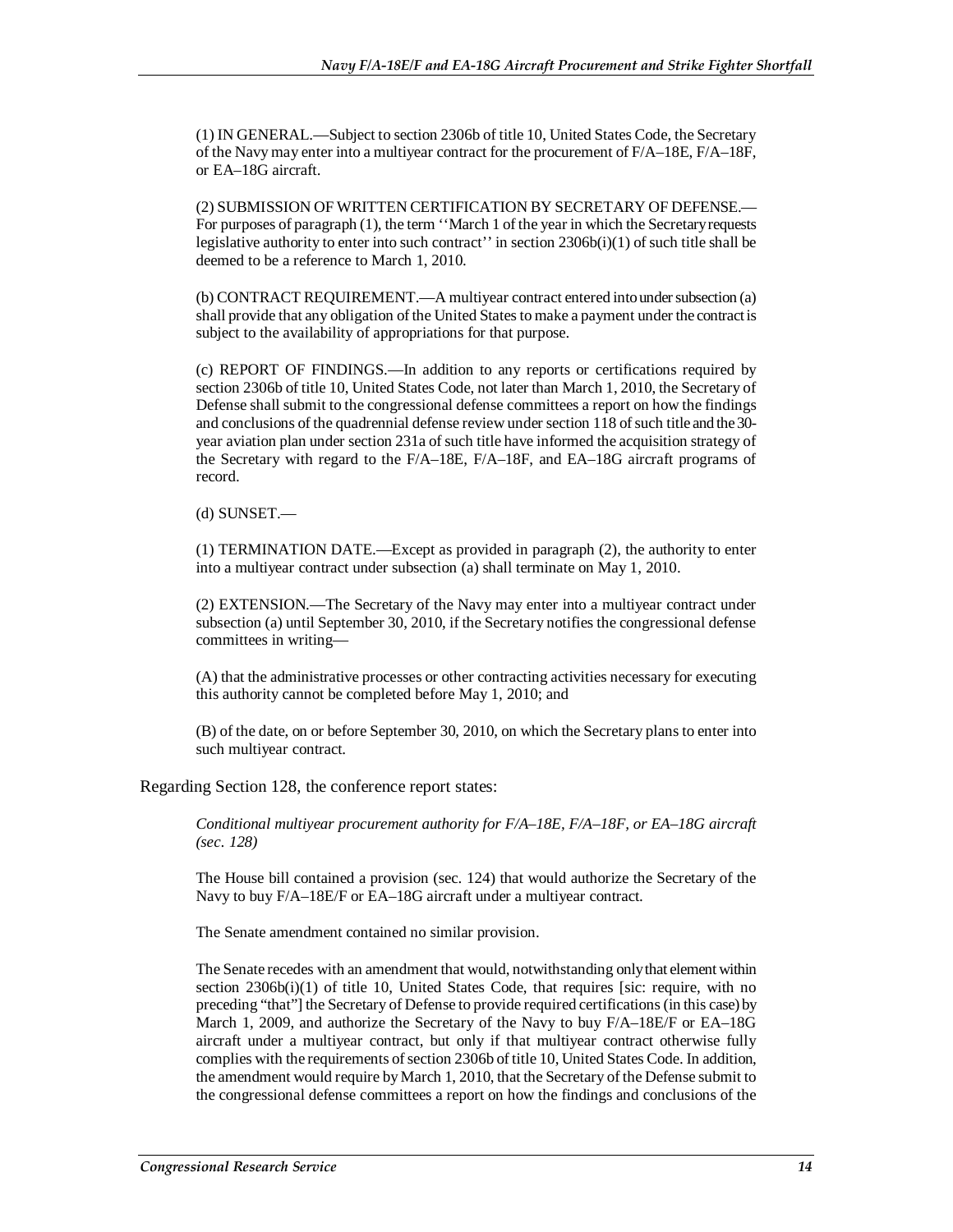Quadrennial Defense Review and 30-year aviation procurement plan have informed the Department's acquisition strategy with regard to the F/A–18E/F and EA–18G aircraft programs-of-record.

The conferees note that the authority granted under this provision would expire on May 1, 2010, unless the Secretary of the Navy provides Congress written notification that the Department intends to execute the authority provided by this provision, but that administrative processes or other contracting activities necessary for execution of this authority cannot be completed by May 1, 2010. The provision would require that any such notification: (1) include a date certain for execution of the authority; and (2) specify a date no later than September 30, 2010, for such completion.

With this provision, the conferees convey general support for the Department's current plans to ensure that it meets the Navy's forward presence and operational requirements, while the F–35B and F–35C are being developed and ultimately fielded. However, this provision is also intended to reflect the conferees continuing concerns that, in light of the continuing increase in the strike-fighter shortfall, definitive actions that mitigate the stated shortfall cannot be delayed for too much longer. Should the Quadrennial Defense Review and the 30 year aviation procurement plan warrant a change in the programs-of-record for either the F/A–18E/F or EA–18G, the conferees expect that the Department of the Defense will give full and fair consideration to buying additional F/A–18E/F or EA–18G aircraft under a multiyear contract.

On August 17, 2009, the Under Secretary of Defense for Acquisition, Technology, and Logistics provided the congressional defense committees with a report, required by section 123 of the Duncan Hunter National Defense Authorization Act for Fiscal Year 2009 (Public Law 110–417), detailing a cost and benefit comparison between an annual and multiyear F/A–18E/F and EA–18G aircraft procurement through fiscal year 2015. In that report, the Under Secretary, using the current pricing agreement data provided by the contractor, estimated that the savings that the Navy could expect to achieve, procuring the remaining program of record 89 F/A–18E/F and EA–18G aircraft, equated to 6.48 percent, or \$315.0 million. The conferees expect that, should the Navy exercise the authority granted under this provision, the contractors and suppliers would respond to any solicitation with aggressive pricing proposals that would allow the Navy to achieve greater savings.

In view of the lateness with which the Department submitted the fiscal year 2010 budget to Congress, the conferees agree to grant this narrow exception to the requirements of section 2306b, title 10, United States Code, as amended in the National Defense Authorization Act for Fiscal Year 2008 (Public Law 110–181). However, the conferees fully expect the Department to address with due diligence and spirit of intent, items of interest addressed by conferees in section 811 of the statement of managers (H. Rept. 110–477) accompanying that Act. Finally, the conferees expect that all subsequent multiyear procurement authority requests from the Department of Defense will be fully compliant with the requirements set forth in section 2306b, title 10, United States Code. (Pages 680-682)

#### **Section 131** states:

SEC. 131. REPORT ON THE PROCUREMENT OF 4.5 GENERATION FIGHTER AIRCRAFT.

(a) IN GENERAL.—Not later than 90 days after the date of the enactment of this Act, the Secretary of Defense shall submit to the congressional defense committees a report on the procurement of 4.5 generation fighter aircraft. The report shall include the following: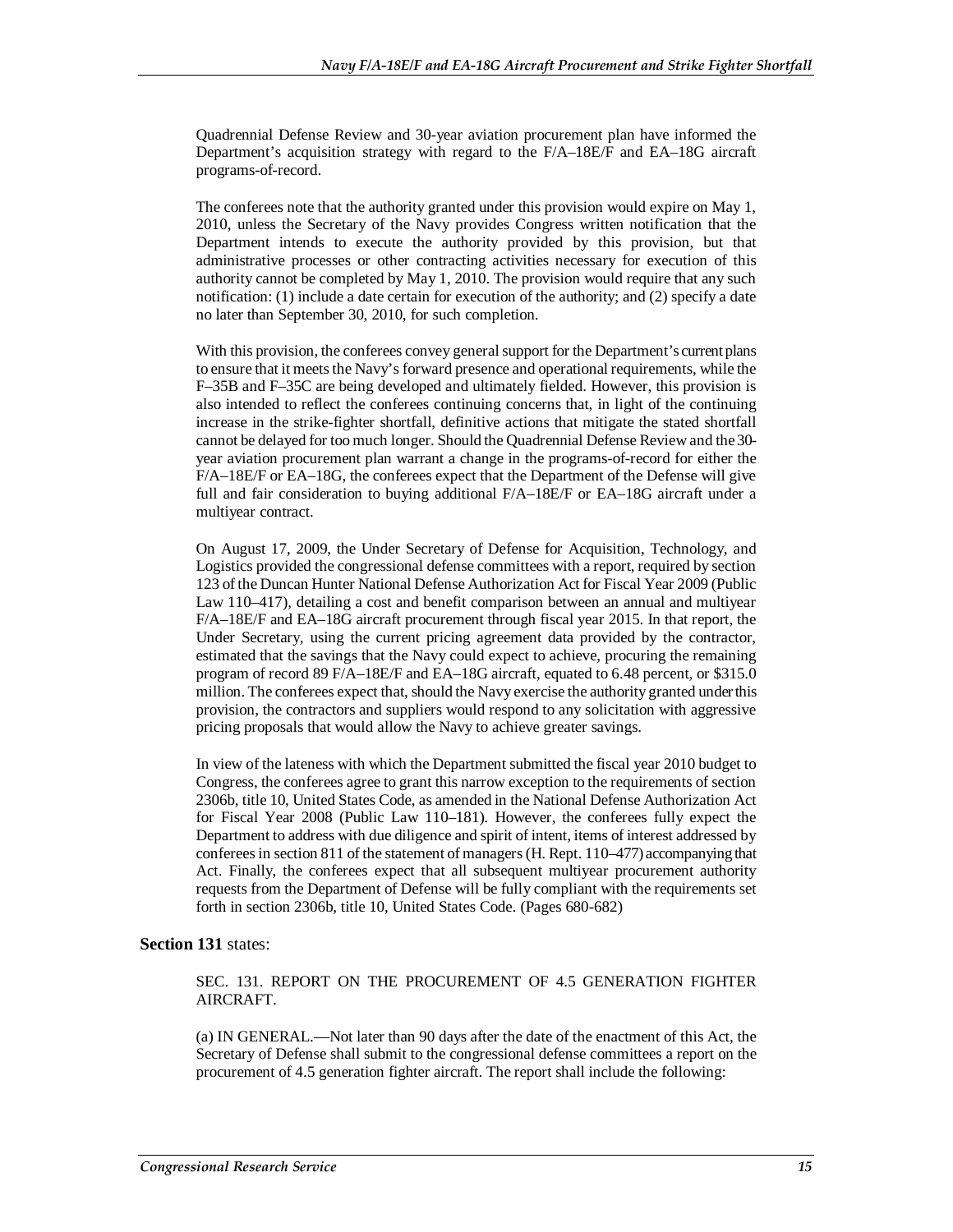(1) The number of 4.5 generation fighter aircraft needed to be procured during fiscal years 2011 through 2025 to fulfill the requirement of the Air Force to maintain not less than 2,200 tactical fighter aircraft.

(2) The estimated procurement costs for those aircraft if procured through annual procurement contracts.

(3) The estimated procurement costs for those aircraft if procured through multiyear procurement contracts.

(4) The estimated savings that could be derived from the procurement of those aircraft through a multiyear procurement contract, and whether the Secretary determines the amount of those savings to be substantial.

(5) A discussion comparing the costs and benefits of obtaining those aircraft through annual procurement contracts with the costs and benefits of obtaining those aircraft through a multiyear procurement contract.

(6) A discussion regarding the availability and feasibility of procuring  $F=35$  aircraft to proportionally and concurrently re capitalize the Air National Guard during fiscal years 2015 through fiscal year 2025.

(b) 4.5 GENERATION FIGHTER AIRCRAFT DEFINED.—In this section, the term ''4.5 generation fighter aircraft'' means current fighter aircraft, including the F–15, F–16, and F– 18, that—

- (1) have advanced capabilities, including—
- (A) AESA radar;
- (B) high capacity data-link; and
- (C) enhanced avionics; and
- (2) have the ability to deploy current and reasonably foreseeable advanced armaments.

Regarding Section 131, the conference report states:

The conferees agree that the investment strategy that the Department of the Air Force intends to help the Department of Defense transition from, the capability provided by the current tactical fighter force to a smaller but more flexible, lethal and capable strike fighter force, will be challenging. As the Air Force implements that strategy but where circumstances warrant, the conferees expect the Air Force will analyze the viability of procuring additional 4.5 generation fighter aircraft under a multiyear contract and, where those conditions required to be present under Section 2306b of title 10, United States Code, as amended, exist, submit a multiyear procurement proposal to Congress, accompanied with certifications required under Section 2306b of title 10, United States Code, as amended.

With this provision, the conferees merely intend for the Air Force to conduct, and provide the congressional defense committees with, the analysis necessary to support, where warranted, a multiyear purchase of additional 4.5 generation fighter aircraft, specifically defined under this provision to capture the F–15, F–16, and F–18 that have advanced radar, data-link and avionics capabilities and the capability to deploy advanced armaments. The conferees do not intend that this provision will modify in any way the requirements of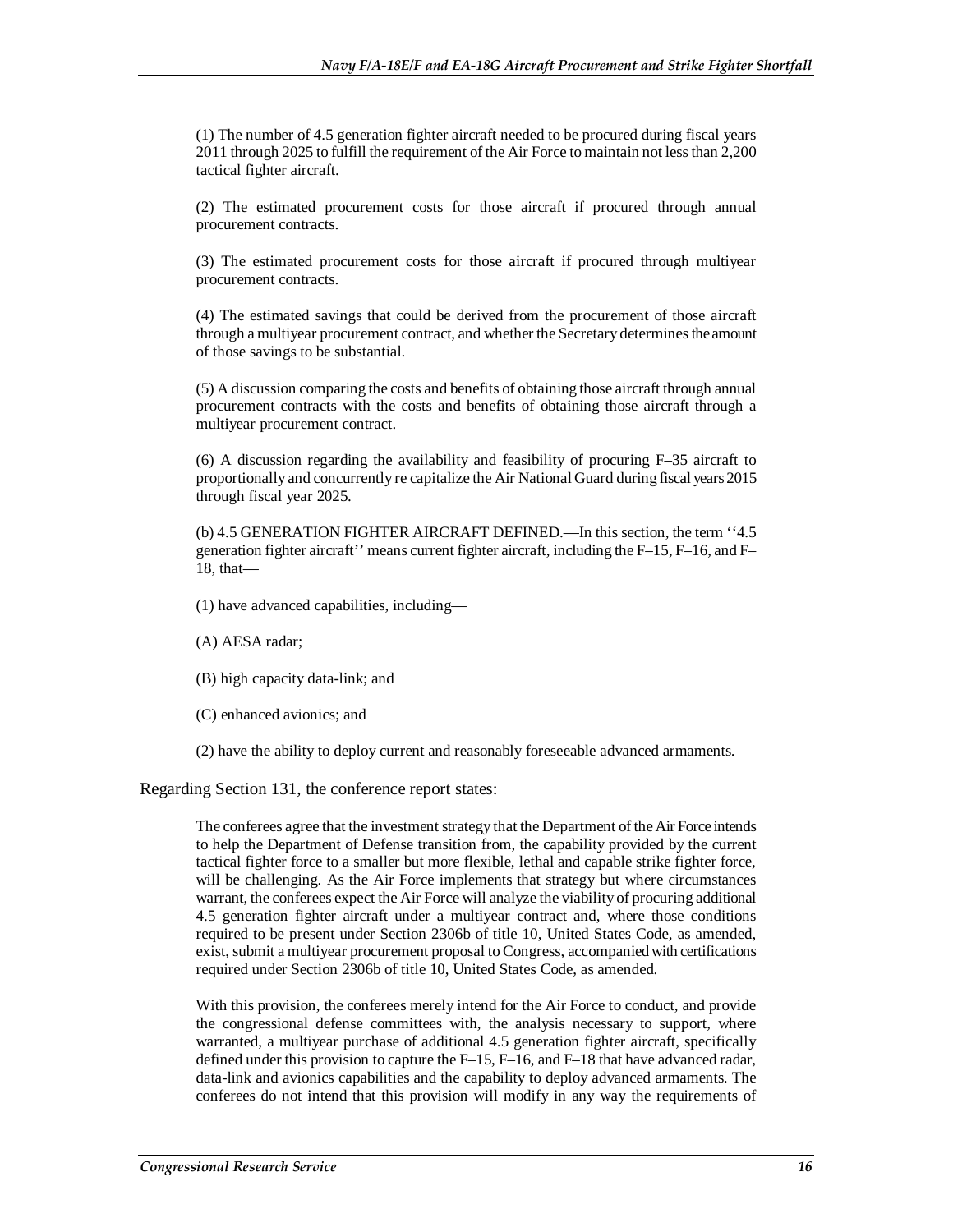Section 2306b of title 10, United States Code, as amended, by section 811 of the National Defense Authorization Act for Fiscal Year 2008 (Public Law 110–181), and the statement of managers accompanying those amendments (H. Rept. 110–477). (Page 682)

### **House**

The House Armed Services Committee, in its report (H.Rept. 111-166 of June 18, 2009) on H.R. 2647, recommends approving the Administration's FY2010 procurement funding request for procuring nine F/A-18E/Fs in FY2010, and increasing by \$108 million the Administration's FY2010 advance procurement funding request for procuring F/A-18E/Fs in future fiscal years, with the additional \$108 million to be used for economic order quantity (EOQ) purchases of items for F/A-18E/Fs to be procured under a third multiyear procurement (MYP) arrangement (page 57).

The committee's report recommends increasing by \$56 million the Administration's FY2010 procurement funding request for procuring 22 EA-18Gs in FY2010, with the additional \$56 million to be used for aircraft support equipment (page 57).

**Section 124** of H.R. 2647 would authorize a multiyear procurement (MYP) arrangement for F/A-18E/Fs and EA-18Gs beginning in FY2010.

**Section 133** would require DOD to submit a report to the congressional defense committees on the procurement of "4.5"-generation aircraft, which the provision defines as F-15, F-16, and F/A-18 aircraft equipped with certain radar and electronic upgrades.

**Section 1051** expresses the sense of Congress that the Navy should include not less than 10 carrier air wings (even if the number of aircraft carriers is temporarily reduced), and that these air wings shall include, in addition to any other aircraft, not less than 44 strike fighters.

The committee's report states:

The budget request contained \$2.7 billion for procurement of 22 EA-18G and 9 F/A-18E/F aircraft, and \$4.5 billion for procurement of 20 F-35B/C aircraft for the Department of the Navy. This represents a reduction from the fiscal year 2009 program of record of nine F/A-18E/F aircraft and an increase of two F-35B/C aircraft.

The committee is concerned regarding the current and forecasted strike-fighter aircraft inventory of the Department of the Navy. The committee understands that the Department of the Navy has a fiscal year 2009 strike-fighter inventory shortfall of 110 aircraft and predicts a fiscal year 2010 shortfall of 152 aircraft, with a potential peak strike-fighter shortfall of 312 aircraft by fiscal year 2018. The committee believes such drastic shortfalls in strike fighterinventory are unacceptable.

The committee understands that a variety of factors cause the current and projected strikefighter shortfall. Those factors include a fiscal year 2002 decision to reduce F/A-18A through D inventory by 88 aircraft, a reduction in the program of record quantity for F-35B/C by 409 aircraft, delays in development of the F-35B/C program, and F/A 18A through D aircraft reaching forecasted service life sooner than expected.

The committee remains unconvinced that naval strike-fighter shortfalls should be viewed against the totality of Department of Defense strike-fighter inventory. The capabilities of the naval strike-fighter force are inherent in the capability of the aircraft carrier as a strike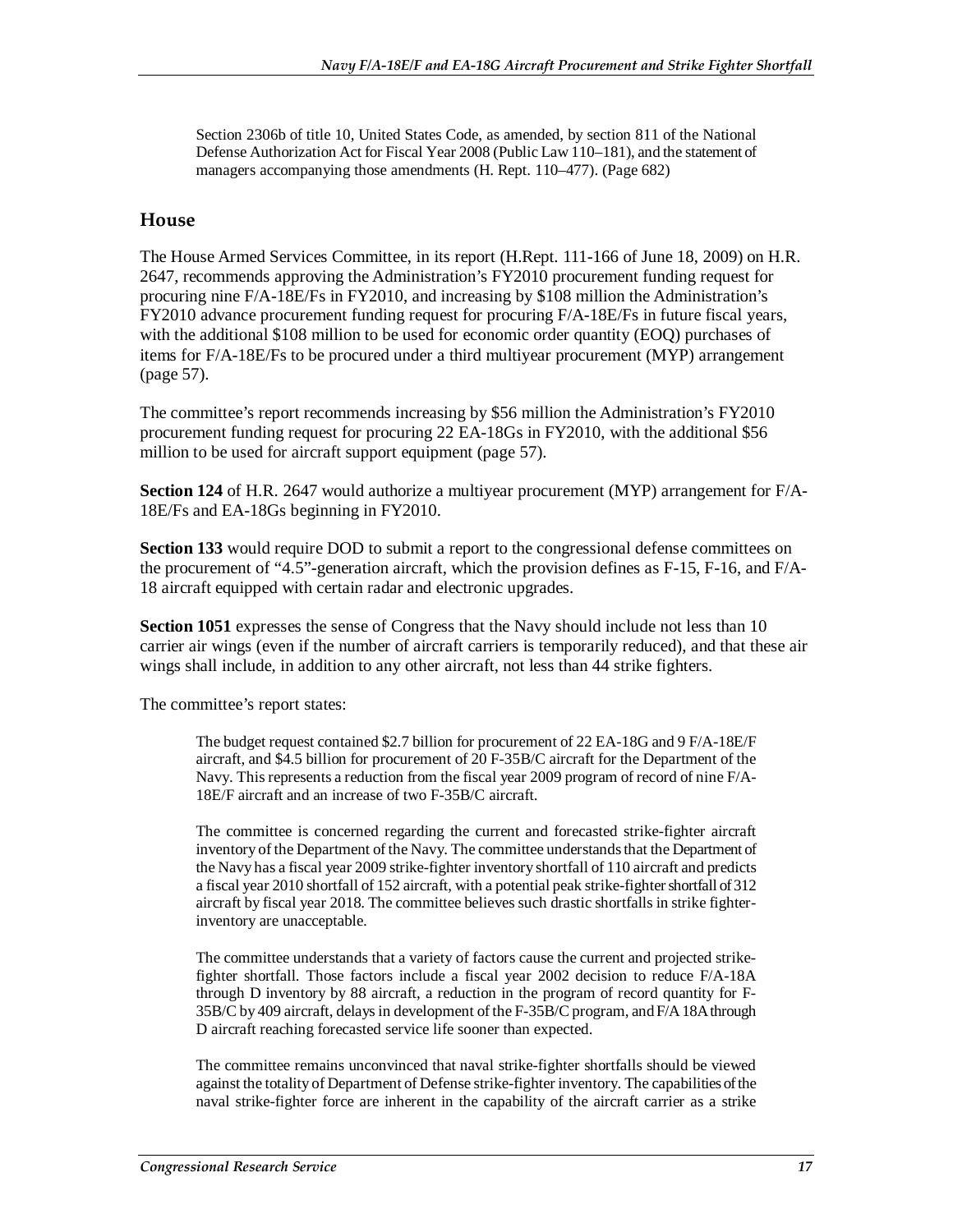platform and, as such, force structure requirements for naval aviation must be viewed as those required to support sufficient carrier air wings (CVW) to match the number of statutorily mandated aircraft carriers.

The committee supports procurement of additional F/A–18E/F aircraft to mitigate the naval strike-fighter inventory shortfall and believes that procurement of additional F/A-18E/F aircraft through a multi-year procurement contract is more cost effective and prudent than procuring new aircraft through an annual contract or applying \$25.6 million of additional fiscal resources per aircraft to extend the service life of the F/A-18A through D fleet. Therefore, the committee includes a provision in title I of this Act that would authorize the Secretary of the Navy to enter into a multi-year procurement contract for the purchase of additional F/A-18E/F and EA-18G aircraft and also includes a provision in title X [Section 1051] of this Act that expresses a sense of Congress that the Department of the Navy should maintain no less than ten carrier air wings with no less than 44 strike-fighters each. Additionally, the committee directs the Director of the Congressional Budget Office to submit a report to the congressional defense committees by February 2, 2010, that evaluates the operational effectiveness and costs of extending and modernizing the service-life of F/A-18A through D aircraft to 10,000 flight hours versus procuring, either through an annual or multi-year procurement contract, additional F/A-18E/F aircraft beyond the current program of record.

The committee recommends an increase of \$108.0 million for advanced procurement of economic order quantity items in order to achieve the benefits associated with a multi-year procurement contract and also recommends an increase of \$56.0 million for support items associated with the EA-18G aircraft. Lastly, the committee fully expects the Secretary of the Navy to promptly negotiate and enter into a multi-year procurement contract for additional F/A-18E/F and EA-18G aircraft to mitigate the naval strike-fighter shortfall. (Pages 61-62)

The committee's report summarizes sections 124, 133, and 1051 on pages 124, 125, and 393, respectively.

## **Senate**

Division D of S. 1390 as reported by the Senate Armed Services Committee contains the detailed line-item funding tables that in past years have been included in the committee's report on the defense authorization bill. Division D recommends increasing by \$560 million the Administration's FY2010 procurement funding request for the F/A-18E/F program, so as to support the procurement in FY2010 of 18 F/A-18E/Fs—nine more than the Administration requested—and recommends approving the Administration's FY2010 advance procurement funding request for the F/A-18E/F program (page 613 of the printed bill).

Division D recommends approving the Administration's FY2010 procurement and advance procurement funding requests for the EA-18G program (page 613).

The committee's report (S.Rept. 111-35 of July 2, 2009) on S. 1390 states:

The budget request included \$1,009.5 million to purchase nine F/A-18E/F aircraft. This is nine fewer aircraft than the Navy had planned to buy in fiscal year 2010 in the fiscal year 2009 future-years defense program.

The committee has expressed concern that the Navy is facing a sizeable gap in aircraft inventory as older F/A-18A-D Hornets retire before the aircraft carrier variant (F-35C) of the Joint Strike Fighter (JSF) is available. The committee raised this issue in the committee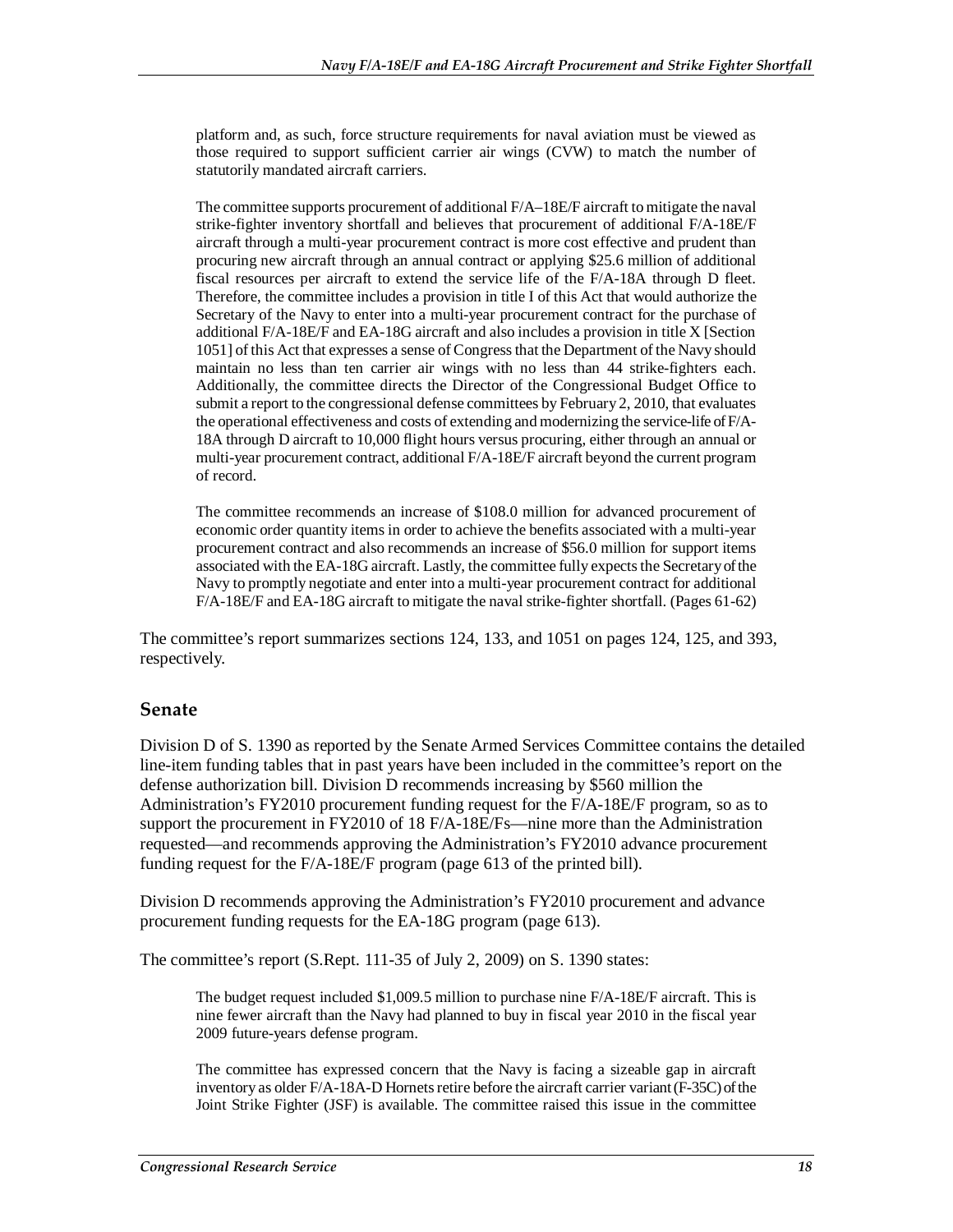reports accompanying S. 1547 (S.Rept. 110-77) of the National Defense Authorization Act for Fiscal Year 2008 and accompanying S. 3001 (S.Rept. 110-335) of the National Defense Authorization Act for Fiscal Year 2009. The committee is disappointed that the Navy has failed to provide the report comparing single versus multiyear procurement costs mandated by the second of those committee reports.

Last year, the committee received testimony from the Navy of a projected shortfall in Navy tactical aviation. The Navy indicated that, under assumptions current at that time, it would experience a shortfall of 69 tactical aircraft in the year 2017, a number that swells to 125 when requirements of the United States Marine Corps are included. The committee believes that the Navy's projection of this shortfall was, however, based on a series of questionable assumptions.

This year, the Chief of Naval Operations said that the projected gap may be as high as 250 aircraft total for the Department of the Navy. The committee believes that the Navy has failed to present a budget in fiscal year 2010 that takes effective action to deal with this substantially increased projected shortfall in the Department of the Navy's tactical air fleet and is concerned about the potential risk such a shortfall could pose to national security. The committee also notes that this shortfall figure is still predicated on an initial operation capability of the F-35C in 2015 but that achieving this is considered optimistic by many observers. The Navy's delay in taking action causes concern that it: (1) is continuing to accept the substantial security risks associated with the projected shortfall; (2) remains overly reliant on a potentially costly service life extension program (SLEP) for legacy F/A-18s as a means to mitigate the gap until the Joint Strike Fighter achieves full operational capability; and (3) is not adequately considering realistic, fiscally responsible long-range procurement plans to address the carrier strike aircraft shortfall, such as a multiyear procurement of F/A-18E/F aircraft as opposed to a series of single year purchases.

The committee is concerned that, in response to possible further delays, expanding costs and technological immaturity with the JSF, the Navy appears increasingly reliant on its proposal to extend the life of select legacy F/A-18's from 8,600 to 10,000 flight hours through a SLEP currently estimated to cost on average \$26.0 million per plane. This life extension would be in addition to the 2,600-hour service life extension that the Navy already plans for most legacy F/A-18s. By the Navy's own testimony, it is unclear how many of the planes are capable of reaching 10,000 flight hours even with a SLEP. The committee is concerned that the cost uncertainties of a SLEP achieving an additional 1,400 flight hours make such a plan risky. In any case, the committee believes such SLEP may be inefficient when compared with the benefits of procuring new  $F/A-18E/F$ 's, which might cost less than \$50.0 million each in 2009 constant dollars under a multiyear procurement acquisition strategy. Normalizing costs for the expected return in additional service life, a SLEP to achieve the additional 1,400 hours would cost approximately \$18,571 per flight hour gained, versus \$8,333 per flight hour provided by a new F/A-18E/F (at a 6,000 flight hour life, the cost per flight hour of a new F/A-18E/F would fall even further to \$5,814 if those planes are similarly extended to 8,600 flight hours as have legacy F/A-18s). In light of such costs, the committee believes the Navy must more carefully evaluate costs and benefits of new F/A-18E/F procurements, compared to investing in a SLEP of legacy aircraft.

The committee further notes that new F/A-18E/F models come equipped with improved technological capabilities over the legacy F/A-18's, including active electronically scanned array radar, modernized avionics, advanced aerial refueling system capability, and added weapon hard points, among other features that would not be part of a SLEP upgrade package for the older aircraft. These factors would tend to increase the benefit of purchasing new F/A-18E/Fs compared to conducting a SLEP on legacy aircraft. The Navy projects that the F/A-18E/F will remain in the fleet until at least 2040, and should be able to use most or all of the full service life of any newly purchased aircraft.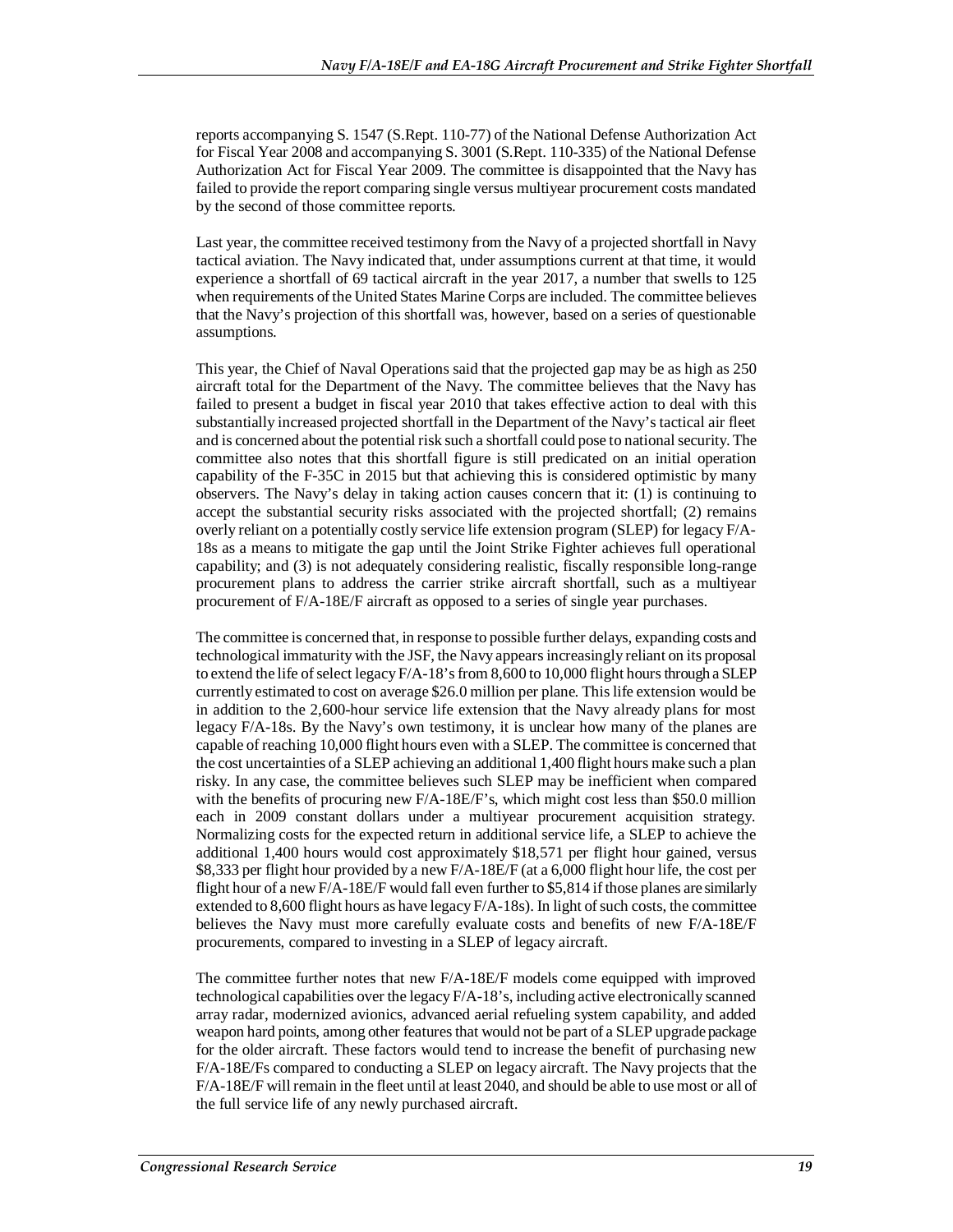The committee understands that the Department of Defense intends to review the whole issue of tactical aircraft forces in the pending Quadrennial Defense Review. The committee expects the Department to conduct and submit the analysis of multiyear procurement for the F/A-18 as directed in the committee report last year to include cost differentials between single year and multiyear procurement strategies and tradeoffs between a SLEP and new procurements of the F/A-18E/F. The Department should include such information derived from that analysis in deciding how to implement the results on the ongoing Quadrennial Defense Review regarding tactical aviation.

The committee expects that the Department's tactical aviation procurement strategies will be informed by the Quadrennial Defense Review. In light of the significant increase in the strike-fighter shortfall testified to before the committee this year, additional actions to address that shortfall cannot be delayed too long. The committee emphasizes, as it did last year, that if purchasing new F/A–18E/F aircraft proves to be the preferred method of resolving the shortfall, not acquiring those aircraft under a multiyear contract could lead to the loss of ''substantial savings'' to the government—subject to the outcome of required independent cost estimates. The committee notes that a request for a multiyear procurement must fully comply with the requirements of section 2306b of title 10, United States Code, as amended by section 811 of the National Defense Authorization Act for Fiscal Year 2008 (Public Law 110–181).

In the interim, the committee fails to see the wisdom in cutting planned F/A–18E/F procurement with potential shortfalls this large. Therefore, the committee recommends an increase of \$560.0 million to buy 18 F/A–18E/F aircraft in fiscal year 2010 as originally planned. (Pages 20-22)

# **FY2010 Defense Appropriations Bill (H.R. 3326)**

## **Final Version**

In lieu of a conference report, the House Appropriations Committee on December 15, 2009, released an explanatory statement on a final version of H.R. 3326. This version was passed by the House on December 16, 2009, and by the Senate on December 19, 2009, and signed into law on December 19, 2009, as P.L. 111-118.

The explanatory statement states that it "is an explanation of the effects of Division A [of H.R. 3326], which makes appropriations for the Department of Defense for fiscal year 2010. As provided in Section 8124 of the consolidated bill, this explanatory statement shall have the same effect with respect to the allocation of funds and the implementation of this as if it were a joint explanatory statement of a committee of the conference."

The explanatory statement includes \$1,054.5 million in Navy procurement for 18 F/A-18E/Fs in 2010, an increase of nine aircraft and \$495 million over the Administration's request. F/A-18E/F advance procurement is \$51.4 million, matching the Administration request.

EF-18G procurement is set in the statement at \$1,611.8 million, with \$20.6 million for EA-18G advance procurement, the Administration's requested figures.

The explanatory statement adds \$4 million to Navy research and development funding for F/A-18 countermeasures improvement, and a \$9 million decrease, also in Navy R&D, to account for a delay in an infrared search and track system contract.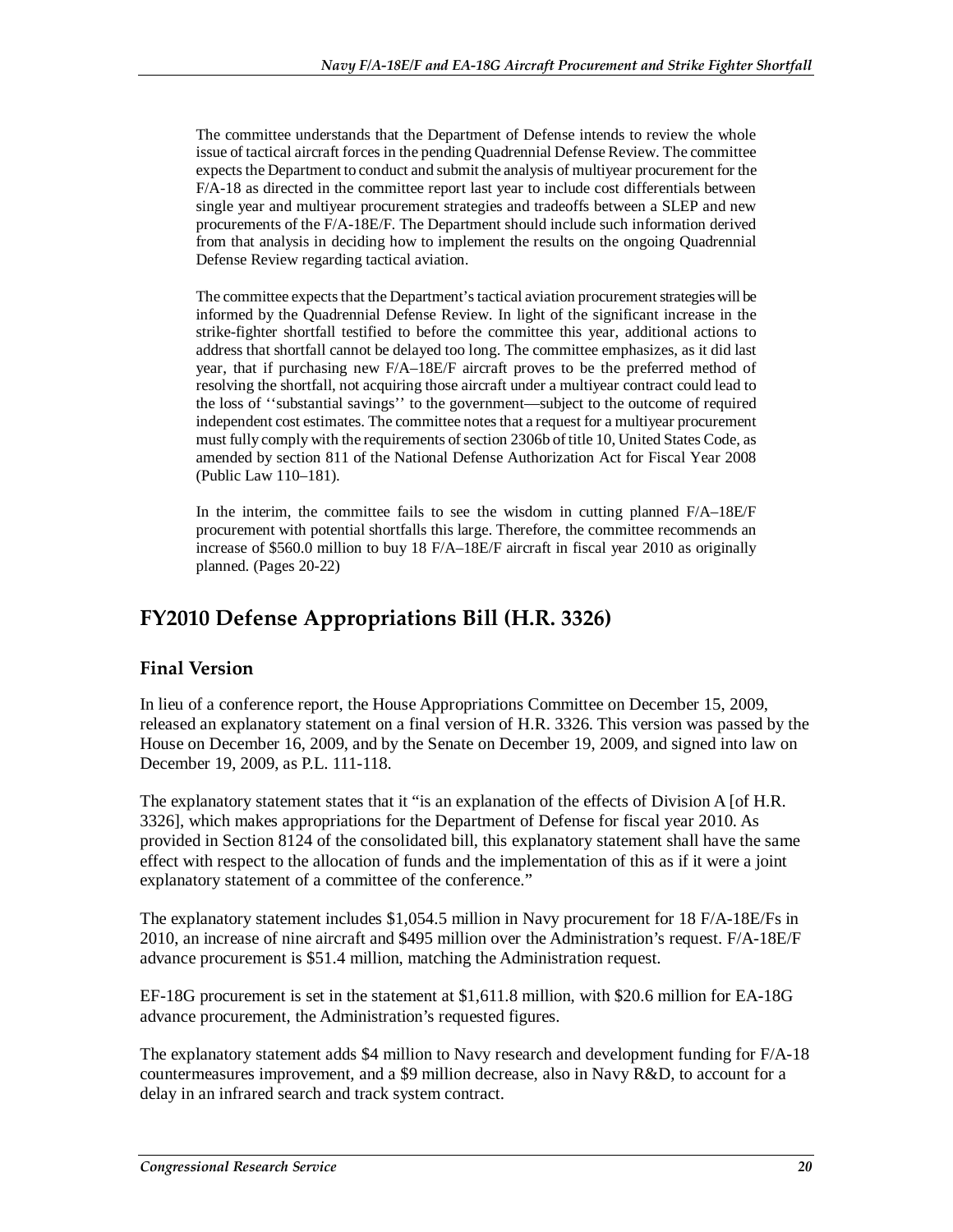## **House**

The House Appropriations Committee, in its report (H.Rept. 111-230 of July 24, 2009) on H.R. 3326, recommends increasing by \$495 million the Administration's FY2010 procurement funding request for the F/A-18E/F program, so as to support the procurement in FY2010 of 18 F/A-18E/Fs—nine more than the Administration requested—and recommends and increasing by \$108 million the Administration's FY2010 advance procurement funding request for procuring F/A-18E/Fs in future fiscal years, with the additional \$108 million to be used for economic order quantity (EOQ) purchases and a cost-reduction initiative for a multiyear procurement (MYP) arrangement (page 148 and page 151, lines 4 and 5).

The committee's report recommends approving the Administration's FY2010 procurement and advance procurement funding requests for the EA-18G program (page 148).

Section 8010 of the bill would authorize an MYP arrangement for "F-18 aircraft variants."

The committee's report states:

### STRIKE FIGHTER SHORTFALL

Sustained, continued operations in overseas contingencies have resulted in the Department of the Navy's tactical aircraft fleet (primarily the F–18 variant aircraft) being flown at an extremely high operational tempo. This has caused the aircraft to age at a faster rate than the Navy had planned when determining the introduction of the follow on aircraft, the F–35 Lightning II Joint Strike Fighter. The net result of these sustained operations is that the Navy is forecasting critical shortfalls in its strike fighter inventory. Delays in the introduction of the F–35 from the original forecast have exacerbated this shortfall. Last year, the Department of the Navy predicted that the shortfall would peak at 125 aircraft in fiscal year 2017. Although the Department of the Navy has not provided an updated shortfall prediction with the submission of this year's budget, the Committee understands it is now over 200 aircraft. This is due to the fact that a key assumption in last year's prediction, the life extension of the older variant F–18 aircraft, is proving to be more problematic than anticipated. Additionally, the Navy has reduced the number of F–18 aircraft being purchased in fiscal year 2010 from what was predicted last year. This reduction is confusing, since it moves the tactical aircraft inventory in the exact opposite direction one would expect when faced with a shortage of aircraft.

Fortunately for the Navy, the production line for the F/A–18E/F variant aircraft is still open and producing aircraft. For the last ten years this program has produced cost effective aircraft under the umbrella of a multi-year procurement strategy, however the fiscal year 2010 aircraft are being purchased as a standalone, annually priced procurement. The unit price difference between an annual procurement and a multi-year procurement is substantial. Since the F–35 will not begin to deliver in significant quantities for several years, the Committee believes the Navy is letting a golden opportunity slip away by not entering into another multi-year procurement for F/A–18E/F aircraft. In addition to mitigating the strike fighter shortfall, the Navy would achieve significant savings by purchasing aircraft under a multiyear procurement. Therefore, the recommendation provides \$108,000,000 above the request for the procurement of long lead equipment in an economic order quantity and cost reduction initiatives for a five year, 150 aircraft multi-year procurement for the F/A–18E/F and EA– 18G programs. Additionally, in an attempt to further mitigate the strike fighter shortfall, the recommendation provides \$495,000,000 for the procurement of an additional nine F/A– 18E/F Aircraft. (Page 153)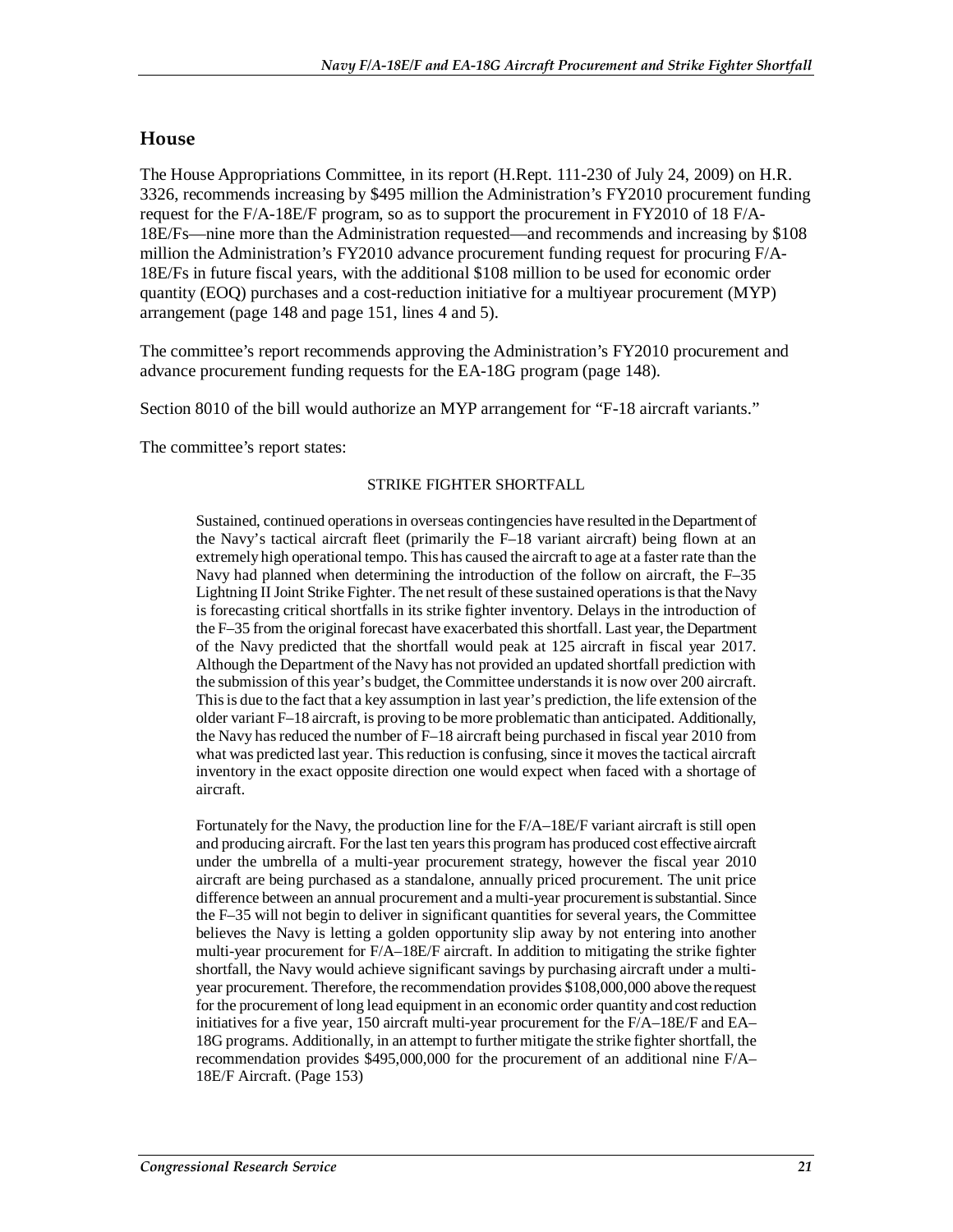## **Senate**

The Senate Appropriations Committee, in its report (S.Rept. 111-74 of September 10, 2009) on H.R. 3326, recommends funding for the procurement of 18 F/A-18E/Fs in FY2010. The report recommends this funding in two locations: On page 101, the report recommends approving the Administration's request for funding for procurement of nine F/A-18E/Fs in DOD's "base" budget (i.e., the "regular" part of the defense budget). On page 257, the report recommends an additional \$512.3 million in funding for the procurement of nine more F/A-18E/Fs in the Overseas Contingency Operations (OCO) part of the defense budget (i.e., the wartime operations part of the budget).

The committee's report recommends approving the Administration's FY2010 procurement and advance procurement funding requests for the EA-18G program (page 101).

### The report states:

*F/A–18 Super Hornet*.—The Committee is concerned about the shortfall in the Navy's strikefighter inventory created by the aging of the older F/A–18 models and the fact that the F–35 Joint Strike Fighter program will not start delivering carrier aircraft in significant numbers for several years. The shortfall is currently estimated to be at least 129 aircraft; it could be well above that level if it extending the life of the F/A–18 out to 10,000 hours is cost prohibitive. To ensure that Navy has sufficient aircraft for the fleet, the Committee provides an increase of \$512,280,000 to procure an additional nine 9 F/A–18s in fiscal year 2010. The Committee again encourages the Navy to pursue a multi-year procurement contract for these aircraft. (Page 257)

## **FY2009 Supplemental Appropriations Act (H.R. 2346/P.L. 111-32)**

## **House**

The House Appropriations Committee, in its report (H.Rept. 111-105 of May 12, 2009) on H.R. 2346, the FY2009 supplemental appropriations bill, stated:

### **F-18 AIRCRAFT**

The Committee believes the Department of Defense and the Congress must seriously come to grips with the looming shortfall in Navy tactical aircraft. Last year, the fiscal year 2009 defense appropriations conference report noted the Navy faced a growing strike fighter shortfall due to the aging of the tactical aircraft fleet and the fact that the F-35 Joint Strike Fighter program will not begin to deliver carrier aircraft in significant quantities for years to come. At that time the Navy identified a shortfall of approximately 69 aircraft. Thus, the conference report encouraged the Navy to budget for a third multi-year procurement of F-18 aircraft beginning in fiscal year 2010.

More recent analysis has identified a Department of the Navy strike fighter shortfall in excess of 200 aircraft. Unfortunately the Navy plans to fund the procurement of only nine F-18 aircraft in fiscal year 2010, with no indication given as to its outyear plans. The Committee believes that the most cost-effective approach to address the Navy's tactical fighter shortfall is to purchase additional F-18 aircraft under a multi-year procurement program. Moreover, the Committee is concerned by the Department's apparent lack of a plan for maintaining a sufficiently robust domestic strike fighter industrial base in the near term. Accordingly, the Committee encourages the Department of Defense to continue to explore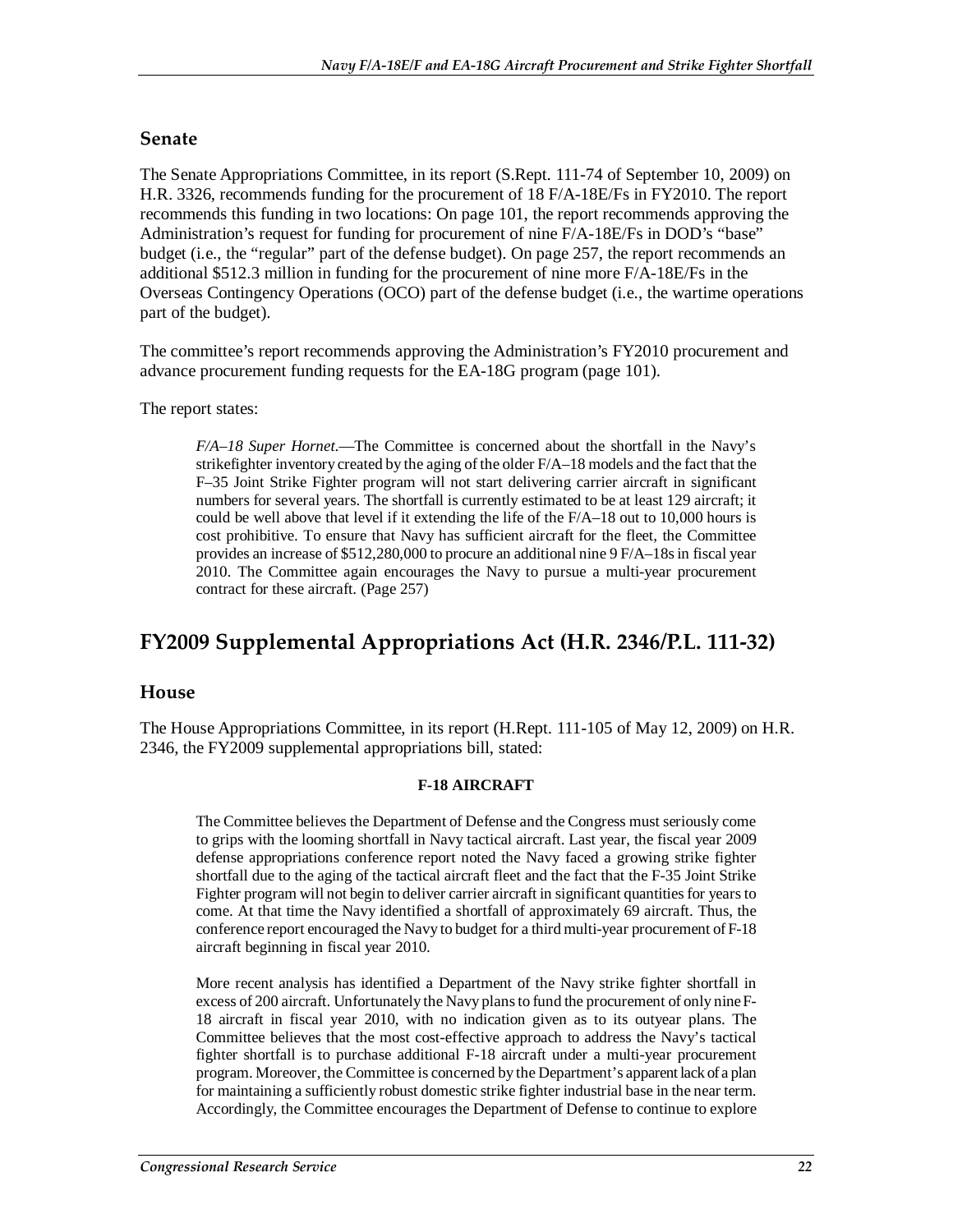initiating an F–18 aircraft multi-year program as soon as possible to mitigate the strike fighter shortfall. (Page 25)

### **Senate**

The Senate Appropriations Committee, in its report (S.Rept. 111-20 of May 14, 2009) on S. 1054, an FY2009 supplemental appropriations bill, stated:

*F/A-18 Super Hornet*.—The Committee remains concerned about a shortfall in the Navy's strike fighter inventory created by the aging of the older F/A-18 models and the fact that the F–35 Joint Strike Fighter program will not start delivering carrier aircraft in significant numbers for several years. Last year at this time, the estimated shortfall was 69 aircraft. Today, it appears that the shortfall will be at least 129 aircraft; it could be well above that level. The change is due to uncertainty about instituting an inspection regimen to extend the life of the F/A-18 out to 10,000 hours. To ensure that the Navy has sufficient aircraft for the fleet, the Committee requests the Department of Defense to consider submitting a budget amendment to fund a third multi-year procurement of F/A–18s beginning in fiscal year 2010. (Pages 39-40)

## **Conference**

The conference report (H.Rept. 111-151 of June 12, 2009) on H.R. 2346/P.L. 111-32 of June 24, 2009, did not include report language commenting directly on the F/A-18E/F program.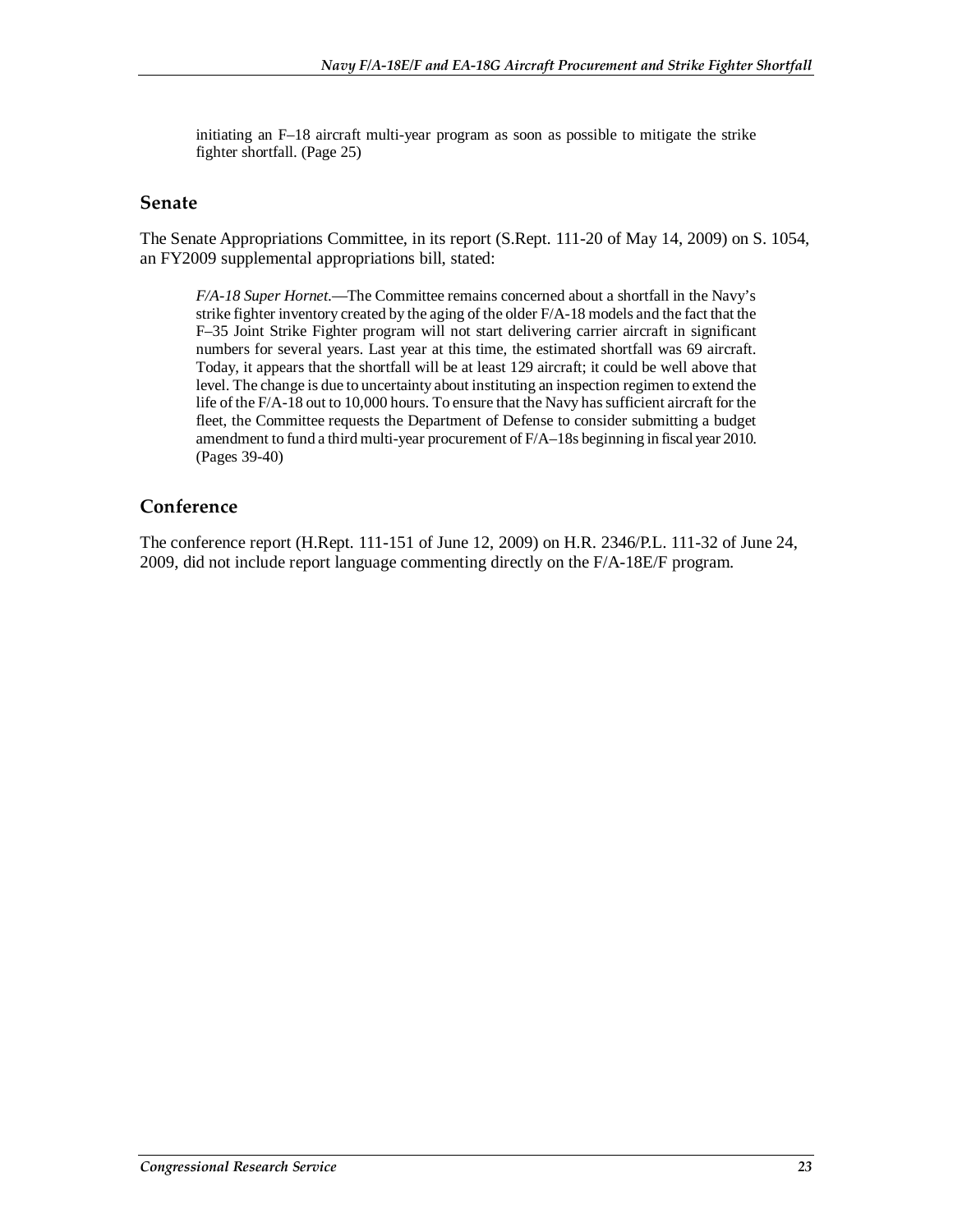# **Appendix. May 19, 2009, Hearing on Naval Aviation Programs**

This appendix presents material relating to the Navy-Marine Corps strike fighter shortfall and F/A-18E/F procurement from a May 19, 2009, hearing on naval aviation programs before the Seapower and Expeditionary Forces subcommittee of the House Armed Services Committee.

# **Excerpts from Chairman's Opening Statement**

The chairman of the subcommittee, Representative Gene Taylor, stated the following in his opening statement for the hearing:

I'd like to outline the program and policy issues that, at a minimum, I would like our witnesses to address.

First, the primary policy issue I would like to address is that of the strike fighter inventory for the Navy and Marine Corps. Over the last three years, all four congressional defense committees have had a steady stream of Navy and Marine Corps witnesses testify before them about an impending strike-fighter shortfall. This shortfall is predicted to peak in the middle of the next decade.

Right now, current analysis puts that peak at 243 aircraft in fiscal year 2018, but if you account for the accepted risk that each service has informed Congress that they are currently incurring, the peak shortage of aircraft climbs to 312 in that same year. What is more troubling is that it appears there is a disconnect between the Office of the Secretary of Defense (OSD) and the Department of the Navy.

Officials from OSD have recently briefed this committee that there is no strike fighter shortfall but that the totality of the strike fighter inventory is a matter for analysis in the Quadrennial Defense Review (QDR). In other words, OSD has already predetermined the answer and now they'll use the QDR to build the equation.

I request that the witnesses explain today what the position of the Department of the Navy is regarding the strike fighter shortfall and if they are aware of any new analysis by the Joint Staff or OSD which would contradict what is apparently simple arithmetic. Because, the last time I checked, an aircraft carrier is only worth its weight in gold if it has an embarked air wing. Otherwise, 90,000 tons of American sovereignty becomes 90,000 tons of American helicopter transportation.<sup>25</sup>

## **Excerpt from Ranking Member's Opening Statement**

The ranking member of the subcommittee, Representative Todd Akin, stated the following in his opening statement for the hearing:

Unfortunately, our Navy faces a significant strike fighter shortfall in the near future, and what good is an aircraft carrier without aircraft? Last year the Chief of Naval Operations

<sup>&</sup>lt;sup>25</sup> Source: Text of opening statement of Representative Gene Taylor. Representative Taylor's opening statement was read into the record by Representative Joe Courtney.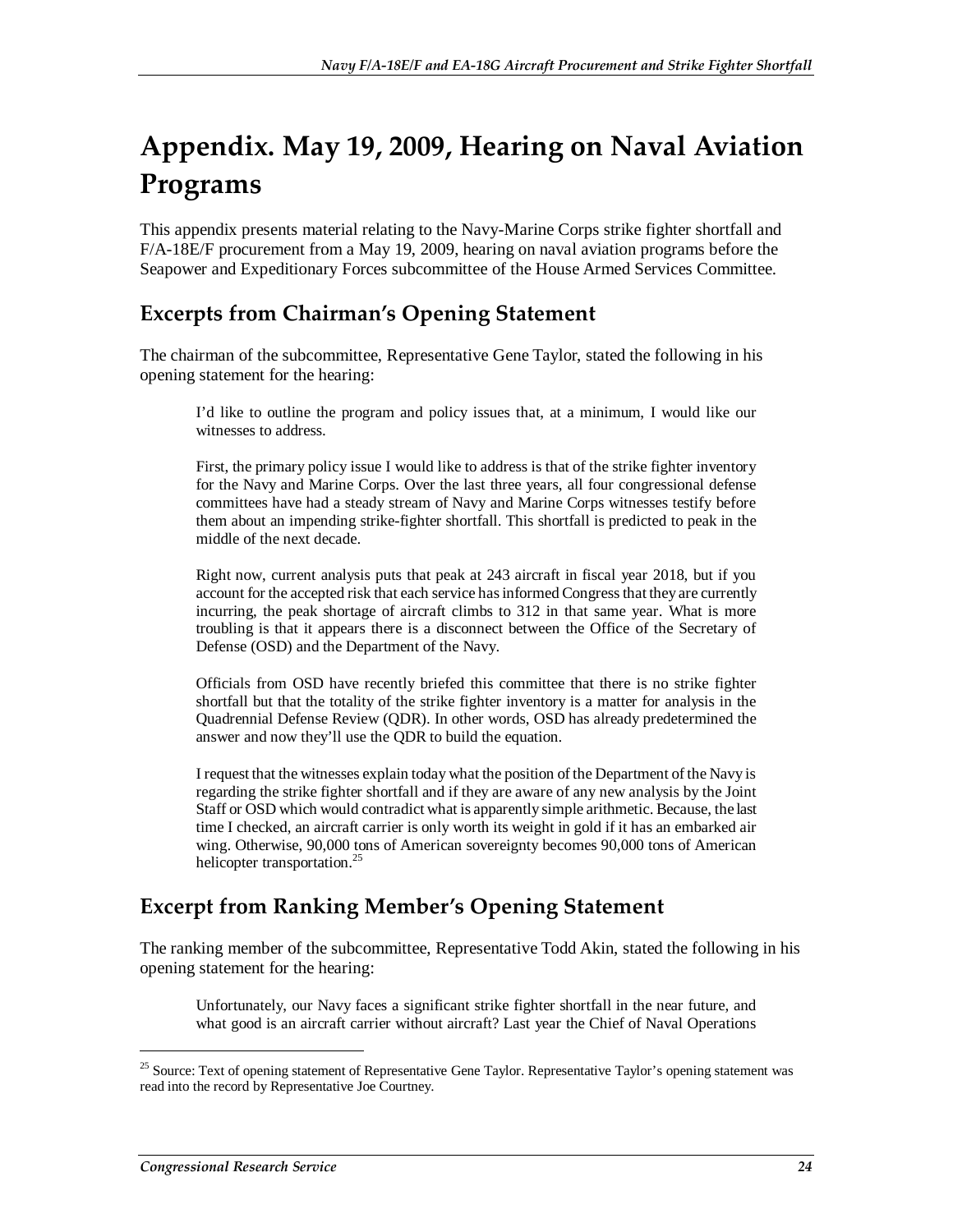(CNO) testified to a fighter shortfall of approximately 125 planes for the Department of the Navy by 2017. This year, based on an updated analysis, the Navy has told Congress that a more realistic estimate is a shortfall of over 240 planes. This assumes that the Joint Strike Fighter delivers on time and that the Navy will continue to resource its carrier air wings with fewer aircraft than is called for in the national military strategy. Should the Navy resource to its full strike fighter requirement, the shortfall would be greater than 300 aircraft.

What does all of this mean? Simple math shows that at least five of our eleven carriers would be without fighter aircraft, or we would be forced to severely limit the number of aircraft per carrier and available for training. In either case, the solution would pose a significant strategic risk. I am deeply concerned that this budget actually makes the shortfall worse, by cutting the number of Super Hornets the Navy is buying. Facing a gap of at least 243 planes, the Navy is only asking for nine Super Hornets. In a few months, the Navy has gone from considering another multiyear procurement of Super Hornets, to cutting the buy of F/A-18s in half. This makes no sense. As I told the CNO last week, we either need more planes or fewer carriers, and I do not think anyone in this room believes that fewer carriers are the solution.

Unfortunately, as Congress has tried to wrestle with this issue, the Department of Defense (DOD) has refused to obey the law and has been anything but transparent. The DOD has:

- not delivered a report on costs and benefits of a multi-year procurement of F/A-18's required by law by March 1, 2009;
- not delivered the 30 year aviation plan required by law;
- not delivered a future-years defense program with the budget, as required by section 221 of title 10, United States Code; "and
- has refused to brief Congress on the apparently differing estimates on the size of the fighter shortfall.

Is this the transparency that President Obama promised? Does the Department of Defense consider itself above the law? Let us be clear—the mere existence of a Quadrennial Defense Review (QDR) does not exempt the Department from fulfilling its legal obligations. While I understand that the witnesses this afternoon are not responsible for these decisions to violate the law, let me say at the outset that the Department cannot expect to use the QDR as a get out of jail free card. Our witnesses should understand that this Committee expects and deserves answers, not evasive maneuvers. 26

## **First Excerpt from Transcript**

AKIN:  $27$ 

1

 Thank you, Mr. Chairman. And I appreciate you all being here today. And there have been a number of themes that we've heard throughout a series of hearings on where we are and probably wouldn't surprise you that we would pick up on one of those.

<sup>&</sup>lt;sup>26</sup> Source: Text of opening statement of Representative Todd Akin. Representative Akin's opening statement was read into the record by Representative Roscoe Bartlett.

 $^{27}$  Representative Todd Akin, the ranking member of the subcommittee.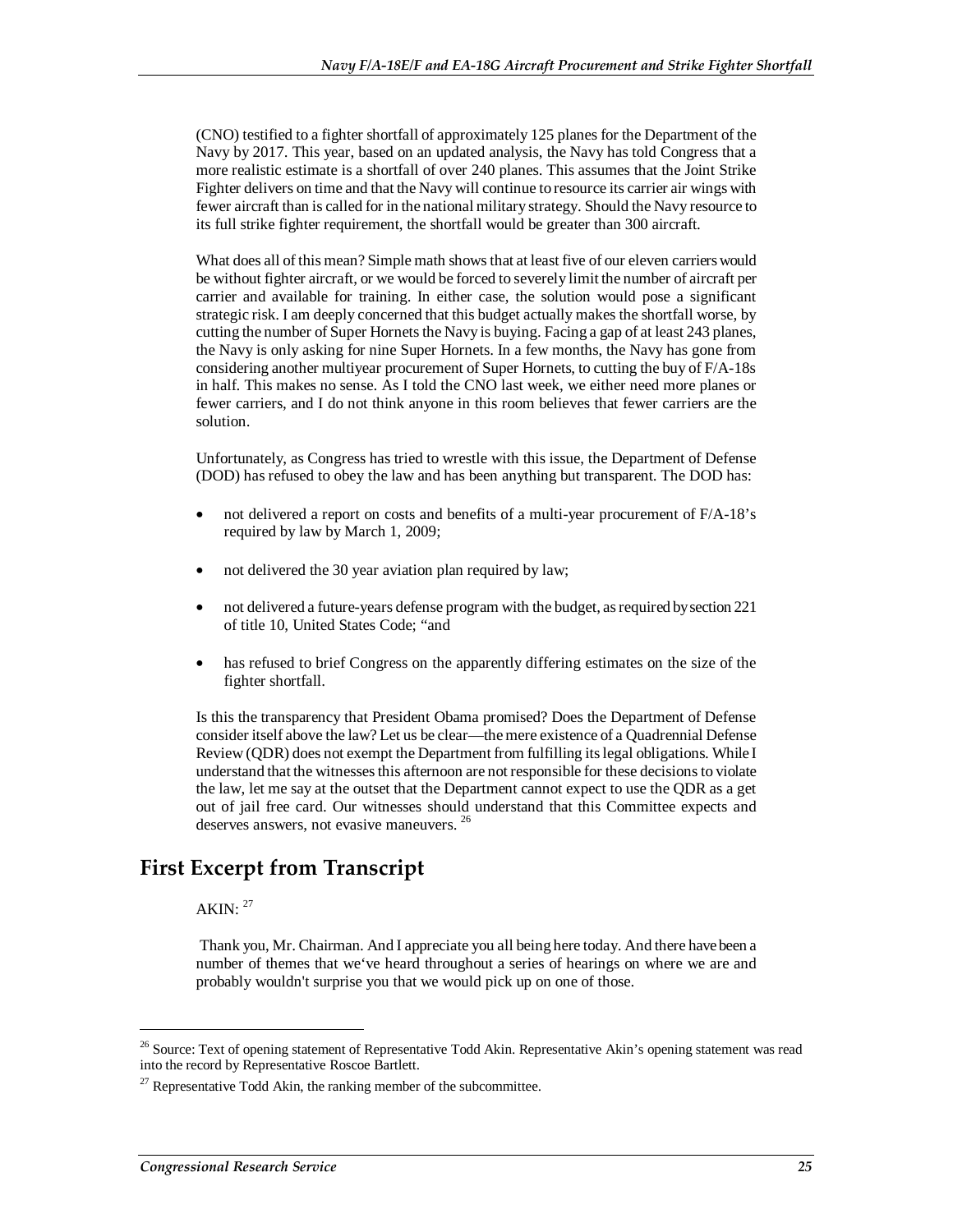And that is the situation with the lack of aircraft, particularly, because of the planes having to be retired with over 8,000 hours on them. And I understand that the 10,000 hours doesn't really work; that it costs too much to try to take care of the—changing the different parts that would be stressed.

 So that resulted, this year, in an estimate of—instead of 120- some aircraft shortfall on our aircraft carriers, to about 240-some. I guess my question—and everybody is saying—and I guess really what they're saying is give us more time to figure this out. But what they're saying is "we've got to do this quadrennial review."

Well, it isn't like this is too complicated. We say we're going to have 11 aircraft carriers. For a certain brief window, we're going to be down to 10. You got 44 aircraft on an aircraft carrier. If you're 240-some aircraft short, you got five aircraft carriers with no planes on them.

 So my question is: One, first of all, how does that affect the number of missions that you have to fly just to practice? Because I was watching night landings of these things. It looked to me like it was pretty tricky business. And I would think you would want to have plenty of practice for your pilots. And if you've got fewer planes, then I would think it would affect your training schedule. That's the first question.

 Second question would be: Let's say that you can't have 44 aircraft on an aircraft carrier. Is an aircraft carrier just about as good if you've got 20 aircrafts? You could split the aircraft half and half? If that's not the case—let's just answer those first two question.

#### $MYERS: <sup>28</sup>$

 Akin, I'd like to take the first stab at that. First of all, to go back to your numbers. Last year in PB '09, I briefed that we were forecasting in the later teens, starting in 2016 through 2018, a Strike Fighter shortfall with the U.S. Navy of 69 aircraft, and the Department of Navy, 125.

 That was assuming that all of our legacy F-18s, A through D, could get to 10,000 hours. So that was sort of a bookend. The other bookend was if none of those aircraft got past 8,600 hours, that it'd be 125 and a 243 shortfall.

 Now, that was last year and what I'd like to do is talk to you for a few minutes and outline what's changed.

#### AKIN:

OK, it's got to be pretty short because—so just a minute—just get to the number, that'd be...

#### TAYLOR: <sup>29</sup>

 I want to remind the ranking member that, as the ranking member, you have all the time you want.

AKIN:

1

Well, OK, shoot, then.

<sup>&</sup>lt;sup>28</sup> Rear Admiral Allen G. Myers, USN, Director of Warfare Integration.

 $^{29}$  Representative Gene Taylor, the chairman of the subcommittee.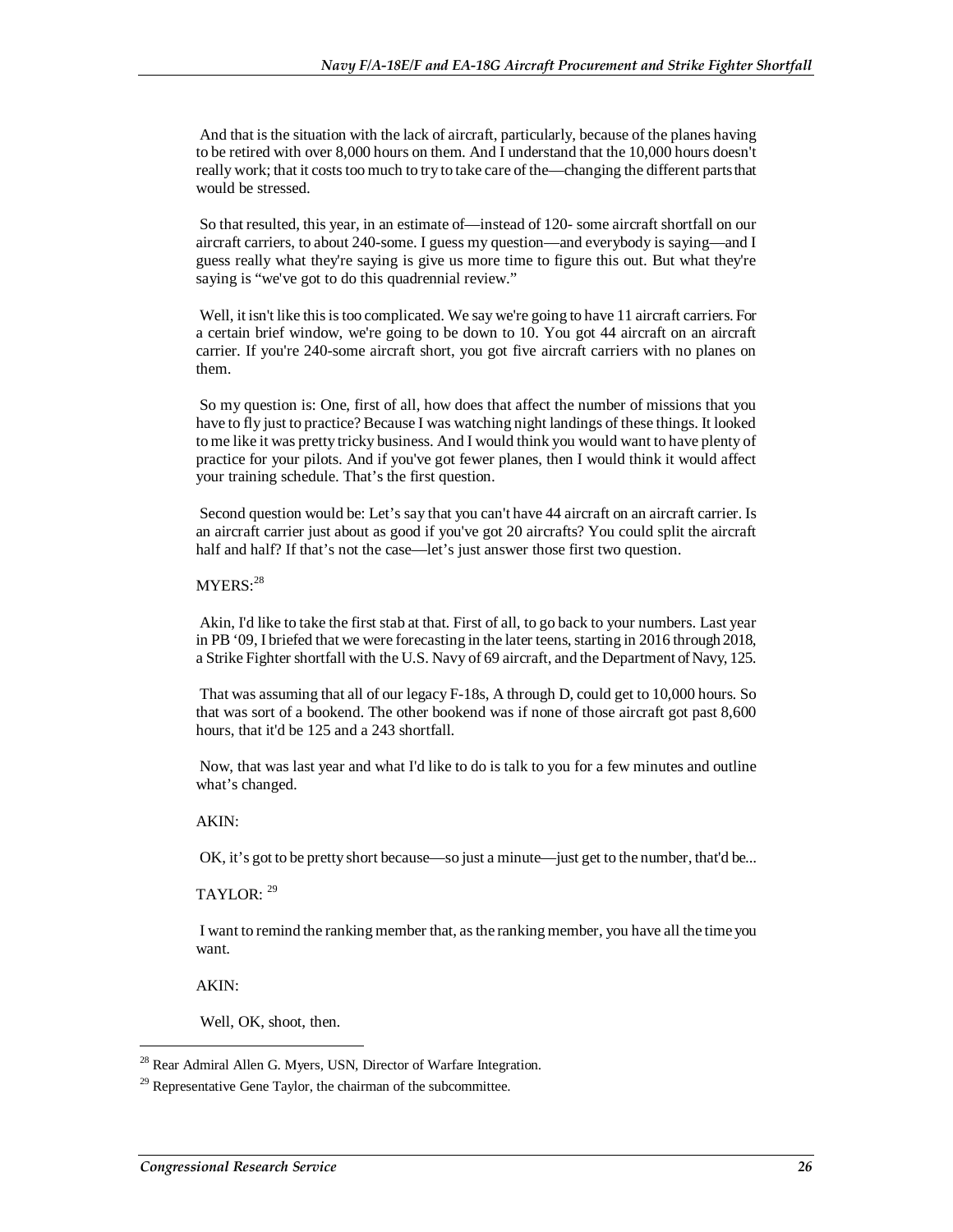Well, proceed then.

MYERS:

 OK. Those were the bookends. And what we've discovered since then is that doing the analysis for the service life extension—has informed us that there are a number of areas that we want to be focused on when we open these aircraft up when they go to the depot.

 To cut to the end, we're not sure exactly the number of aircraft that we're going to be able to get through. And the reason we're not sure...

AKIN:

Between about 142 and 240—it's somewhere between there, would be your guess?

#### MYERS:

 We're not sure right now, Representative Akin. And the reason is because we're still discovering a lot by looking at these aircraft when they go through the depot. We've had 39 aircraft that have gone through the depot, to date. We thought there was about 159 focus areas, or areas of interest, on the airplane.

 We've got about nine that have come through the depot. And what we found is there were 50 additional areas. Each airplane is going to be a little bit different. But as we go through a three-phase process to determine what the limits are on service life extension, we're going to be able to refine the technical baseline, and understand more.

 Now, currently today, the Navy has the—currently has the aircraft necessary to fulfill the missions that the COCOMs have laid upon us. So we have the aircraft we need today. So the focus is, how do we get through the next summer? What are the levers that we need to look at to understand, not only what the Strike Fighter shortfall is, but how to mitigate it?

 And there's four ways to mitigate it. One is to maintain our continued, unwavering support for the Joint Strike Fighter. Second is to maintain our buys of F-18 EFs. Third is to maintain the funding, in terms of logistics, or our current legacy aircraft—our Strike Fighters. And fourth is to understand how many of these F-18s, A through Ds, we can get through this lev (ph) process.

 And it's going to take time. Now, you had another question about the number "44" on our carriers. Forty-four is the requirement for the Navy for Strike Fighters on our aircraft carriers. Forty-four represents the number that the combatant commanders are expecting when those carriers show up overseas to provide the necessary backs (ph), for everything from contingency ops, to major combat operations. And it also represents the most effective use of a Nimitz class size flight deck. So 44 is a number that's required for our aircraft carriers, and that's what we intend to do.

#### AKIN:

 So—then following up, you are saying, you would not deploy a carrier that had significantly number less than 44 planes on it. You'd want to keep that number pretty close if you had a carrier that size. Is that what you're saying?

#### MYERS: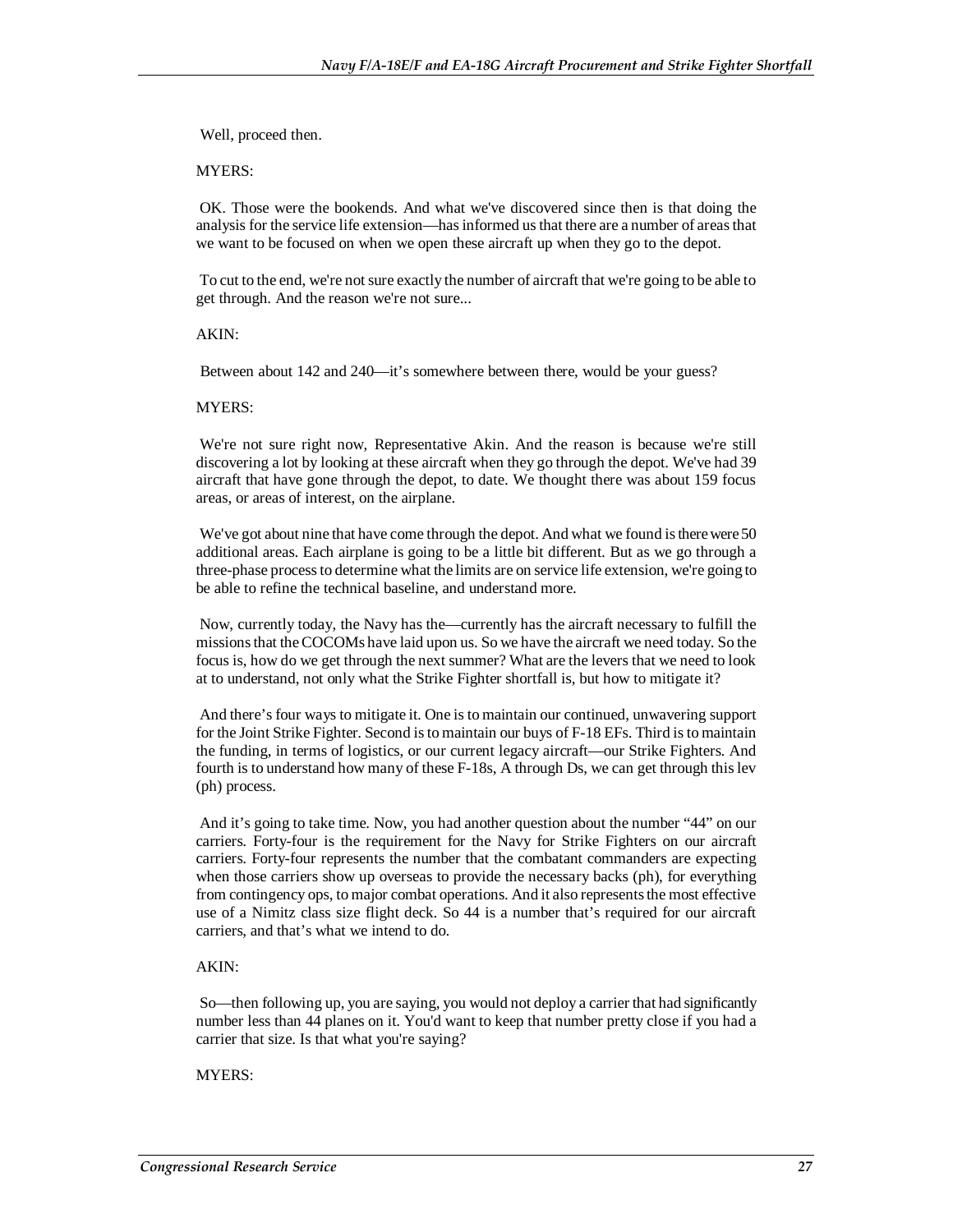Congressman, what I'm saying is that 44 is the requirement. And that's what we're basing from the Navy staff and from a programming perspective, that's what we program towards.

#### AKIN:

 OK. So if you had a shortfall, then you're saying you would rather have some aircraft carrier left behind then to have one with half the planes on it or something? You wouldn't consider that probably. Or are you saying that you just don't know, or...

#### MYERS:

 That's a fleet commander decision on exactly how he loads out a carrier airwing. We understand the requirement. We understand the way that we're deploying ships and our aircraft carriers and their airwings today. But how that would be done in the future would depend on the needs of the combatant commander and the fleet commander.

But currently, the requirement is for 44, and that's what we're doing right now.

#### AKIN:

 Right. Now, what I heard you say, though—you gave me a lot of detail. But what I heard you say was still the shortfall is probably going to be between the 125 number and the 243 number. Because 243 was worst case. That's assuming you can't get any more than 8,600 hours. And the 125 was assuming that you could get 10,000 hours. And you're saying until you actually look at the planes, you won't know exactly how many of them fit into which category. But it's going to fall in that number. Is that correct?

#### MYERS:

 There's a possibility that some of them could fall outside that number. And that's part of the analysis. The second phase of the analysis—it's ongoing right now that NAVAIR is doing. And working with their depots to understand exactly the extent of whether or not it's going to be exactly in that...

#### AKIN:

... in that bracket even?

#### MYERS:

Yes, sir.

#### AKIN:

You're not even sure that bracket—is what you're saying?

#### MYERS:

 The bracket is the best information that we have at this moment, but we've still got work to do, Congressman.

AKIN: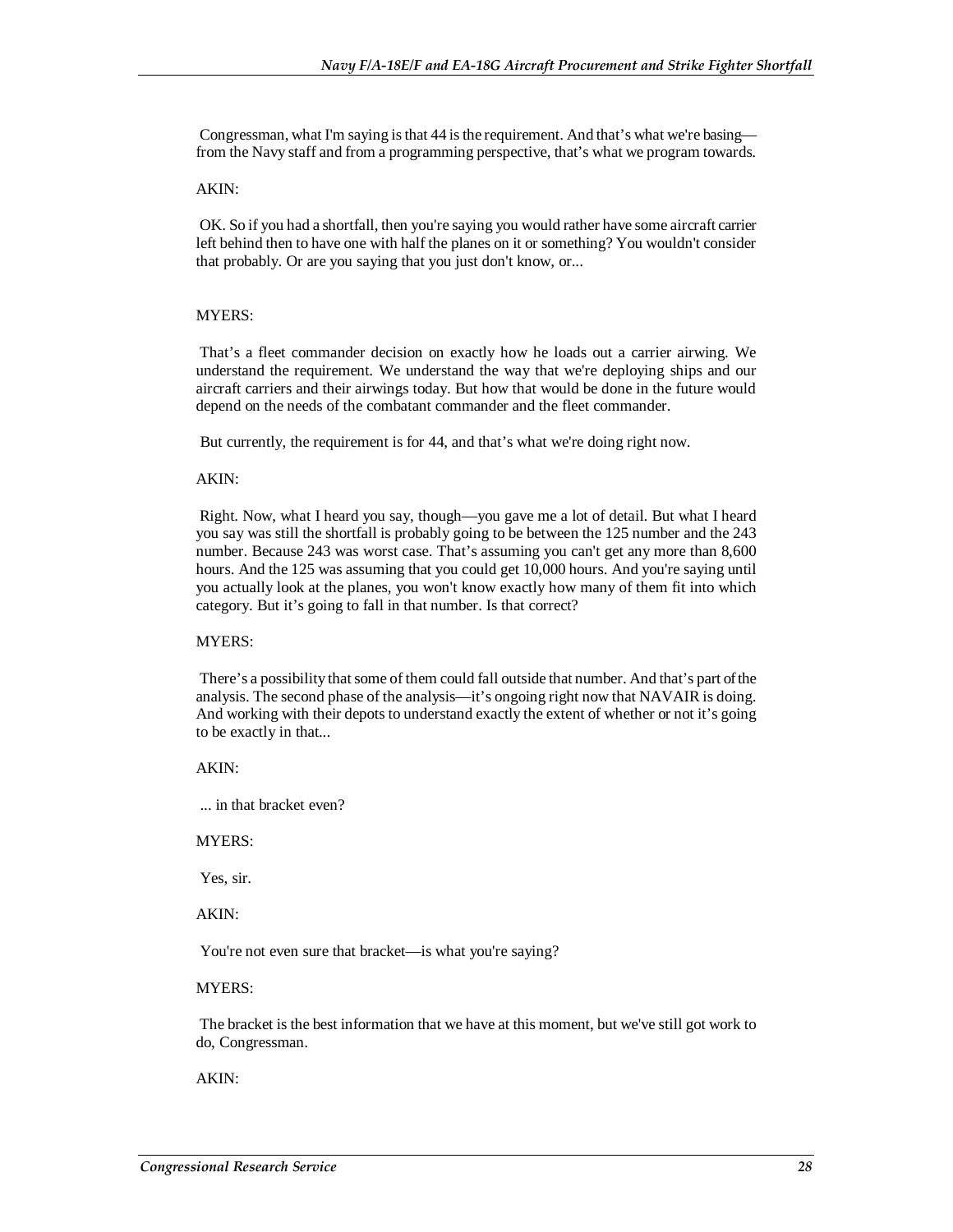Now, what would it cost—let's say that you find some aircraft that are 8,600 hours and they're going to need some repairs. Do we have any idea of what that would cost? I have my understanding was it was prohibitive to do that; that it would be cheaper just to get some news ones. Is that true? Or not necessarily? Or do we know?

#### MYERS:

 It's not necessarily true. What we know is that a center barrel costs about \$5 million. And a center barrel is going to be required on the earlier lot aircraft, meaning lot 16 and earlier. What we know is that the inner wing could cost as much as \$4 million or \$5 million. What we know is that the inner wing is a focus area of the aircraft that have gone through the depot, in terms of the additional hot spots we're focused—but what we don't know is whether or not all of the aircraft that go through are going to need all of those repairs.

So it could be expensive, and it might not. And right now, that's what the second phase...

#### AKIN:

 So we don't have a current cost estimate of what it would take—if we wanted to extend the service life on them? We don't really know what that number is, is what you're saying? Depends on the individual plane—is that what you're basically saying?

#### MYERS:

 Yes, sir. It depends on the plane. We have programmed some monies, because we do know about the center barrel replacements. And the analysis that will go on through the summer, and is expected to finish in the March 2010 timeframe, is set to be a palm (ph) 12 [sic: POM  $12$ ]<sup>30</sup> issue, and that's the way we've set up the analysis—to feed into palm (ph) 12 [sic: POM 12]. And that would be—give us enough time to buy the equipment and make sure that we programmed in place everything we need in the depots or the SLEP [Service Life Extension Program].

#### AKIN:

 I think the Navy has completed its analysis of the benefits of the multiyear procurement of the F-18As. What's the minimum number of aircraft required to be purchased over the contract period that would result in a savings of at least 10 percent, as required by law? Is there some particular number that you've got to get? Because we saved, what, a billion dollars on that before on multi-year two?

#### ARCHITZEL: 31

 Sir, if I could take that question. You're correct on the—on the multiyear on the Hornets, that have been two. The first multiyear was for 210 aircraft. It resulted in about a \$710 million savings. It was a five-year program. We followed that with a multiyear two, which just ended in '09. That saved about \$1.1 billion over the same five-year period.

 To make a multiyear value, we need economic ordered quantities, which means we have to have volume. We've also got to have a lengthy of period of time. It wouldn't do us any good

<sup>&</sup>lt;sup>30</sup> This is a reference to the Program Objective Memorandum for the FY2012 defense budget. The POM is an internal DOD document that provides guidance for the preparation of a budget.

<sup>&</sup>lt;sup>31</sup> Vice Admiral David Architzel, USN, Principal Military Deputy, Research, Development and Acquisition.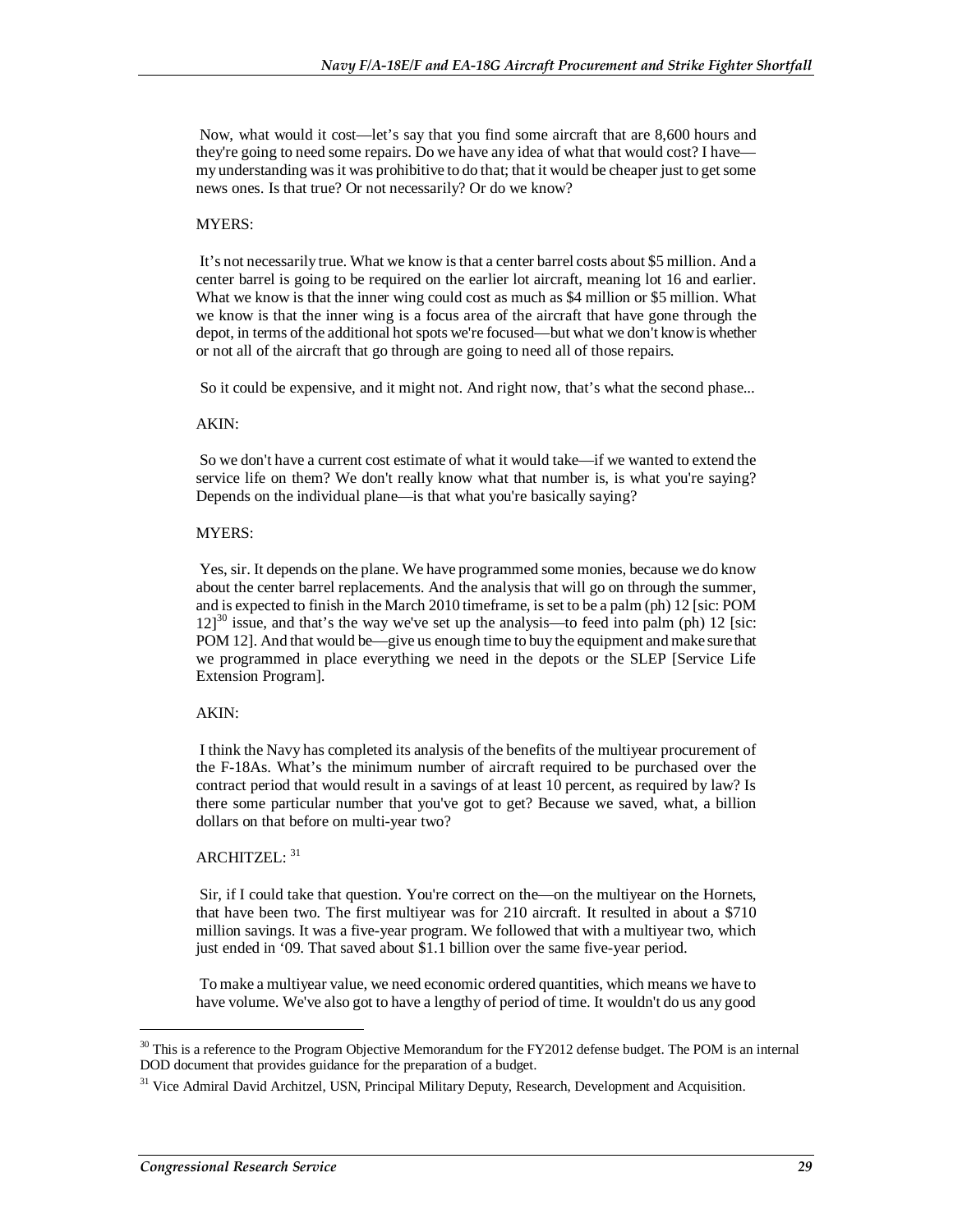to give volume, and put it in one or two or three years. We need to have some length of time to get that return on investment. So to answer your question, if we look at multiyear one, we had about a 7.5 or 6 percent savings. That equates to multiyear two, about 11 percent savings.

 You have those kinds of savings when you go five years and get economic order quantity buy. We want to have a significant savings which is on the order of 10 percent, or \$500 million would be the kind of bookends, if you were using that term here, that we'd seek to get in a multiyear procurement, sir.

#### AKIN:

 Well, I still didn't hear the answer to my question. I guess the question is: What number do you have? Let's say we're say we're starting 2010, right now.

#### ARCHITZEL:

Yes, sir.

AKIN:

 And let's see, JSF is scheduled to be ready to go at 2015. Are we sure that, that's going to happen on time? That gives you five years, right—10 to 15?

#### ARCHITZEL:

Yes, sir.

AKIN:

 So let's assume JSF actually is there at 2015. So you do have the five years. So what would the number be to get to the 10 percent? Have you figured that?

#### ARCHITZEL:

 Sir, let me—FY '10 is a single year buy of Hornets. As you know, the Growler (ph), we put into the multiyear for multiyear two. And we were able to take advantage of that. With the single year buy, we don't have the economic order quantity to do it. So '10 is in the books. We don't have that ability to incorporate that into a multiyear now.

AKIN:

So we're talking '11 now—'11 to '15?

ARCHITZEL:

Yes, sir.

AKIN:

Are you sure that we're going to have JSF in '15?

ARCHITZEL: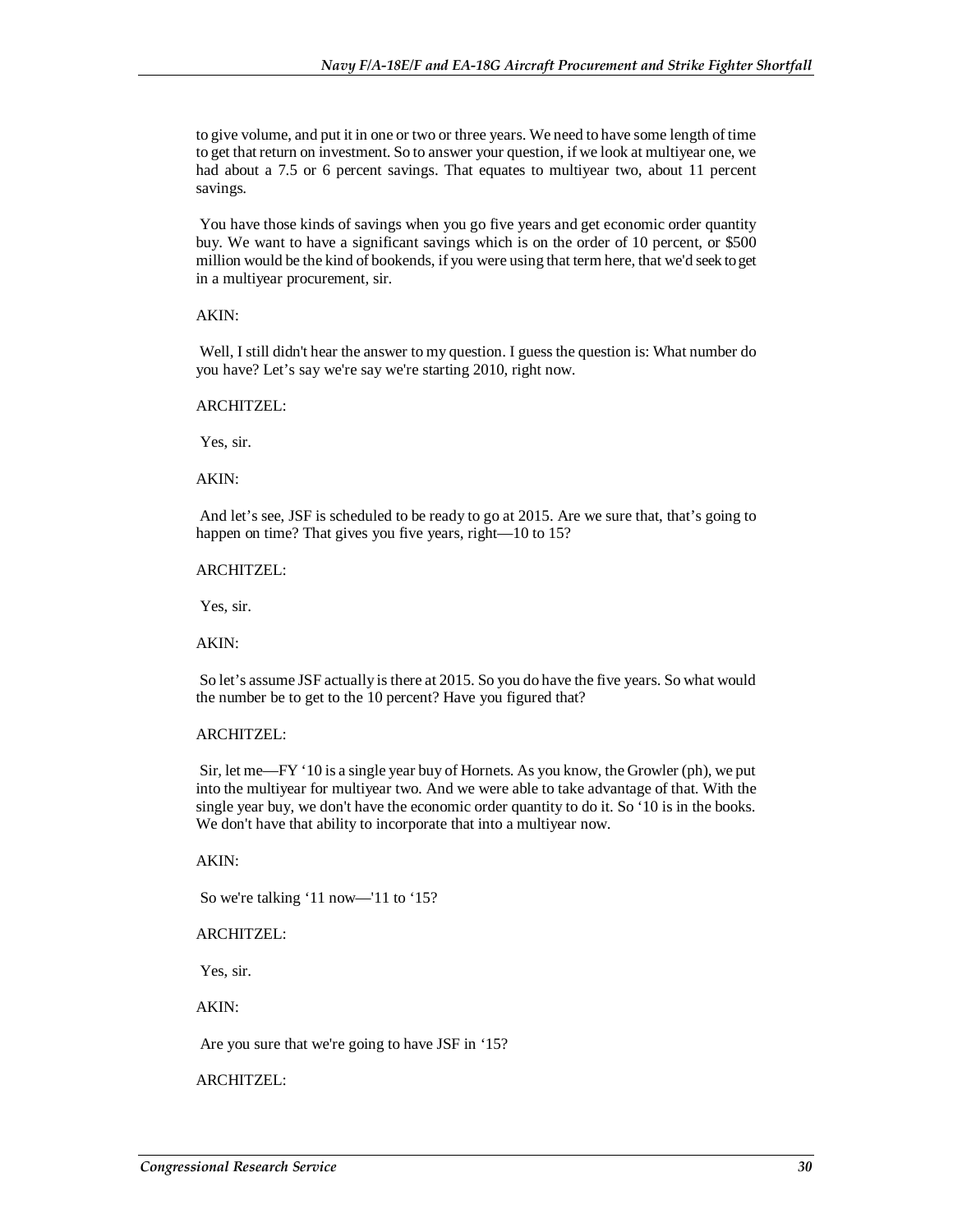I know—I can speak to the IOCs we have today, which is for the Marine Corps. and the Navy and say that, on plan we have today, we will, sir. I mean, we're developing those programs to go forward on those timelines. But I also will say that we will have to wait to find out what the department's direction is on aircraft. We need to know the numbers, so we can get that common quantity, and timeframe involved, before we can enter into a multiyear. But if we were to—but the multiyear is certainly something we do aggressively go after when we can—and multiple programs, as you're aware. B22 is an example—60 Romeo (ph), 60 Sierras (ph)—so we definitely want to get multiyears when we have them there.

#### AKIN:

 Yes, I'm having a hard time getting anything. I feel like I'm trying to mail jello to a wall, gentlemen. You know, I'm asking for a time for a multiyear. And you're saying, "No, we really don't know what the requirements are." I thought we were looking at 125, and then 243. Now, you're saying, "Yes, but it could be this other way." Somewhere along the line, we got to make a plan as to what we're going to do. I mean, maybe JSF could be there 2015. And that's obviously something that's very important. I know the Marine Corps. has a keen interest in the Stovall (ph) [sic: STOVL, meaning short takeoff and vertical landing] version because you're kind of putting all your eggs in that basket; where the Harriers, I guess, are getting older and older.

 But somewhere along the line, we've got to be able to do some planning. And it seems like no matter how you look at the numbers, you're coming out short on fighter planes. So I guess that's the reason we're having the hearing—is, where are we?

#### MYERS:

 Yes, sir. Congressman, for the record, just want to correct the correct number that we should be referring to is "69 to 129" for the U.S. Navy. And that's what I briefed last year. That those were the bookends of 10,000 hours for 300 aircraft and 8,600 no aircraft SLEP'ed. So that gives you about a 70 aircraft shortfall. And...

#### AKINS:

 But let's start with 70. If you had 70 additional aircraft over a five-year period, would you get 10 percent then?

#### ARCHITZEL:

 Sir, I'm not trying to be anything but direct in answering. If I can, from an acquisition standpoint, if we were to get to—two things, we need to have an economic order quantity. We need to have an economic rate of production, which would be—the minimum sustained rate for the—is about 24 aircraft to go through. The economic requirement is somewhere between 30 and 36, depending on the numbers we have.

 So if you can generate on the order, 30 per year for five years, you would be able to enter into a multiyear that would produce 10 percent savings.

MYERS:

But...

AKINS: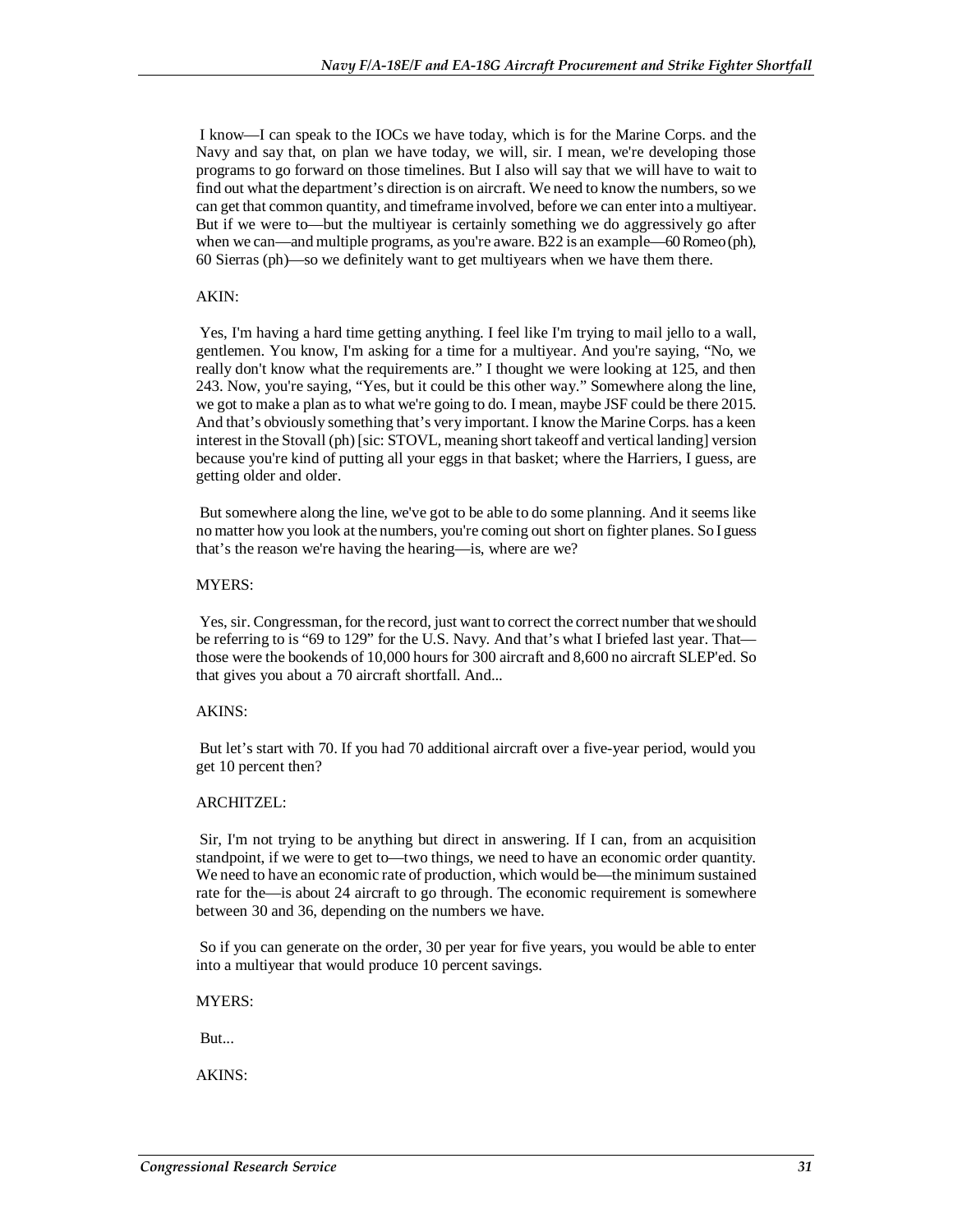You're saying 30 per year, so that'd be 150 then?

#### ARCHITZEL:

 If they—in the scenario of a multiyear, that's what would happen, sir, regardless of what aircraft we're dealing with. When you can get those types of quantities and be able to produce them to allow economic order quantity buys, or some significant period of time, then you will definitely get savings in a multiyear. That's why—that's the only reason we're allowed to enter multiyears is if we can assure significant savings.

#### AKINS:

 So are you saying the minimum you'd have to buy is about 150 over five years today in order to get that 10 percent?

#### ARCHITZEL:

 Sir, under the scenario you presented to me, yes, sir, that would be what we'd have to do. I would say that. But again, we—I don't set the requirements. This is from an acquisition standpoint. You asked me to give you the numbers as they applied to multiyear, and that's what I've done, sir.

#### MYERS:

 And to reinforce Admiral Architzel, the requirement is 44 Strike Fighters on our carrier wings and based on the PB '09 data, the shortfall for U.S. end (ph) is still about 70 aircraft, best case, right now. But we still have some discovery to do this summer as we go through SLEP and we still have some levers to pull.

#### AKINS:

 The numbers was higher because you had Marine Corps F-18s that you were including also? Is that correct?

#### MYERS:

 What I gave you was an inclusive Department of Navy and U.S. Navy before. The 69, 129 is a U.S. Navy number. And the 125, 243 is a Department of Navy number. It included Navy and Marine Corps and that was what was briefed last year—yes, sir.

#### ARCHITZEL:

 Sir, if I may comment? Maybe help with the variables that are involved here. First of all, the PB '09 numbers are no longer relevant to this discussion, in my opinion. For example, if the program purchases more point (ph) [sic: Joint] Strike Fighters than we did in PB '09, which it does, the Strike Fighter shortfall would come down by a commensurate number of F-35, both B and C models.

 Secondly, this issue of the service life assessment program and the service life extension program—is very much filled with variability at this point. We're are part way through phase B of a three-phase process of examining these airplanes to decide how many of the 623 existing A through D hornets can be extended.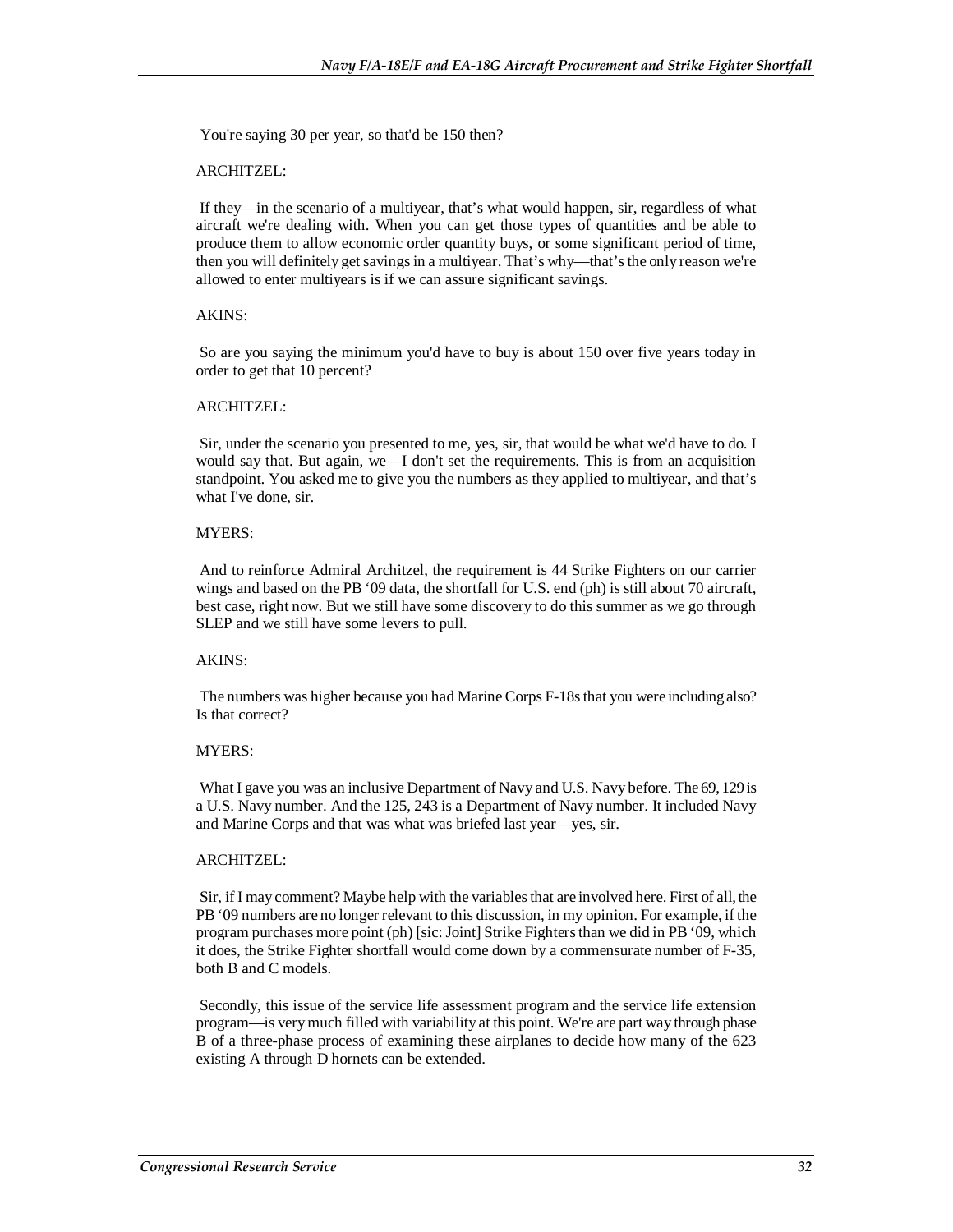By talking to NAVAIR as recently as Friday, there are approximately 330 A through Ds, which she identified as "prime candidates" to be extended. And so, we will extend by bureau number by bureau number, making wise business case decisions associated with the choices that will have to be made to extend those aircraft going forward.

AKIN:

So you say you've identified 130...

#### ARCHITZEL:

Three hundred thirty.

AKIN:

... A through D? Oh, 330.

#### ARCHITZEL:

 Three hundred thirty of the 623 existing are prime candidates for extension. There are no technical impediments to extension at this point.

#### AKIN:

 So are you saying that this means you wouldn't have to put more money in them? Or they would be prime candidates to put more money into them to get them to 10,000?

#### ARCHITZEL:

You said it right, sir...

AKIN:

The second time?

#### ARCHITZEL:

 Yes, sir. Putting more money into them on a case by case basis to decide how much would need to be extended. But even that has variability. For example, the majority of the interest areas are in the center barrel. That's the majority interest area. We already have \$1.14 billion in the budget to pay for 417 center barrels to be replaced. Second most are in the wings. There are options with regard to the wings. One is repair. Two is to remove and replace. And the admiral gave you the cost of a new wing. But the third is to take wings out of AMOR (ph) which we're doing right now, and replace those wings with wings that are essentially free.

 And then the third large area that we're concerned about, as we go through the assessment program, is in the aft-end (ph) of the A through Ds. That's probably where most of the uncertainty lies now with regard to the cost.

## **Second Excerpt from Transcript**

#### AKIN: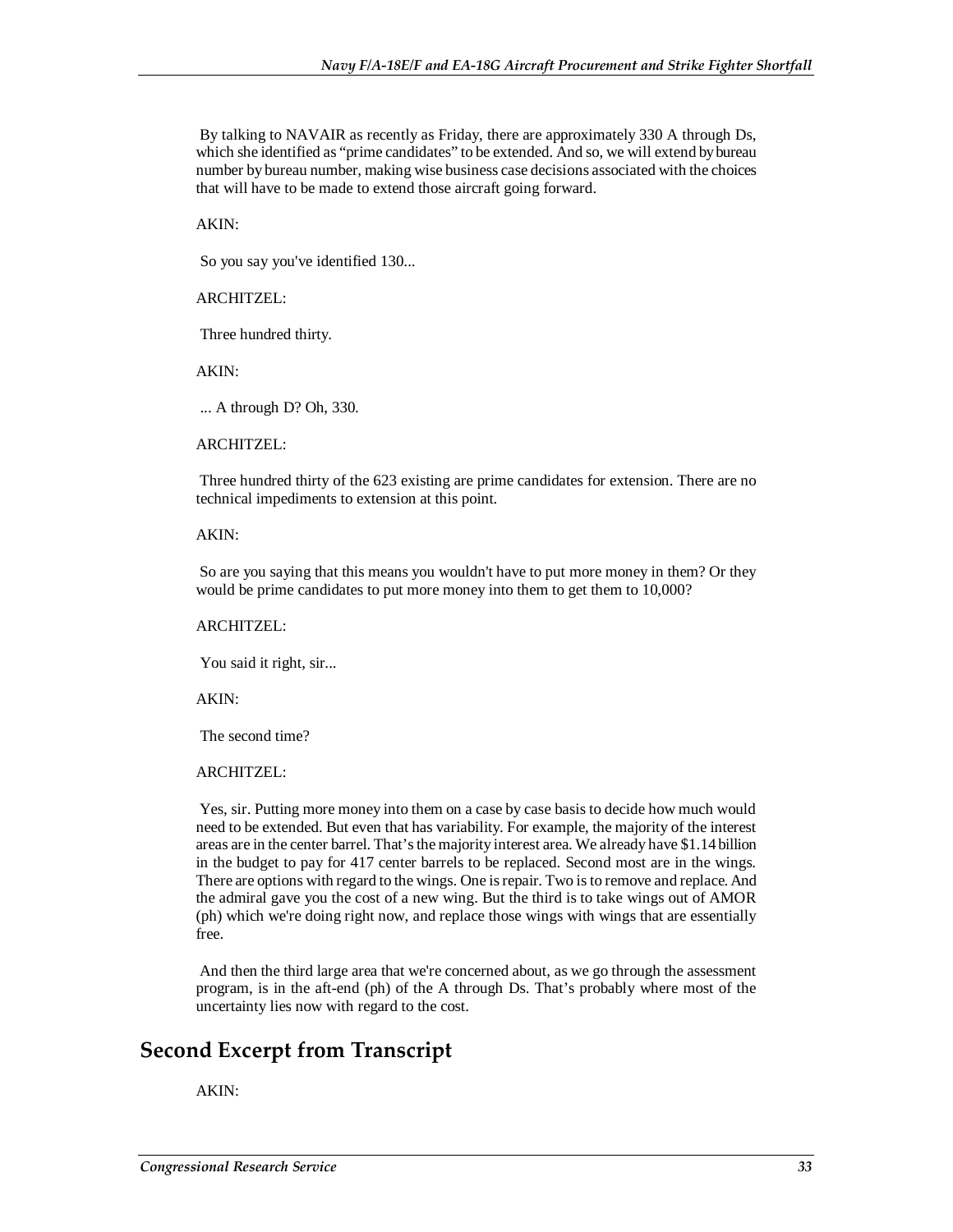Yes, I had just a couple more questions.

 General Trautman, my understanding is that the Marine Corps currently has four F/A 18 fighter squadrons that are supposed to have 40 aircraft allocated to them, but actually have no aircraft allocated to them. And the Marine Corps does not apparently include those in the shortfall. And if so, why did you not include them in the shortfall?

### TRAUTMAN<sup>. 32</sup>

 Sir, about three years ago we made a proactive decision to cadre two active and two reserve fighter attack squadrons. We did this in anticipation of the arrival of the Joint Strike Fighter.

 We learned when we transitioned to the V-22 from our large medium-lift population of CH-46s that one thing you need to do when you have a large population changing as our tactical aircraft are going to change beginning in 2012, is to create a manpower pool from which you can draw because, particularly when you're changing from a 46 to a V-22 or from a Legacy Hornet to a Joint Strike Fighter, it's not a lightswitch. It's a rheostat and you have to have time to train and prepare both air crew and maintainers.

 So we set aside those cadre personnel and now thank goodness we did because over the last few months we picked the squadron commander for our first fleet readiness squadron, the VMFAT-501, which will stand up beginning this summer.

 We picked the first six aviators that will go into that squadron. We're detailing the maintainers that will go into that squadron. And beginning in 2012 and 2013, we'll bring back those two active cadre squadrons as Joint Strike Fighter squadrons and that's been our plan.

 With regard to the two reserve cadre squadrons, we'll bring them back three, four, five years into the Joint Strike Fighter transition about the time that reserve aviators and maintainers are looking for a place to go if they decide to remain engaged in the Marine Corps via the Reserves.

So we think we've got this laid out right, and that's why we did what we did.

#### AKIN:

 So in a sense your strategic decision of three years ago was while you started with four squadrons, you're going to go down to two, so in the transition you've got just less aircraft available to you so you realize that you are at a lesser strength and you accept that risk because you're transitioning from one aircraft to another. That's what I think I'm hearing you say.

#### TRAUTMAN:

 That's exactly right, sir. These transitions are challenging and that's why we take the decision that we took to set aside that manpower pool to make it right.

AKIN:

<sup>&</sup>lt;sup>32</sup> Lieutenant General George J. Trautman III, USMC, Deputy Commandant for Aviation.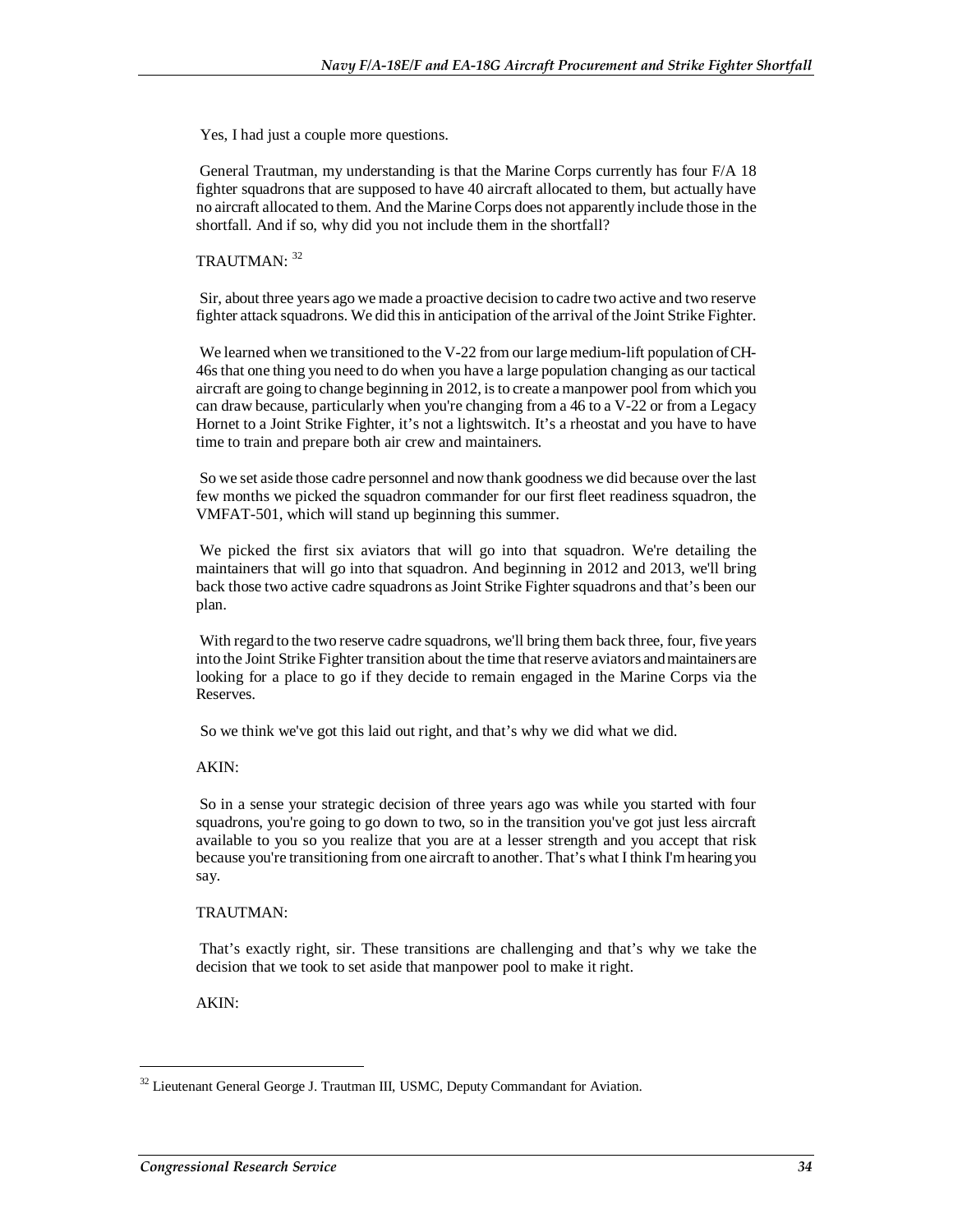Right. And as long as the other plane comes online, you're saying we can live with being at half strength for some—a few years to make that transition. If they're not on line in time, then that becomes increasingly problematic, I suppose.

#### TRAUTMAN:

 Well, it does. The good news is that we are—we're meeting our current obligations with the force structure that we have. The challenge is, of course, that Marine TacAir is at a higher op tempo than either the Navy or the Air Force TacAir, and so in some ways we're playing out the risk on the backs of our Marines and we don't like to do that.

 But we think it's a proactive step that was worth taking in order to get to the Joint Strike Fighter in 2012 and '13.

#### AKIN:

Yes, OK, so those 40 are not counted in the shortfall then that we were talking about before.

#### TRAUTMAN:

Well, they're not really a shortfall sir. For example, if we decided to have those squadrons up and we didn't want to take the manpower, we could take the 30 Lot (ph) 10 and 11 F-18Cs that we're putting into preservation. We could have those round out those squadrons in the near term if we chose to do so. I think that would not be a very wise decision, though. I prefer the decision we made.

#### AKIN:

You're saying there are aircraft around, but they're just old?

#### TRAUTMAN:

Lot (ph) 10 and 11, that's right.

#### AKIN:

 Yes. OK. And you also mentioned the idea of reworking some of the F-18s. You're saying that's a possibility depending on the analysis of what those look like. The numbers we're seeing in that is you're looking at about \$15 million if you got to put that rework in and that gets you, whatever it is, 1,000, 500 hours or something.

 It seems like to me that's almost costing you twice the cost per hour and a lot less capability than if you just got a new F-18. Is that—would you ever look at doing that?

#### TRAUTMAN:

 I was advised that putting any kind of number on the cost of extending a Hornet from 8,000 to 10,000 at this point would be premature. As I said, we're only half way through phase B of a three- phase process. Until we get through that process, there are too many variables associated to put a number on it.

 I haven't heard a number as high as \$15 million. That's a new one to me. I've heard lower numbers.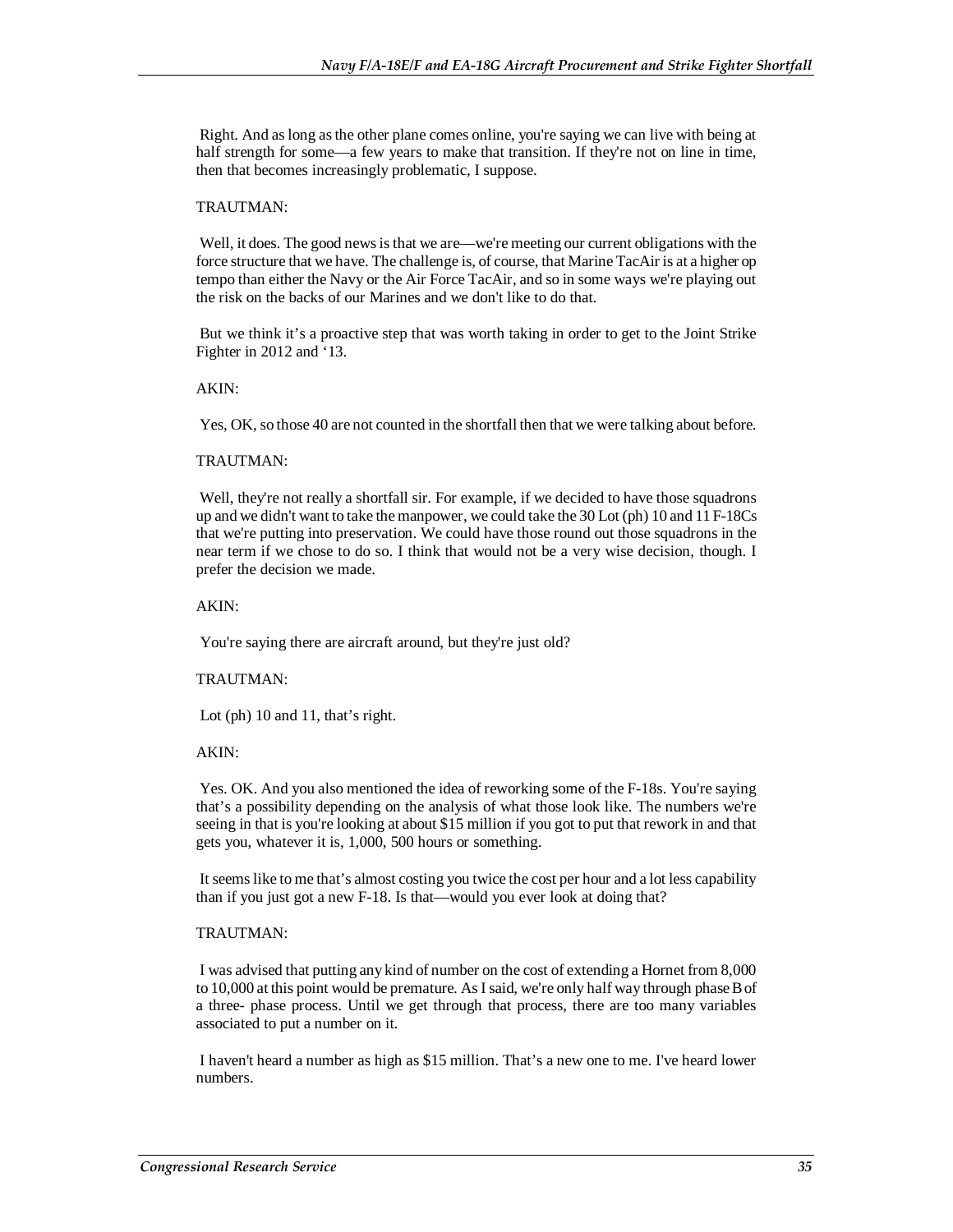#### AKIN:

 I thought that was—what's the engine? About five? Or is it 10? What was the engine, the central component? What was it? I forgot.

#### TRAUTMAN:

The center barrel?

AKIN:

Yes.

#### TRAUTMAN:

 Yes, sir. We already have \$1.1 billion in the budget. It's already paid for to do 417 center barrels. So the good news is that's a risk mitigator against the challenge that we face in order to do the service life expansions. And as I said, most of the areas of interest are in the center barrel area.

#### AKIN:

It still costs money though whether it's—right?

#### TRAUTMAN:

 No doubt, sir. You're exactly right, and we'll have to make wise case-by-case, bureau number-by-bureau number assessments and then decisions about how to expend our scarce resources.

#### AKIN:

 If you had to do a center barrel and you had to do the wing sections, what are you talking actual dollars to do that on a plane?

#### TRAUTMAN:

 Well, for example, if we already have the center barrel budgeted, if we went to AMARC as we're doing this year to get 24 wings out, we could do both of those for no additional dollars.

 If we had to buy a center wing, I'm not sure what the current cost of that is. I'll have to defer to Admiral Architzel or to Admiral Myers.

#### ARCHITZEL:

 Sir, I'll give Admiral Myers a second too, but so that the whole, what you have to do with the center barrel, that's Lot (ph) 17 and prior. If you did a center barrel replacement, which we funded in the first lot (ph), it would take about 6,000 hours.

 That's for those number of Hornets and I think the number is somewhere around 400-plus numbers we have there. That's funded in the budget when we go forward. That runs at about, just for the center build, about \$2.5 billion—\$2.5 million excuse me. So if you would then add in...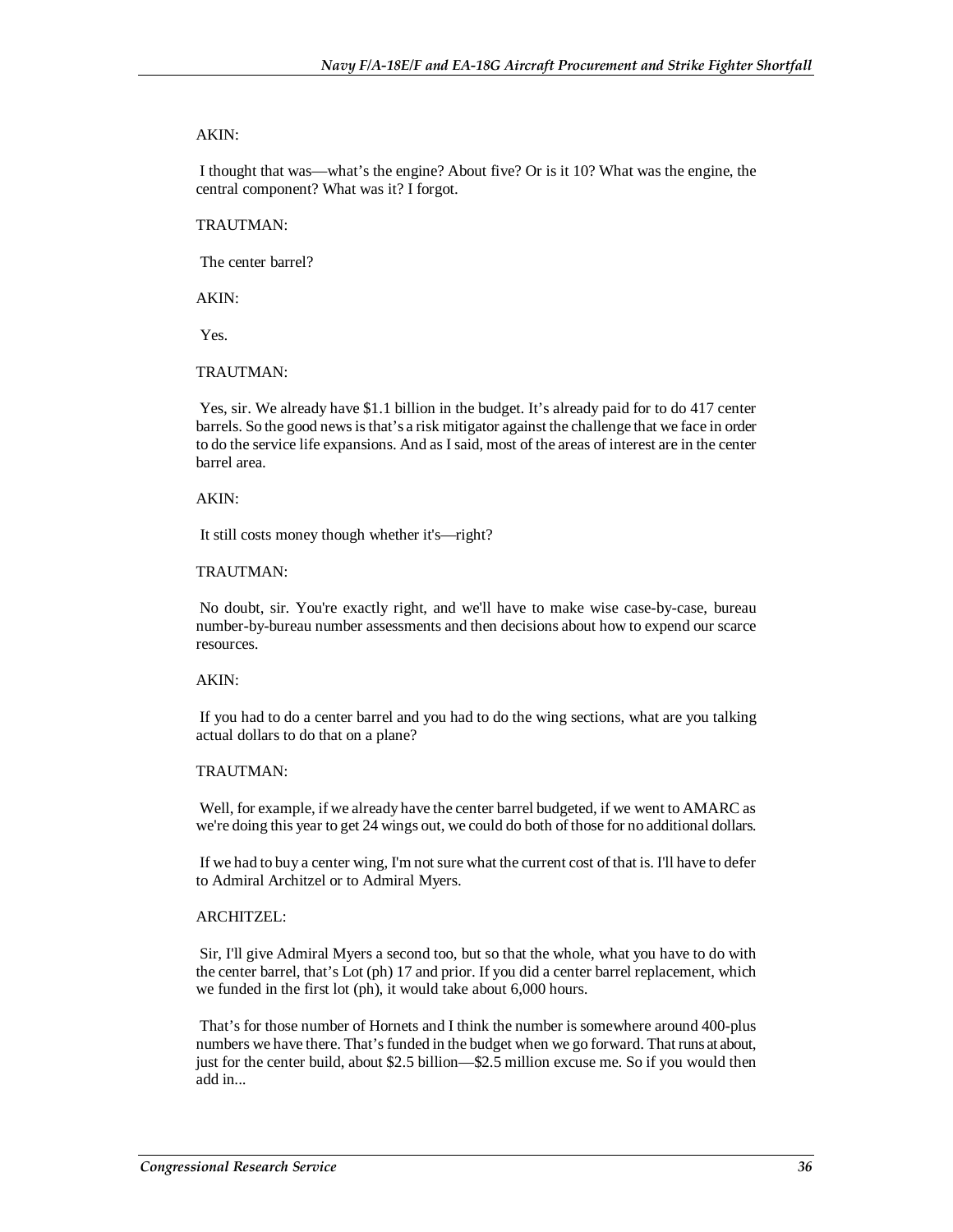#### AKIN:

 OK. So \$2.5 million for a center barrel and then you've got the—let's say you had to do the wings.

#### ARCHITZEL:

Well, the number I have is 2.5, and so we'll have to get back to you then. They're being quoted 4.5 here so—but the center if you hit the wing sections and the center fill, it's just about \$5 million for those.

 Now as General Trautman says, if you take wings off an existing aircraft, (inaudible) you still have to rework those wings. So I mean you're going to have some cost involved. You're absolutely right, sir.

 If you want to look at where we go to get above to the 8,600 hours and you want to go past that to 10,000, we have a high-flying hour inspection. That inspection alone is running around—up more than \$75 million.

 That's—you get to the point where you can open, inspect and look at the airplanes to see what you have. And I agree with General Trautman, we don't know what we'll have in those airplanes. Probably in those where we designed into the center barrel on that Lot (ph) 18 and beyond, we should not expect to replace center barrels.

 But in those areas that are fatigued hot points on the aircraft, we have to do—and we have to do extensive work or maybe, depending on what we have, some fatigue stress cracking or issues on the empanage or tail and then on top of that you also have to do system work on the airplane.

 So that's I think—the quandary comes in is what is the exact cost of each aircraft, and you won't know until you open them up and find out what you have, sir.

#### AKIN:

 Basically I think you've made it clear to me today that you don't really know what the fighter aircraft shortfall is. You're saying it's somewhere and I thought it was variable between two numbers. You said that you can't even count on that. When will you know for sure what your shortfall is? When will you actually have a number?

#### MYERS:

 The shortfall right now is about 70 aircraft and that's based on the analysis that I brought to you.

#### TAYLOR:

Would the gentleman yield?

AKIN:

Yes, sir.

TAYLOR: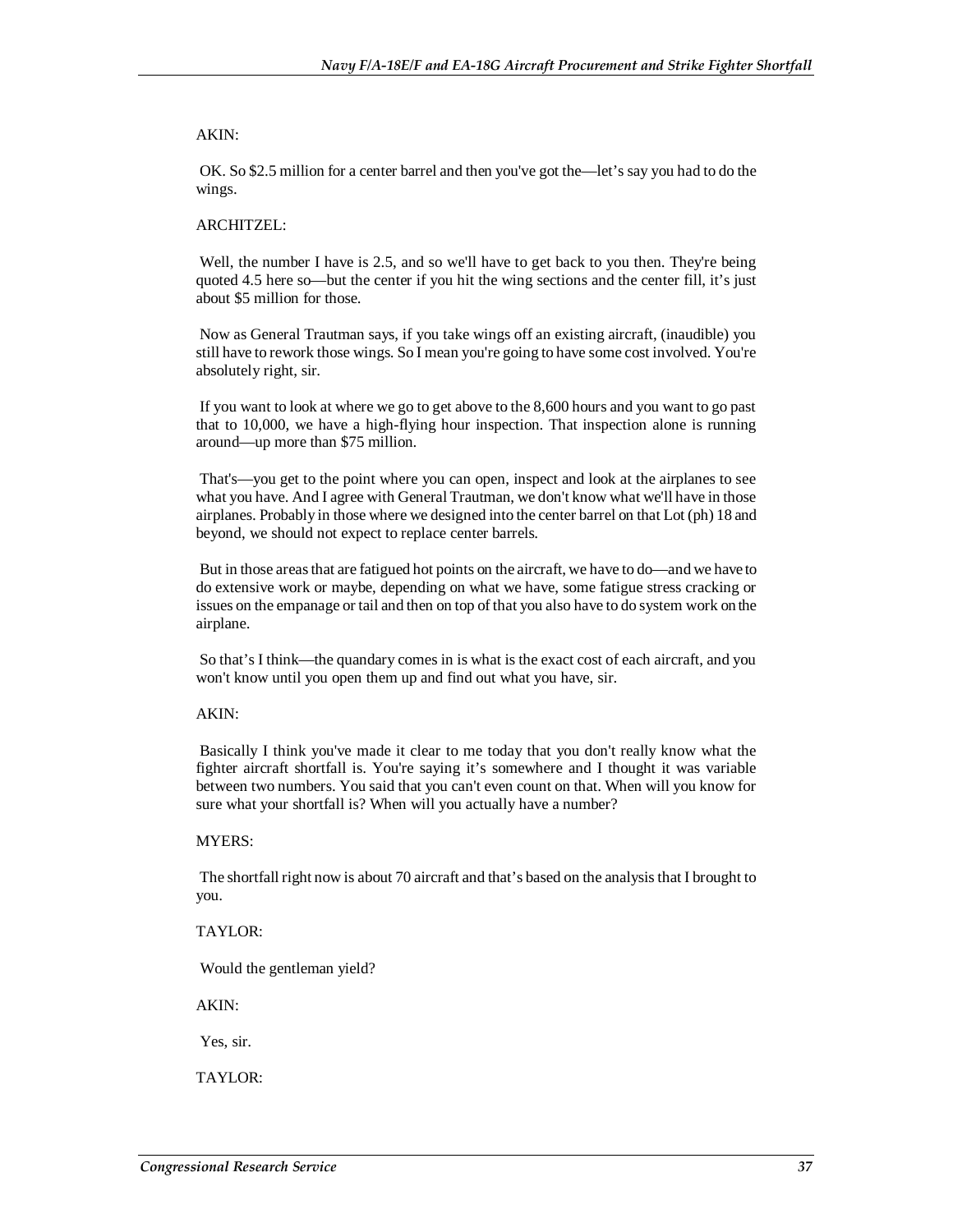Seventy aircraft when, Admiral, give me your...

#### MYERS:

It peaks in the 2016 to 2017 timeframe.

TAYLOR:

OK. And when does your shortfall kick in, what year?

 MYERS; Shortfall starts to develop in the mid- to later-2013 timeframe, now that's, Chairman and Congressman, that's based on the analysis that was brought last year. What's ongoing right now is, as General Trautman mentioned, we're in the second phase of a threestep process and we're refining the technical baseline and cost estimates to see exactly what we want that's left and what is in the realm of the possible.

 What we knew last year was conceptually what the cost would be and a preliminary estimate on what it would take, and that's why we gave bookends. What we're starting to do now is better understand.

 Last year when we came to you, the 8,600 and 10,000 numbers, the 69 and 129 was based on 295 aircraft being able to be SLEP'd. Right now the number is about 330 aircraft that we think might be candidates or are targeted to be SLEP'd, but through the summer we're going to have a lot more information and the second phase is set to complete next March.

We've got lots of work to do, and I want to make sure that everybody understands that it's not just the SLEPing of the aircraft that is our focus on mitigating the shortfall. It also means that we maintain our buy of the JSF. It means that we maintain the logistics support of the current fleet, and it also means that we maintain the current buy of our F/A -18E/Fs.

#### TAYLOR:

I appreciate the gentleman yielding, please continue.

AKIN:

 Well that brief—I mean I've got a chart here that shows the number you're talking about 69 it says here for '17. I think that was the Navy, if I'm correct.

MYERS:

Yes, sir.

AKIN:

 The total number is 125. And then I think the chart also says what happens if you can't get to the 10,000 hours and then that jumps it to 129 and 243. Have you seen this?

MYERS:

Yes, sir.

AKIN: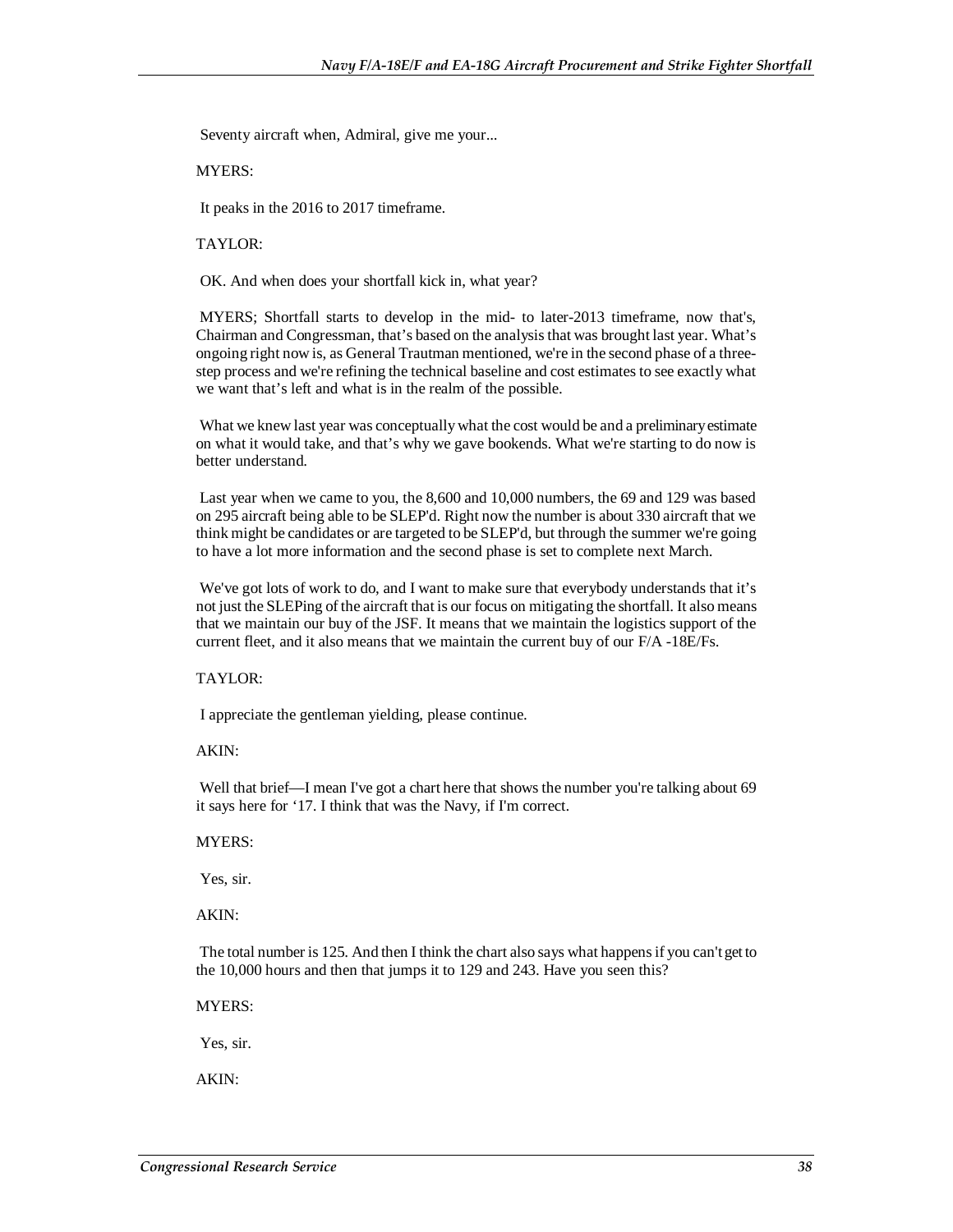That's what I was pulling my numbers off of, was this chart.

MYERS:

Yes, sir, and...

AKIN:

Are these numbers still the best we know for the moment?

#### MYERS:

 Those numbers have not been officially changed and updated. We are currently doing analysis and looking at assumptions that might impact those numbers and that's also ongoing. We're taking a look at...

#### AKIN:

 And so the answer to when we'll know pretty sure is going to be a year or next March. Would that—would we have a pretty good handle on it at that point?

#### MYERS:

 We will know a lot more through the summer, sir, and through the summer we'll also be able to better understand what the assumptions are if it will go into that model in terms of our productive ratio or the efficiencies that we used on the air wings that are not deployed.

 There's a lot of things that go into the model besides just 44 and the Marine Corps requirement, and that's one of the things that the Marines and the U.S. Navy are currently undergoing is some understanding of ways that we can more efficiently get aircraft out to the warfighter.

#### TRAUTMAN:

 Congressman, if I could add to Admiral Myers excellent answer about the variability. That chart that you held up last year is no longer relevant. It is not an accurate depiction at this point, and I can just give you the simplest example I can is if we have decided to buy additional F-35Bs and Cs compared to last year, which we have done, that changes all of those equations, just for example.

#### AKIN:

 You could picture yourself in our shoes. We got this information from you in March, and I'm hearing you say that it's increasingly irrelevant right now. That's hard for us to get a number. I'm just saying when are we going to have something that we can understand what we're planning?

#### TRAUTMAN:

 We owe you better and more current information. And in March, sir, that was the best that we had.